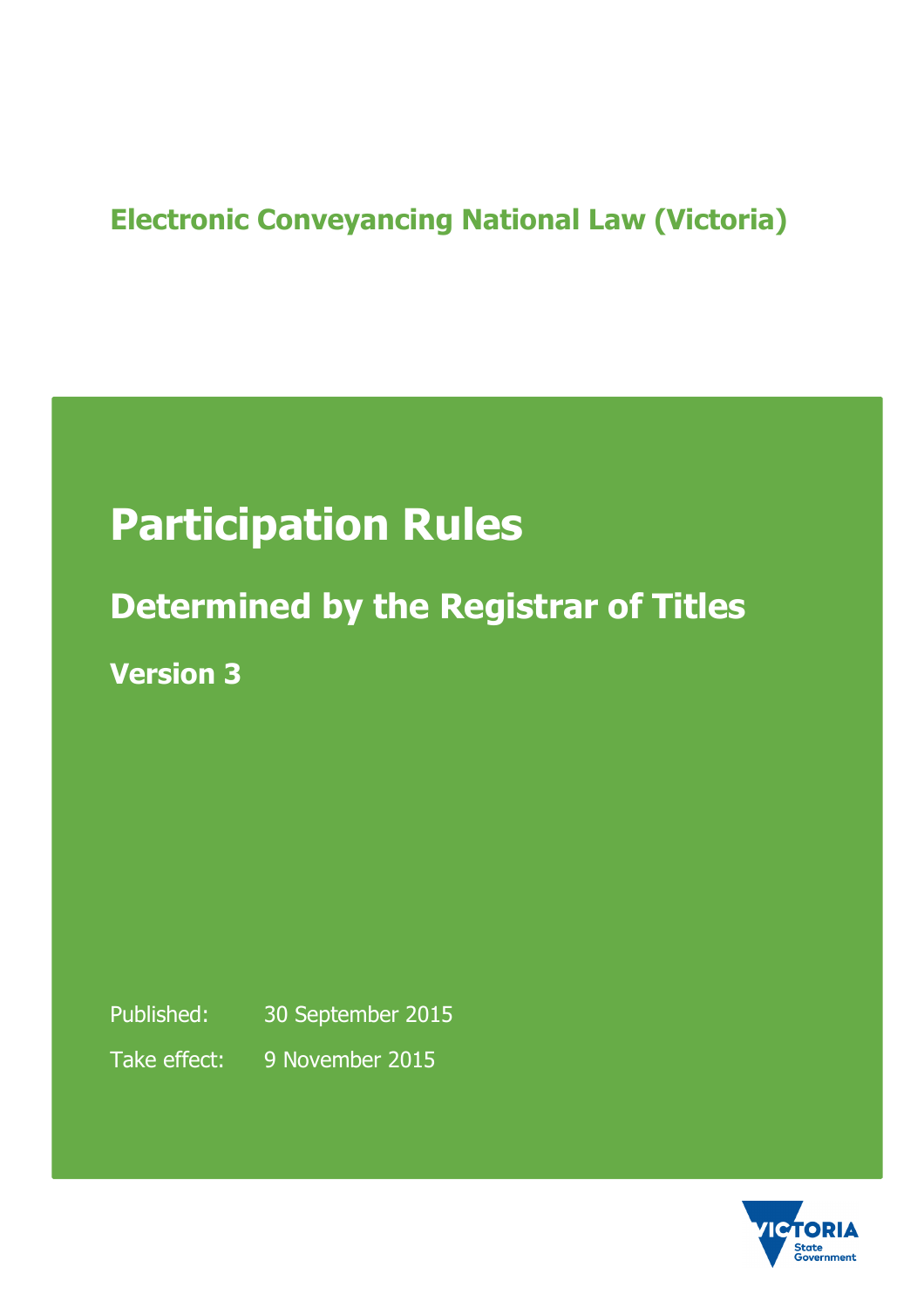## **CONTENTS**

| 1              |                                                        |  |  |
|----------------|--------------------------------------------------------|--|--|
| $\overline{2}$ |                                                        |  |  |
|                | 2.1                                                    |  |  |
|                | 2.2                                                    |  |  |
| 3              |                                                        |  |  |
| 4              |                                                        |  |  |
|                | 4.1                                                    |  |  |
|                | 4.2                                                    |  |  |
|                | 4.3                                                    |  |  |
|                | 4.4                                                    |  |  |
| 5              |                                                        |  |  |
|                | 5.1                                                    |  |  |
|                | 5.2                                                    |  |  |
|                | 5.3                                                    |  |  |
|                | 5.4                                                    |  |  |
|                | 5.5                                                    |  |  |
| 6              |                                                        |  |  |
|                | 6.1                                                    |  |  |
|                | 6.2                                                    |  |  |
|                | 6.3                                                    |  |  |
|                | 6.4                                                    |  |  |
|                | 6.5                                                    |  |  |
|                | 6.6                                                    |  |  |
|                | 6.7                                                    |  |  |
|                | 6.8                                                    |  |  |
|                | 6.9                                                    |  |  |
|                | 6.10                                                   |  |  |
|                | 6.11                                                   |  |  |
|                | 6.12                                                   |  |  |
|                | 6.13                                                   |  |  |
|                | 6.14                                                   |  |  |
| $\overline{7}$ | OBLIGATIONS REGARDING SYSTEM SECURITY AND INTEGRITY 20 |  |  |
|                | 7.1                                                    |  |  |
|                | 7.2                                                    |  |  |
|                | 7.3                                                    |  |  |
|                | 7.4                                                    |  |  |
|                | 7.5                                                    |  |  |
|                | 7.6                                                    |  |  |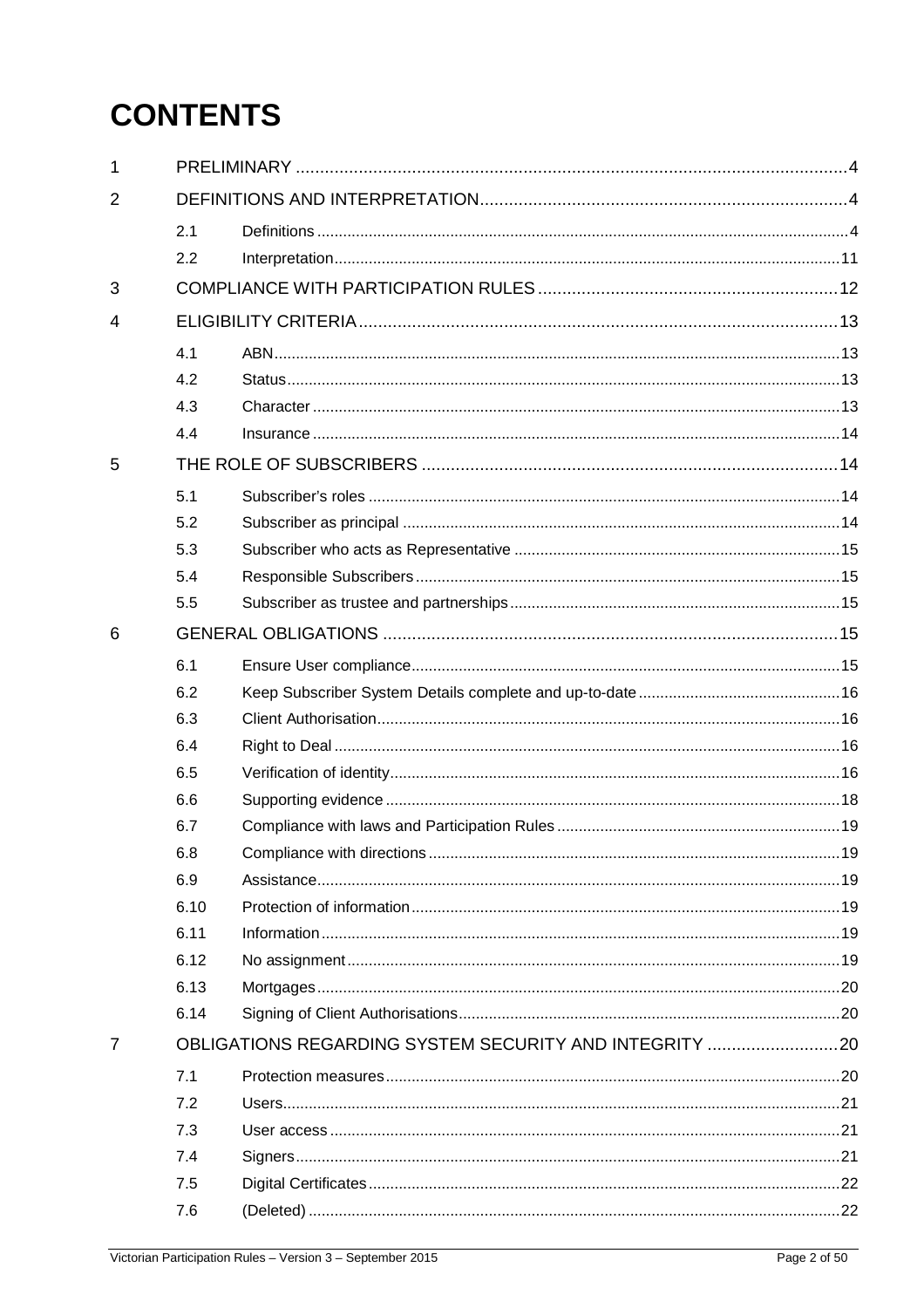|    | 7.7  |                                                                       |  |
|----|------|-----------------------------------------------------------------------|--|
|    | 7.8  |                                                                       |  |
|    | 7.9  |                                                                       |  |
|    | 7.10 |                                                                       |  |
| 8  |      |                                                                       |  |
| 9  |      |                                                                       |  |
|    | 9.1  |                                                                       |  |
|    | 9.2  |                                                                       |  |
|    | 9.3  |                                                                       |  |
|    | 9.4  |                                                                       |  |
|    | 9.5  |                                                                       |  |
| 10 |      |                                                                       |  |
| 11 |      |                                                                       |  |
| 12 |      |                                                                       |  |
|    |      |                                                                       |  |
|    |      | SCHEDULE 2 - AMENDMENT TO PARTICIPATION RULES PROCEDURE 28            |  |
|    |      |                                                                       |  |
|    |      |                                                                       |  |
|    |      |                                                                       |  |
|    |      |                                                                       |  |
|    |      | SCHEDULE 7 - SUSPENSION EVENTS, TERMINATION EVENTS AND SUSPENSION AND |  |
|    |      |                                                                       |  |
|    |      |                                                                       |  |
|    |      |                                                                       |  |
|    |      |                                                                       |  |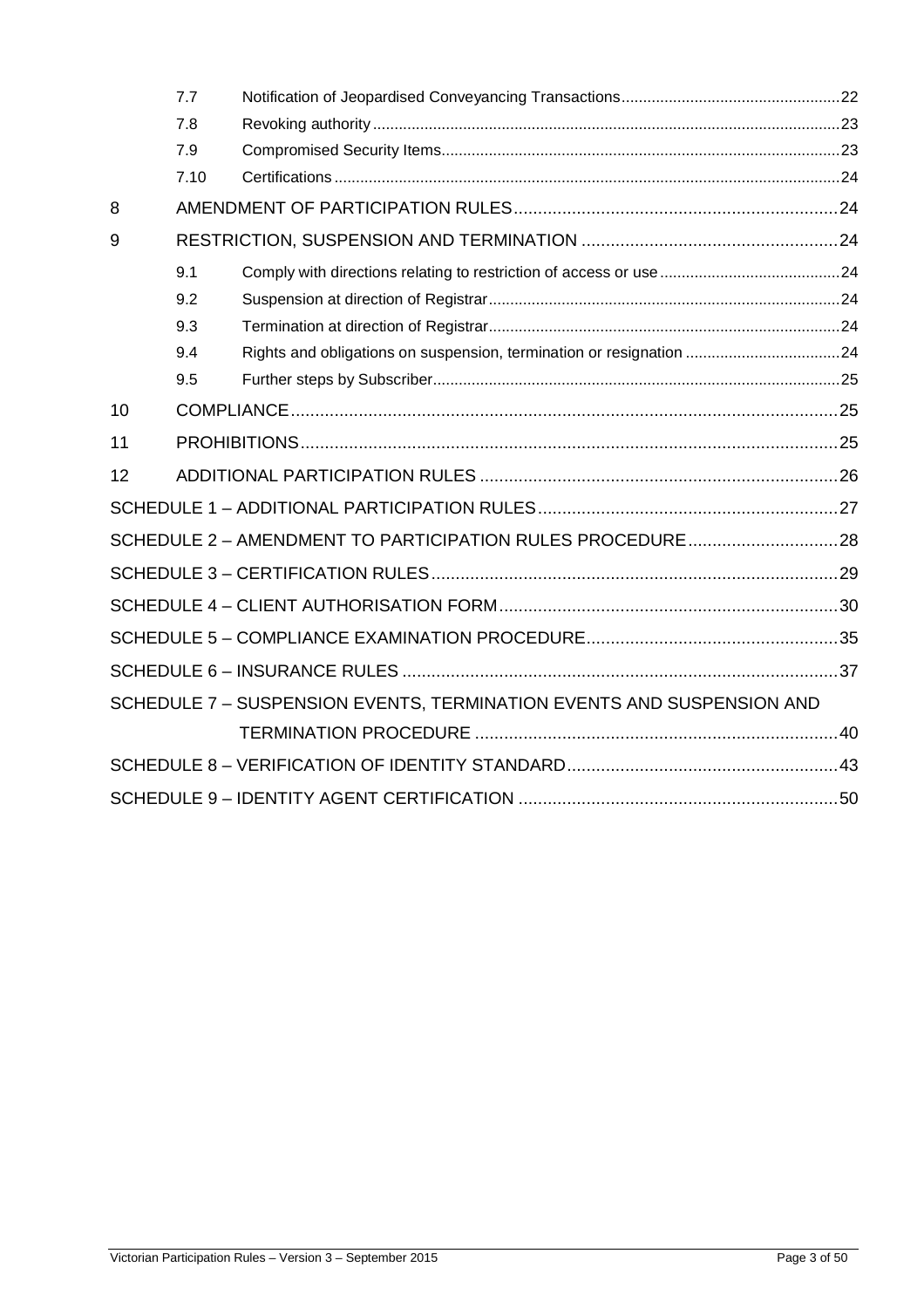## **PARTICIPATION RULES**

## **1 PRELIMINARY**

These Participation Rules constitute the Participation Rules determined by the Registrar pursuant to section 23 of the ECNL.

## **2 DEFINITIONS AND INTERPRETATION**

## **2.1 Definitions**

- 2.1.1 A term used in these Participation Rules and also in the ECNL has the same meaning in these Participation Rules as it has in that legislation (unless the term is defined in these Participation Rules).
- 2.1.2 In these Participation Rules capitalised terms have the meanings set out below:

**ABN** means an Australian Business Number and has the meaning given to it in the A New Tax System (Australian Business Number) Act 1999 (Cth).

**Access Credentials** means a User identification and password, and any other details, required for a Person to access the ELN.

**Additional Participation Rules** means the additional Participation Rules specific to the Registrar's Jurisdiction, if any, set out in Schedule 1, as amended from time to time.

**ADI or authorised deposit-taking institution** has the meaning given to it in the Banking Act 1959 (Cth).

**Amendment to Participation Rules Procedure** means the procedure set out in Schedule 2, as amended from time to time.

**Application Law** has the meaning given to it in the ECNL.

**Approved Insurer** means an insurer approved by APRA to offer general insurance in Australia.

**APRA** means the Australian Prudential Regulation Authority.

**Australian Credit Licence** has the meaning given to it in the NCCP Act.

**Australian Legal Practitioner** has the meaning given to it in the relevant legislation of the Jurisdiction in which the land the subject of the Conveyancing Transaction is situated and in South Australia is a legal practitioner for the purposes of the Legal Practitioners Act 1981 (SA).

**Business Day** has the meaning given to it in the ECNL.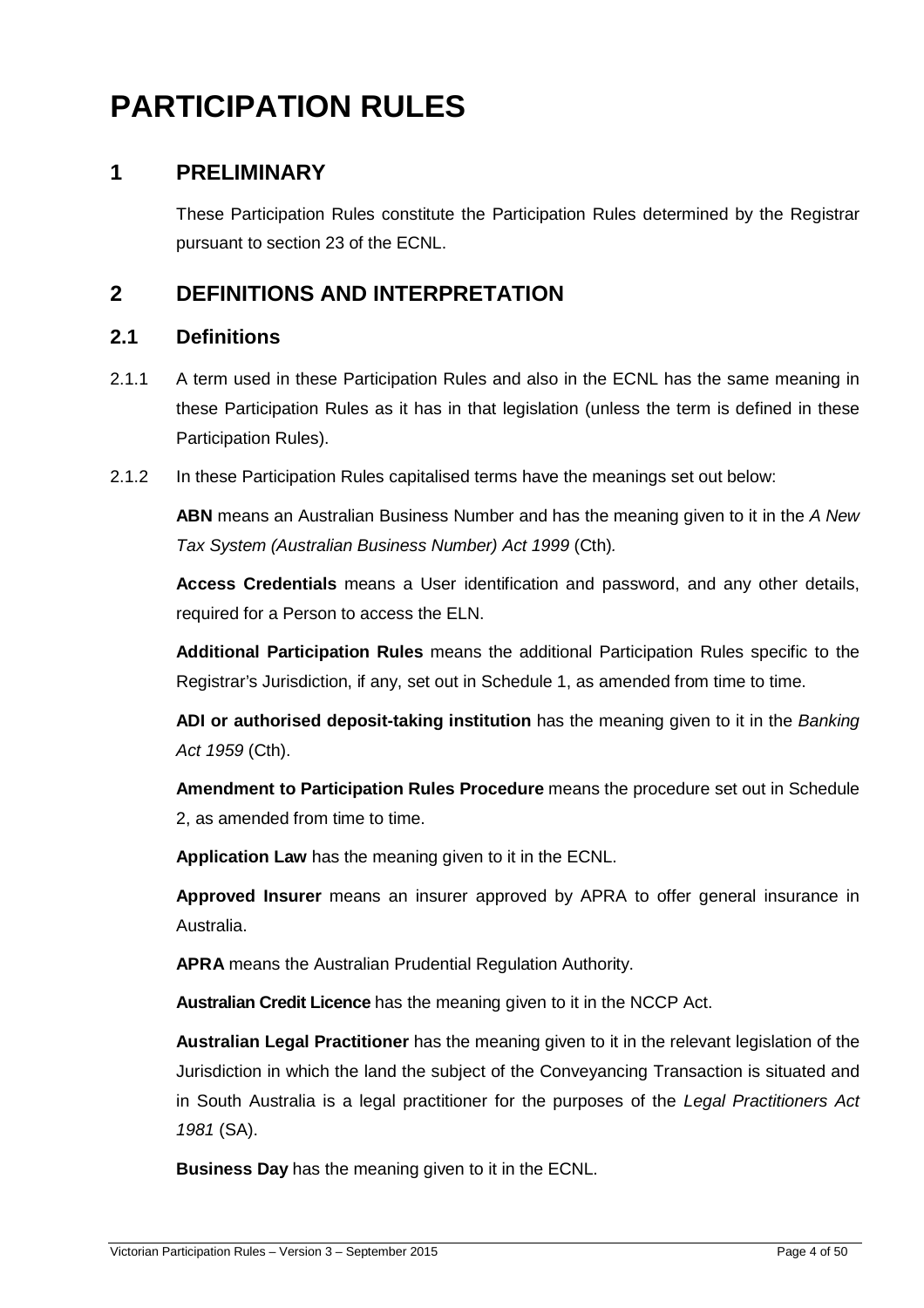**Caveat** means a Document under the Land Titles Legislation giving notice of a claim to an interest in land that may have the effect of an injunction to stop the registration of a Registry Instrument in the Titles Register.

**Certification Authority** means a Gatekeeper Accredited Service Provider that issues Digital Certificates that have been Digitally Signed using the Certification Authority's Private Key and provides certificate verification and revocation services for the Digital Certificates it issues.

**Certification Rules** means the rules set out in Schedule 3, as amended from time to time.

**Client** means a Person who has or Persons who have appointed a Subscriber as their Representative pursuant to a Client Authorisation and caveators and applicants in a Priority/Settlement Notice who have appointed a Subscriber as their Representative but have not provided a Client Authorisation.

**Client Agent** means a Person authorised to act as the Client's agent but does not include the Subscriber acting solely as the Client's Representative.

**Client Authorisation** has the meaning given to it in the ECNL.

**Client Authorisation Form** means the form set out in Schedule 4, as amended from time to time.

**Commonwealth** has the meaning given to it in the ECNL.

**Compliance Examination** has the meaning given to it in the ECNL.

**Compliance Examination Procedure** means the obligations and procedures set out in Schedule 5, as amended from time to time.

**Compromised** means lost or stolen, or reproduced, modified, disclosed or used without proper authority.

**Contact Details** means a Subscriber's:

- (a) physical address, registered office or principal place of business (as applicable); and
- (b) postal address, phone number(s), fax number and email address, as recorded by the ELNO.

**Conveyancing Transaction** has the meaning given to it in the ECNL.

**Corporations Act** means the Corporations Act 2001 (Cth).

**Costs** include costs, charges and expenses, including those incurred in connection with advisers.

**Credit Representative** has the meaning given to it in the NCCP Act.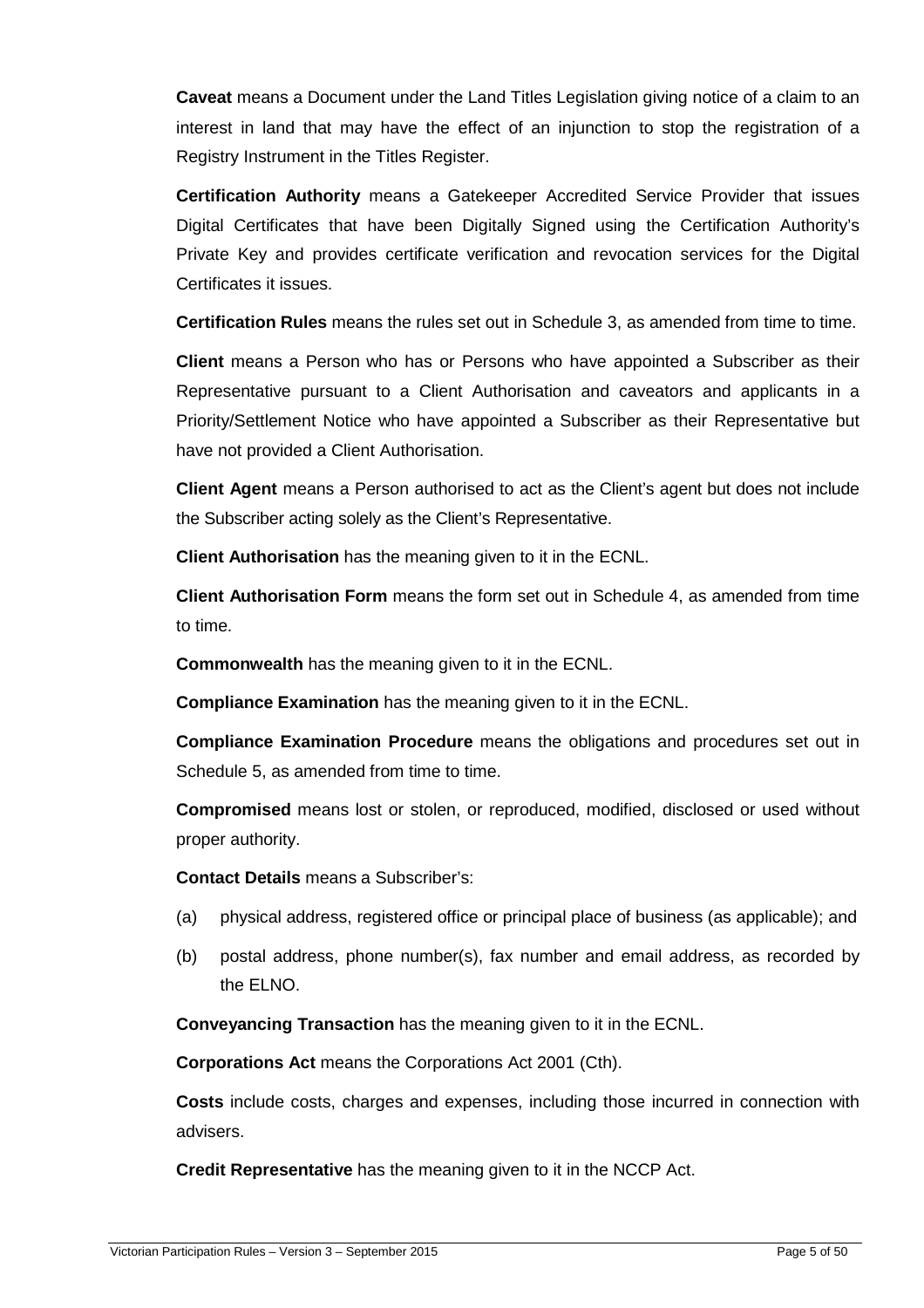**Credit Service** has the meaning given to it in the NCCP Act and extends to a service with respect to credit secured or to be secured by real property whether or not it is regulated by that Act.

**Crown** means the government, a Minister of the Crown, a statutory corporation representing the Crown or another entity representing the Crown.

**Digital Certificate** means an electronic certificate Digitally Signed by the Certification Authority which:

- (a) identifies either a Key Holder and/or the business entity that he/she represents; or a device or application owned, operated or controlled by the business entity; and
- (b) binds the Key Holder to a Key Pair by specifying the Public Key of that Key Pair; and
- (c) contains the specification of the fields to be included in a Digital Certificate and the contents of each.

**Digitally Sign** has the meaning given to it in the ECNL.

**Digital Signature** has the meaning given to it in the ECNL.

**Document** has the meaning given to it in the ECNL.

**Duty** means, for an electronic Registry Instrument, any taxes, levies, imposts, charges and duties in connection with the electronic Registry Instrument payable to the Duty Authority.

**Duty Authority** means the State Revenue Office of the Jurisdiction in which the land the subject of the Conveyancing Transaction is situated.

**ECNL** means the Electronic Conveyancing National Law as adopted or implemented in a Jurisdiction by the Application Law, as amended from time to time.

**ELN** has the meaning given to it in the ECNL.

**ELN Administrator** means the Person appointed by the ELNO from time to time to perform administrative functions within the ELN.

**ELNO** has the meaning given to it in the ECNL.

**Electronic Workspace** means a shared electronic workspace generated by the ELN.

**Gatekeeper** means the Commonwealth government strategy to develop PKI to facilitate government online service delivery and e-procurement.

**Gatekeeper Accredited Service Provider** means a service provider accredited by the Gatekeeper Competent Authority.

**Gatekeeper Competent Authority** means the entity which approves an application for Gatekeeper accreditation. The Gatekeeper Competent Authority for PKI is the Australian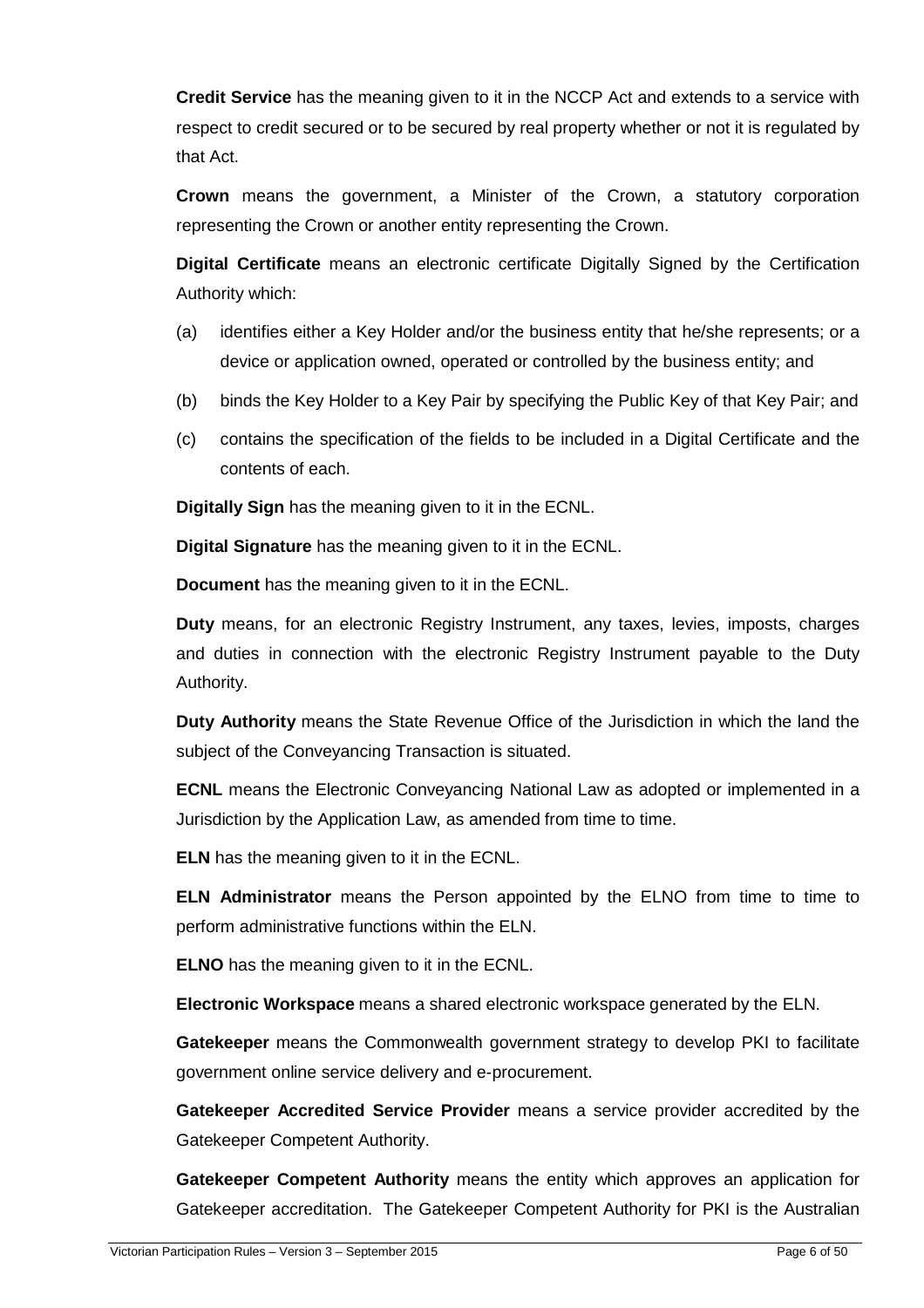Government Chief Information Officer, Australian Government Information Management Office, Department of Finance and Deregulation.

**Identifier Declaration** means the declaration set out in Verification of Identity Standard paragraph 4.

**Identity Agent** means a Person who is an agent of either a Subscriber, or a mortgagee represented by a Subscriber, and who:

- (a) the Subscriber or mortgagee reasonably believes is reputable, competent and insured in compliance with Insurance Rule 2; and
- (b) is authorised by the Subscriber or mortgagee to conduct verification of identity on behalf of the Subscriber or mortgagee in accordance with the Verification of Identity Standard.

**Identity Agent Certification** means the certification set out in Schedule 9, as amended from time to time.

**Identity Declarant** means a Person providing an Identifier Declaration.

**Identity Verifier** means the Person conducting a verification of identity in accordance with the Verification of Identity Standard.

**Individual** has the meaning given to it in the ECNL.

**Information Fees** means fees for data provided by the Land Registry through the ELN.

**Insolvency Event** means, in relation to a Person, any of the following events:

- (a) the Person is, or states that they are, unable to pay all the Person's debts, as and when they become due and payable; or
- (b) the entrance into an arrangement, composition or compromise with, or assignment for the benefit of, all or any class of the Person's creditors or members or a moratorium involving any of them; or
- (c) the appointment of a receiver, receiver and manager, controller, administrator, provisional liquidator or liquidator or the taking of any action to make such an appointment; or
- (d) an order is made for the winding up or dissolution of the Person or a resolution is passed or any steps are taken to pass a resolution for its winding up or dissolution; or
- (e) something having a substantially similar effect to (a) to (d) happens in connection with the Person under the law of any Jurisdiction.

**Insurance Rules** means the rules set out in Schedule 6, as amended from time to time.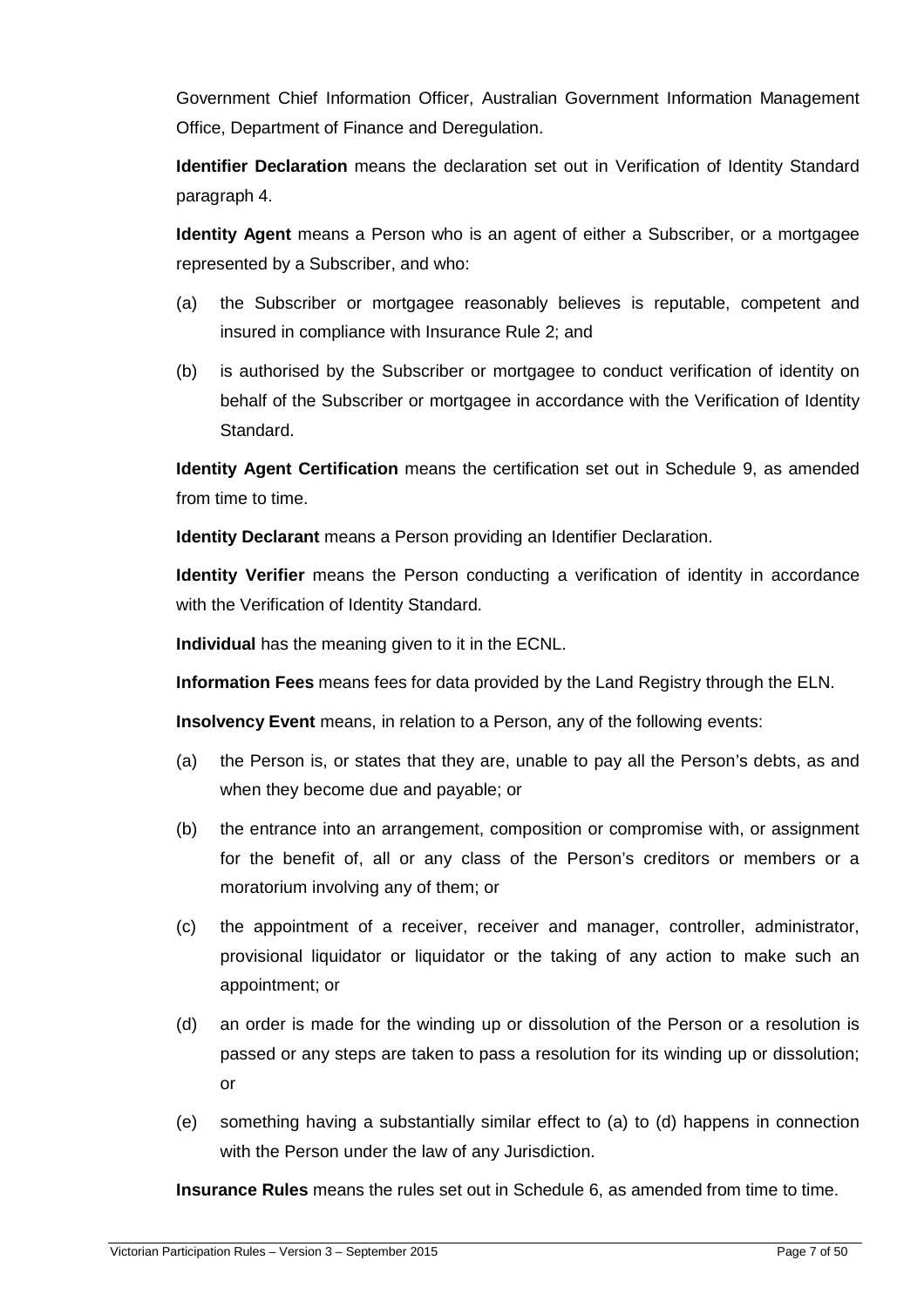**Jeopardised** means put at risk the integrity of the Titles Register by fraud or other means.

**Jurisdiction** has the meaning given to it in the ECNL.

**Key** means a string of characters used with a cryptographic algorithm to encrypt and decrypt.

**Key Holder** means an Individual who holds and uses Keys and Digital Certificates on behalf of a Subscriber, or in his/her own right in the case of a Key Holder who is also a Subscriber.

**Key Pair** means a pair of asymmetric cryptographic Keys (one decrypting messages which have been encrypted using the other) consisting of a Private Key and a Public Key.

**Land Registry** means the agency of a State or Territory responsible for maintaining the Jurisdiction's Titles Register.

**Land Registry Fees** means Information Fees and Lodgment Fees.

**Land Titles Legislation** has the meaning given to it in the ECNL.

**Law Practice** has the meaning given to it in the relevant legislation of the Jurisdiction in which the land the subject of the Conveyancing Transaction is situated.

**Licensed Conveyancer** means a Person licensed or registered under the relevant legislation of the Jurisdiction in which the land the subject of the Conveyancing Transaction is situated and in Western Australia is a real estate settlement agent for the purposes of the Settlement Agents Act 1981 (WA).

**Lodge** has the meaning given to it in the ECNL.

**Lodgment Case** means a Registry Instrument or other electronic Document or related Registry Instruments or other electronic Documents which are or will be presented for Lodgment at the same time, together with the relevant Lodgment Instructions.

**Lodgment Fees** means fees due to a Land Registry for Registry Instruments or other electronic Documents Lodged with the Land Registry by the ELNO on behalf of the Participating Subscribers.

**Lodgment Instructions** means a statement in electronic form which sets out the information required by the Registrar to accept an electronic Registry Instrument or other electronic Document for Lodgment.

**Mortgage Broker** means an individual who is:

(a) the holder of an Australian Credit Licence; or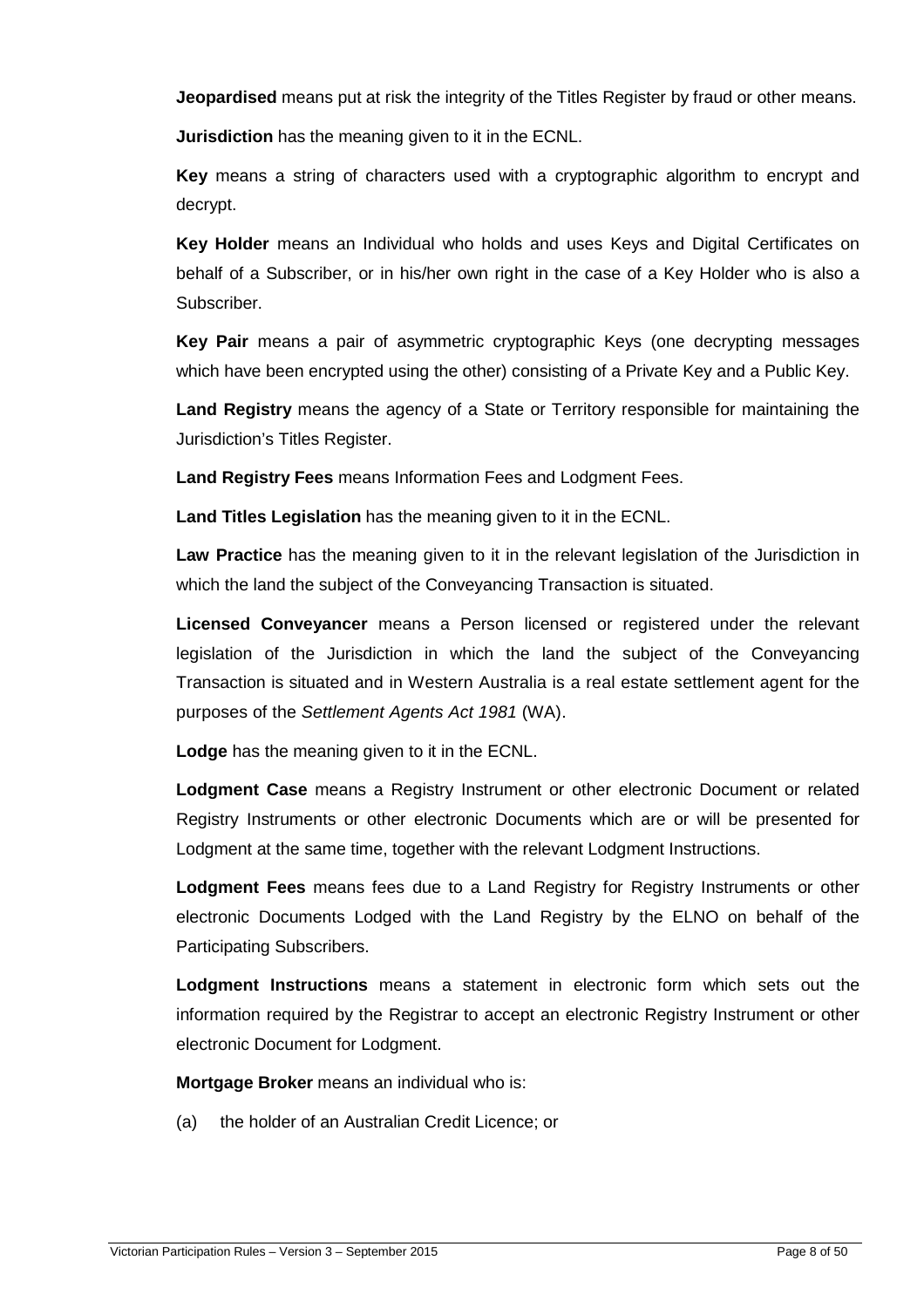- (b) an employee or director of the holder of an Australian Credit Licence or of a related body corporate of a holder of an Australian Credit Licence engaging in the Credit Service on behalf of that licensee; or
- (c) a Credit Representative of the holder of an Australian Credit Licence;

who provides a Credit Service which relates to credit secured or to be secured by real property owned or to be owned by the person to whom the Credit Service is provided.

**NCCP Act** means the National Consumer Credit Protection Act 2009 (Cth).

**Outstanding Conveyancing Transaction** means a Conveyancing Transaction for which an Electronic Workspace has been created in the ELN but the Lodgment Case for which has not been Lodged.

**Participating Subscriber** means, for a Conveyancing Transaction, each Subscriber who is involved in the Conveyancing Transaction either directly because it is a Party or indirectly because it is a Representative of a Party.

**Participation Rules**, as amended from time to time, has the meaning given to it in the ECNL.

**Party** means each Person who is a party to an electronic Registry Instrument in the Electronic Workspace for the Conveyancing Transaction, but does not include a Representative.

**Person** has the meaning given to it in the ECNL.

**Person Being Identified** means any of the Persons required to be identified under Participation Rule 6.5.1.

**Personal Information** has the meaning given to it in the *Privacy Act 1988* (Cth).

**PKI or Public Key Infrastructure** means Gatekeeper compliant technology, policies and procedures based on public key cryptography used to create, validate, manage, store, distribute and revoke Digital Certificates.

**Prescribed Requirement** means any Published requirement of the Registrar that Subscribers are required to comply with.

**Priority/Settlement Notice** has the meaning given to it in the Land Titles Legislation of the Jurisdiction in which the land the subject of the Conveyancing Transaction is situated.

**Privacy Laws** means all legislation, principles and industry codes relating to the collection, use, disclosure, storage or granting of access rights to Personal Information, including the Privacy Act 1988 (Cth) and any State or Territory privacy legislation.

**Private Key** means the Key in an asymmetric Key Pair that must be kept secret to ensure confidentiality, integrity, authenticity and non-repudiation.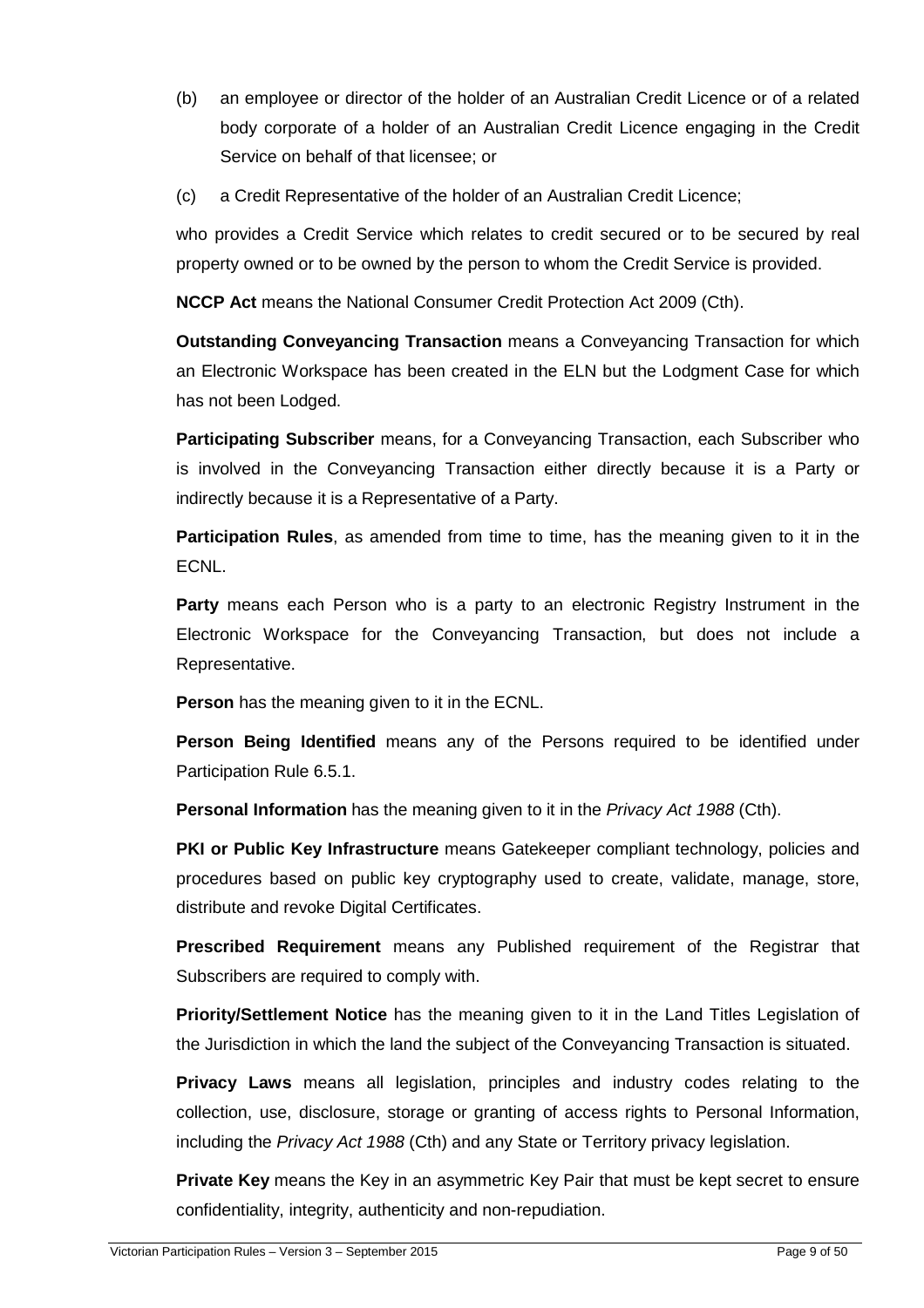**Public Servant** means an employee or officer of the Commonwealth, a State or a Territory.

**Public Key** means the Key in an asymmetric Key Pair which may be made public.

**Publish** means, for any information, to publish the information on the Registrar's website.

**Record** has the meaning given to it in the ECNL.

**Registrar** has the meaning given to it in the ECNL.

**Registration Authority** means a Gatekeeper Accredited Service Provider that:

- (a) is responsible for the registration of applicants for Digital Certificates by checking evidence of identity Documentation submitted by the applicant;
- (b) is responsible for the provision of a completed and authorised application form including copies of the submitted evidence of identity Documents to the relevant Certification Authority; and
- (c) may be responsible for the secure distribution of signed Digital Certificates to Subscribers.

**Registry Information** means the data supplied in a Registry Information Supply.

**Registry Information Supply** means a service to supply data from the Titles Register or Land Registry.

**Registry Instrument** has the meaning given to it in the ECNL.

**Representative** means a Subscriber who acts on behalf of a Client.

**Responsible Subscriber** means a Subscriber that, following Lodgment, is liable for Lodgment Fees incurred and is responsible for the resolution of requisitions issued by the Registrar for a Lodgment Case.

**Security Item** means User Access Credentials, passphrases, Private Keys, Digital Certificates, Electronic Workspace identifiers and other items as specified from time to time.

**Signer** means a User authorised by the Subscriber to Digitally Sign and, where it is required, certify Registry Instruments and other electronic Documents on behalf of the Subscriber.

**State** means New South Wales, Queensland, South Australia, Tasmania, Victoria and Western Australia.

**Subscriber** has the meaning given to it in the ECNL.

**Subscriber Administrator** means a User authorised by the Subscriber to make the changes permitted under Participation Rule 7.3.3 on behalf of the Subscriber.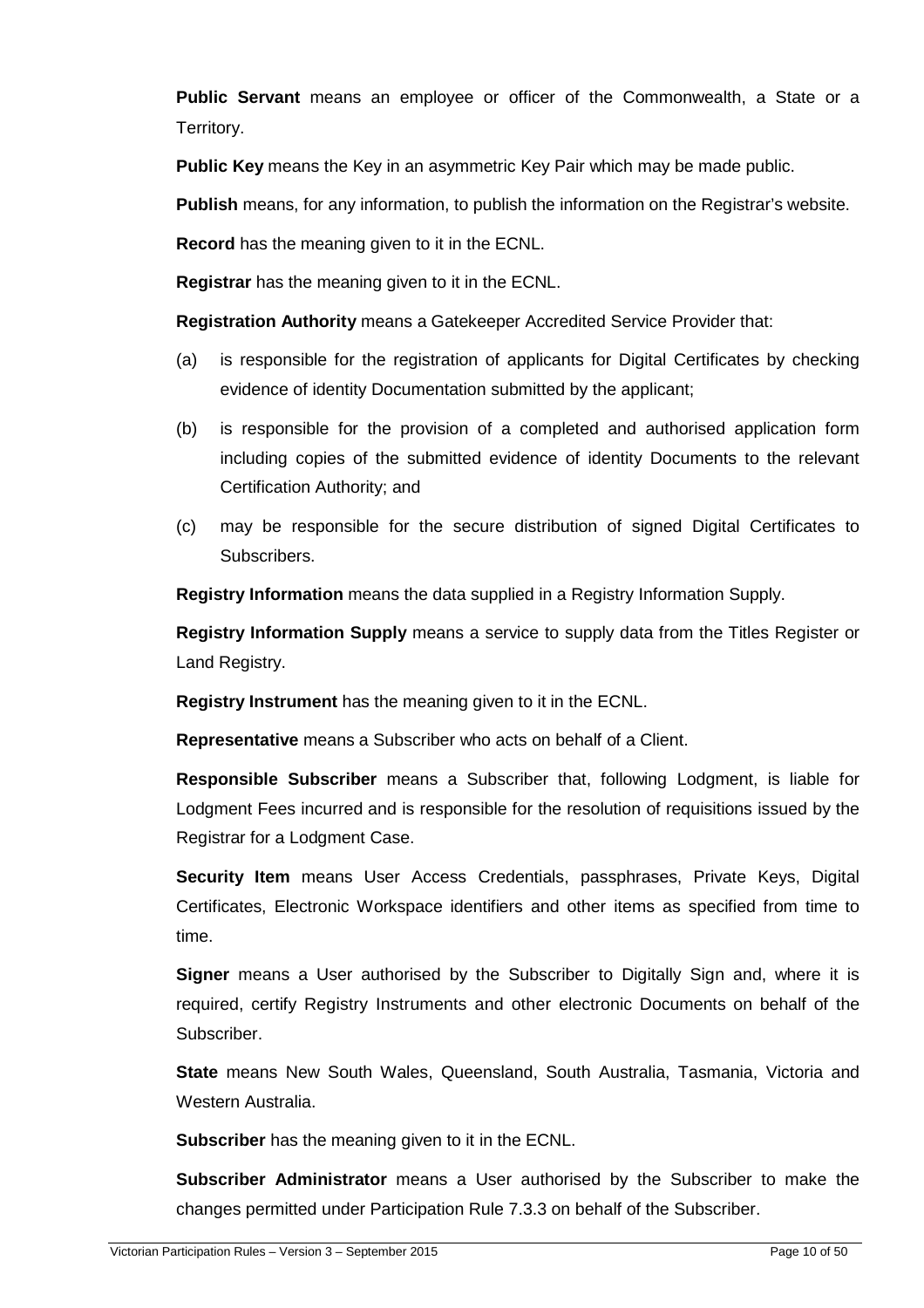**Suspension Event** means any ground pursuant to which a Subscriber may be suspended as set out in Schedule 7, as amended from time to time.

**Suspension and Termination Procedure** means the procedure set out in Schedule 7, as amended from time to time.

**System Details** means, for a Subscriber, its System Name, Contact Details and any other information relating to the Subscriber held in the ELN.

**System Name** means, for a Subscriber, the name selected by the Subscriber to identify it in the ELN, for example, its name or its registered business name.

**Termination Event** means any ground pursuant to which a Subscriber may be terminated as set out in Schedule 7, as amended from time to time.

**Territory** has the meaning given to it in the ECNL.

**Title Activity Check** means, for a Conveyancing Transaction, the notification of any change to the information in the Titles Register relating to the land the subject of the Conveyancing Transaction.

**Titles Register** has the meaning given to it in the ECNL.

**Unrelated Third Party** means, for a Subscriber, a Person who is not a principal, an officer, director, employee, agent or contractor of the Subscriber.

**User** means an Individual authorised by a Subscriber to access and use the ELN on behalf of the Subscriber.

**Verification of Identity Standard** means the standard set out in Schedule 8, as amended from time to time.

## **2.2 Interpretation**

In these Participation Rules, unless a contrary intention is evident:

- 2.2.1 A reference to these Participation Rules is a reference to these Participation Rules as amended, varied or substituted from time to time.
- 2.2.2 A reference to any legislation or to any provision of any legislation includes:
	- (a) all legislation, regulations, proclamations, ordinances, by-laws and instruments issued under that legislation or provision; and
	- (b) any modification, consolidation, amendment, re-enactment or substitution of that legislation or provision.
- 2.2.3 A word importing:
	- (a) the singular includes the plural; and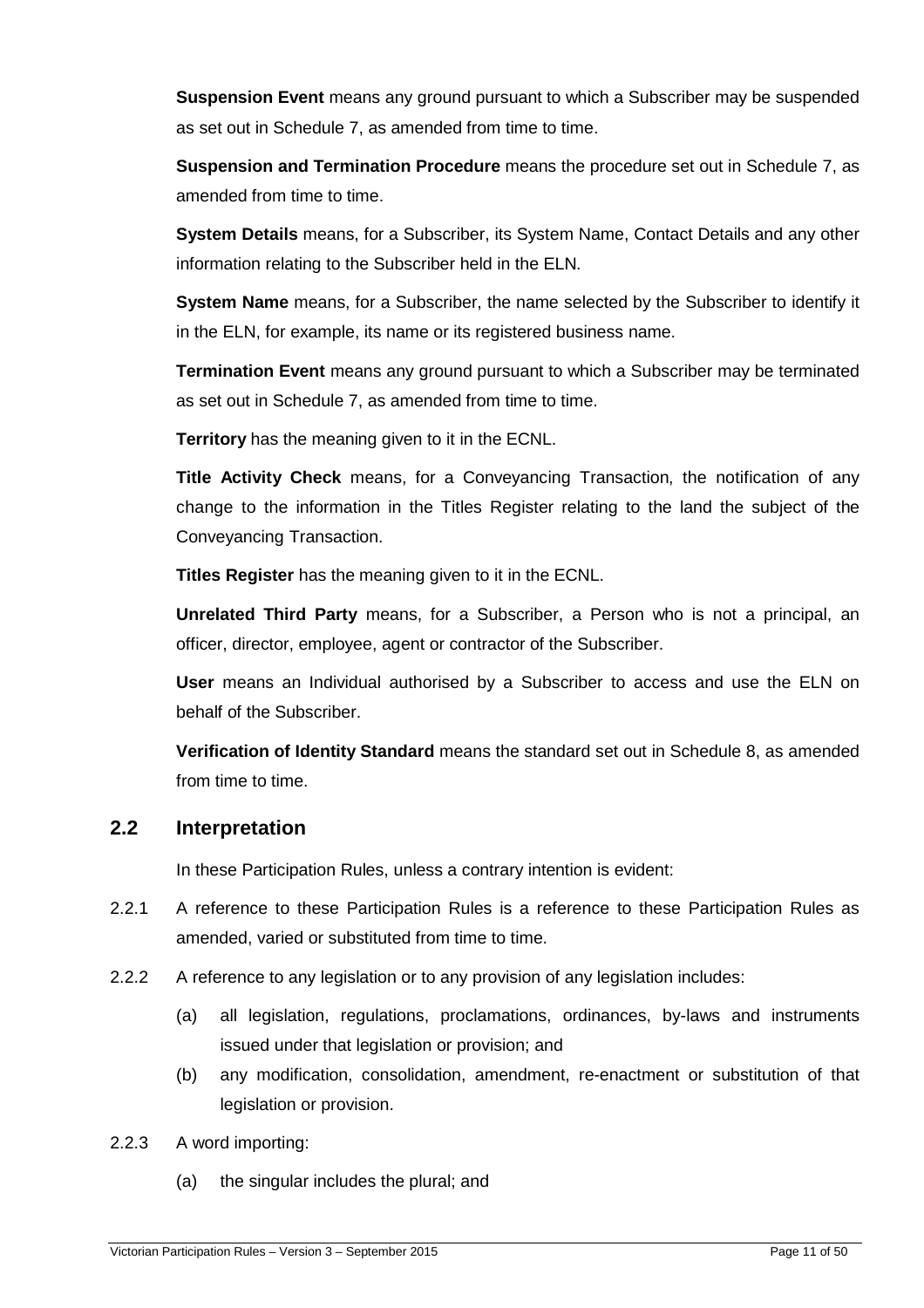- (b) the plural includes the singular; and
- (c) a gender includes every other gender.
- 2.2.4 A reference to a party includes that party's administrators, successors and permitted assigns.
- 2.2.5 If any act pursuant to these Participation Rules would otherwise be required to be done on a day which is not a Business Day then that act may be done on the next Business Day, and when an action is required by a party within a specified period of Business Days, the period will be deemed to commence on the Business Day immediately following the day on which the obligation is incurred.
- 2.2.6 Where a word or phrase is given a defined meaning, any other part of speech or grammatical form in respect of that word or phrase has a corresponding meaning.
- 2.2.7 A reference to two or more Persons is a reference to those Persons jointly and severally.
- 2.2.8 A reference to a rule or schedule is a reference to a rule of, or a schedule to, these Participation Rules.
- 2.2.9 A reference to a Participation Rule includes a reference to all of its sub-rules.
- 2.2.10 Where general words are associated with specific words which define a class, the general words are not limited by reference to that class.
- 2.2.11 The rule headings are for convenience only and they do not form part of these Participation Rules.
- 2.2.12 The word "or" is not exclusive.

## **3 COMPLIANCE WITH PARTICIPATION RULES**

The Subscriber must:

- (a) be able to comply with these Participation Rules at the time of applying to be a Subscriber; and
- (b) comply with these Participation Rules whilst being a Subscriber; and
- (c) continue to comply with Participation Rules 6.1.2, 6.6, 6.7 (where compliance with the Participation Rules is limited to this sub-rule), 6.9, 6.10, 6.11, 6.13.1(b), 7.7, 9.4, 9.5, 10 and 11 after ceasing to be a Subscriber,

unless the Registrar, in his or her absolute discretion, waives compliance by the Subscriber with any Participation Rule in accordance with section 27 of the ECNL.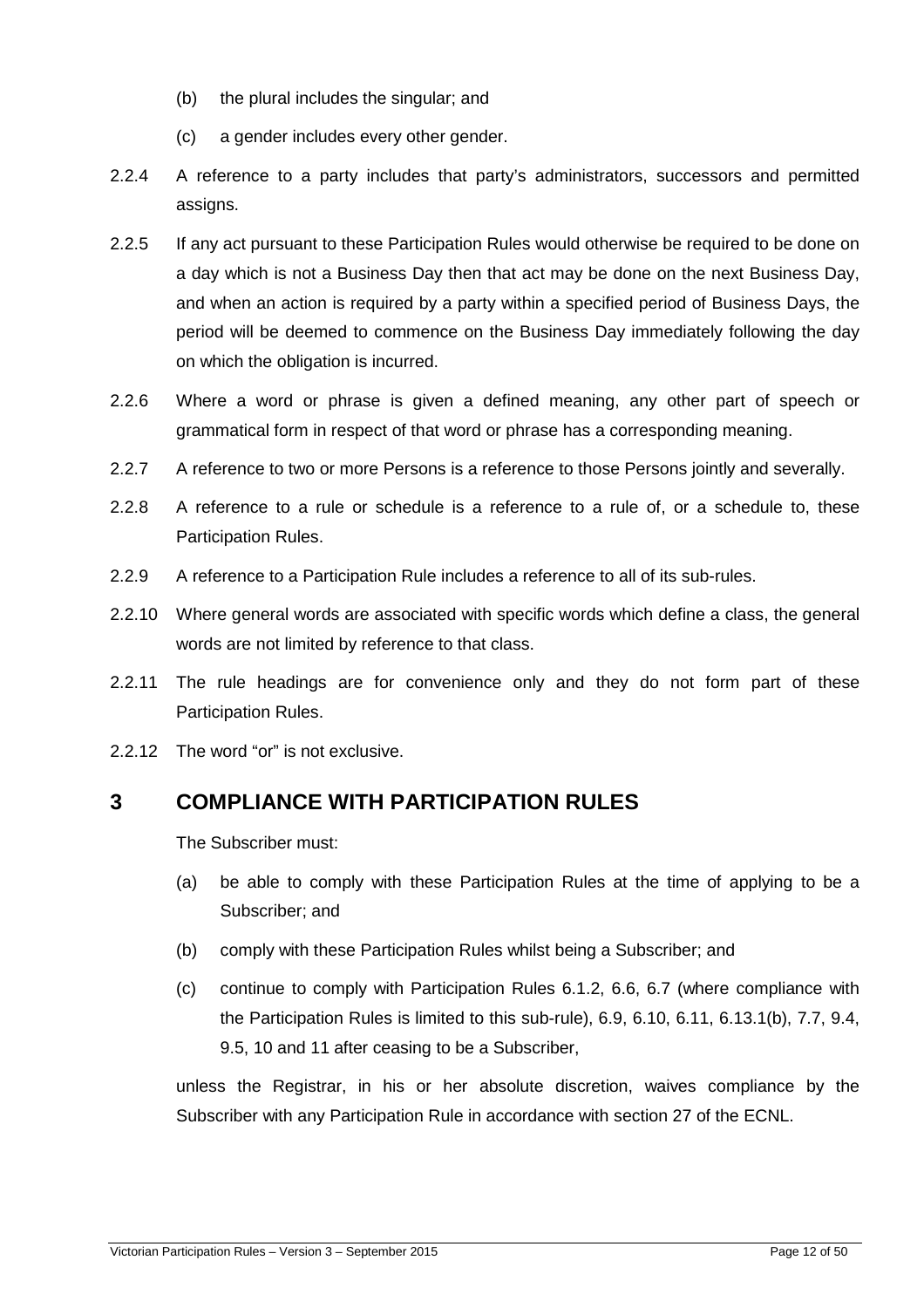## **4 ELIGIBILITY CRITERIA**

## **4.1 ABN**

The Subscriber must have an ABN.

## **4.2 Status**

- 4.2.1 The Subscriber must be a Person or a partnership.
- 4.2.2 If the Subscriber is a body corporate, the Subscriber must:
	- (a) be a corporation under the Corporations Act or under any other legislation; and
	- (b) ensure that the constituting Documents of the Subscriber empower the Subscriber to assume the obligations set out in these Participation Rules and to do all things that it can reasonably contemplate will be required by these Participation Rules.

## **4.3 Character**

- 4.3.1 The Subscriber must be of good character and reputation and, without limitation, must:
	- (a) ensure that the Subscriber is not and has not been subject to any of the matters listed in (b)(i) to (v) below; and
	- (b) take reasonable steps to ensure that the Subscriber's principals, directors, partners, officers and Subscriber Administrators are not and have not been subject to any of the matters listed in (i) to (v) below:
		- (i) an Insolvency Event within the last 5 years; or
		- (ii) a conviction for fraud or an indictable offence or any offence for dishonesty against any law in connection with business, professional or commercial activities; or
		- (iii) disqualification from managing a body corporate under the Corporations Act; or
		- (iv) any disciplinary action of any government or governmental authority or agency, or any regulatory authority of a financial market or a profession, which may impact on that Person's conduct of a Conveyancing Transaction; or
		- (v) any refusal of an application to subscribe to an electronic Lodgment service.
- 4.3.2 Where the Subscriber is:
	- (a) an ADI; or
	- (b) an Australian Legal Practitioner or a Law Practice; or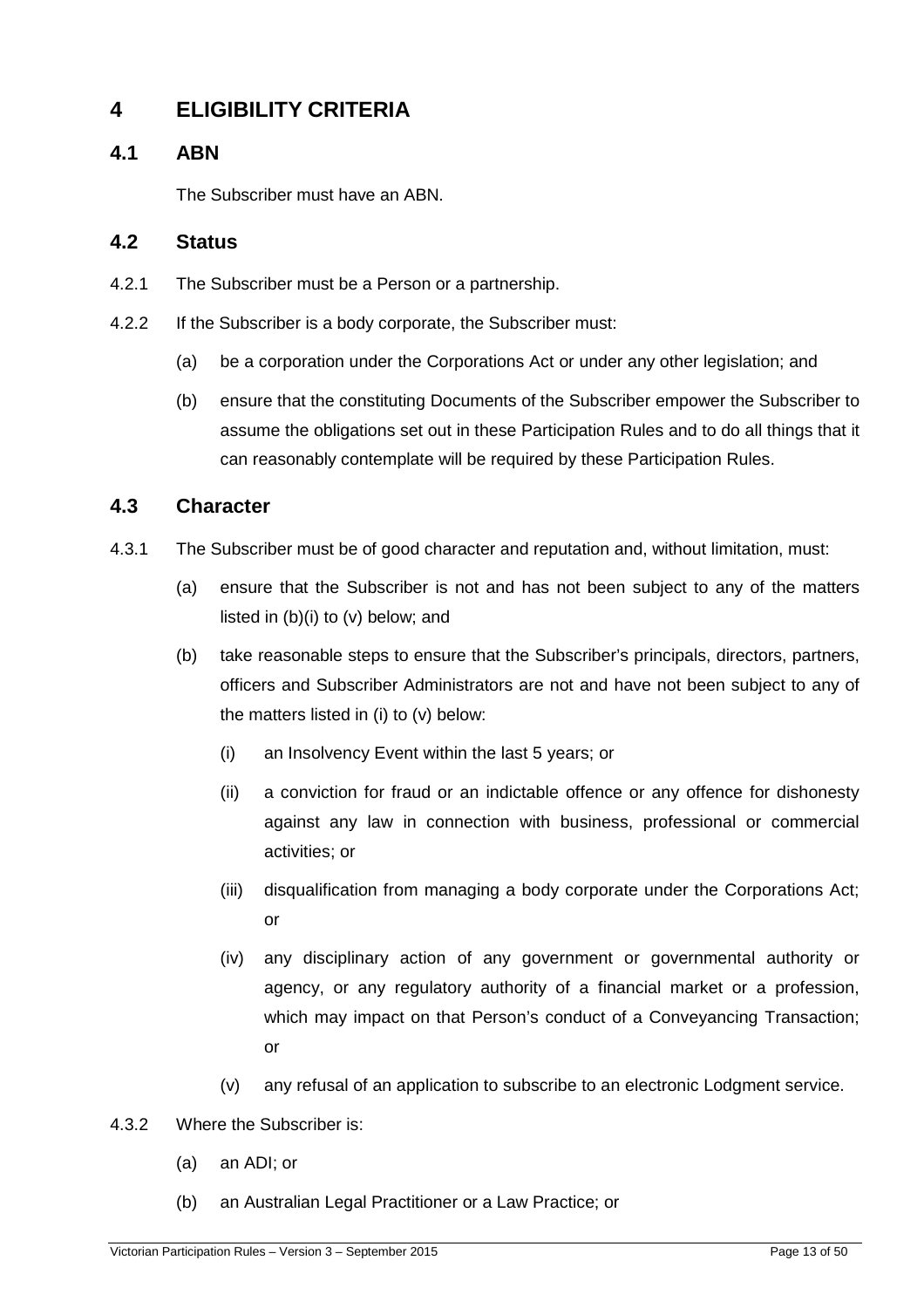- (c) a Licensed Conveyancer; or
- (d) the Crown in right of the Commonwealth, a State or a Territory; or
- (e) a Public Servant acting on behalf of the Crown in right of the Commonwealth, a State or a Territory; or
- (f) a holder of an Australian Credit Licence,

the Subscriber is deemed to comply with Participation Rule 4.3.1(a).

- 4.3.3 Where the Subscriber's principal, director, partner, officer or Subscriber Administrator is:
	- (a) an officer or employee of an ADI; or
	- (b) an Australian Legal Practitioner; or
	- (c) a Licensed Conveyancer; or
	- (d) a Public Servant acting on behalf of the Crown in right of the Commonwealth, a State or a Territory; or
	- (e) a fit and proper Person for the purpose of performing duties in relation to the credit activities authorised by an Australian Credit Licence,

the Subscriber is deemed to comply with Participation Rule 4.3.1(b) for that principal, director, partner, officer or Subscriber Administrator.

Note: For a body corporate registered under the Corporations Act, 'officer' has the meaning given to it in the Corporations Act.

## **4.4 Insurance**

The Subscriber must comply with the Insurance Rules.

## **5 THE ROLE OF SUBSCRIBERS**

## **5.1 Subscriber's roles**

- 5.1.1 The Subscriber may act on its own behalf or, subject to Participation Rule 5.3, on behalf of Clients when accessing and using the ELN.
- 5.1.2 To the extent that the Subscriber Digitally Signs electronic Documents on behalf of a Client, the Subscriber does so as agent for the Client.

## **5.2 Subscriber as principal**

Subject to Participation Rule 5.1.2, the Subscriber incurs rights and obligations under these Participation Rules as principal despite any Client Authorisation or other agency relationship entered into by the Subscriber.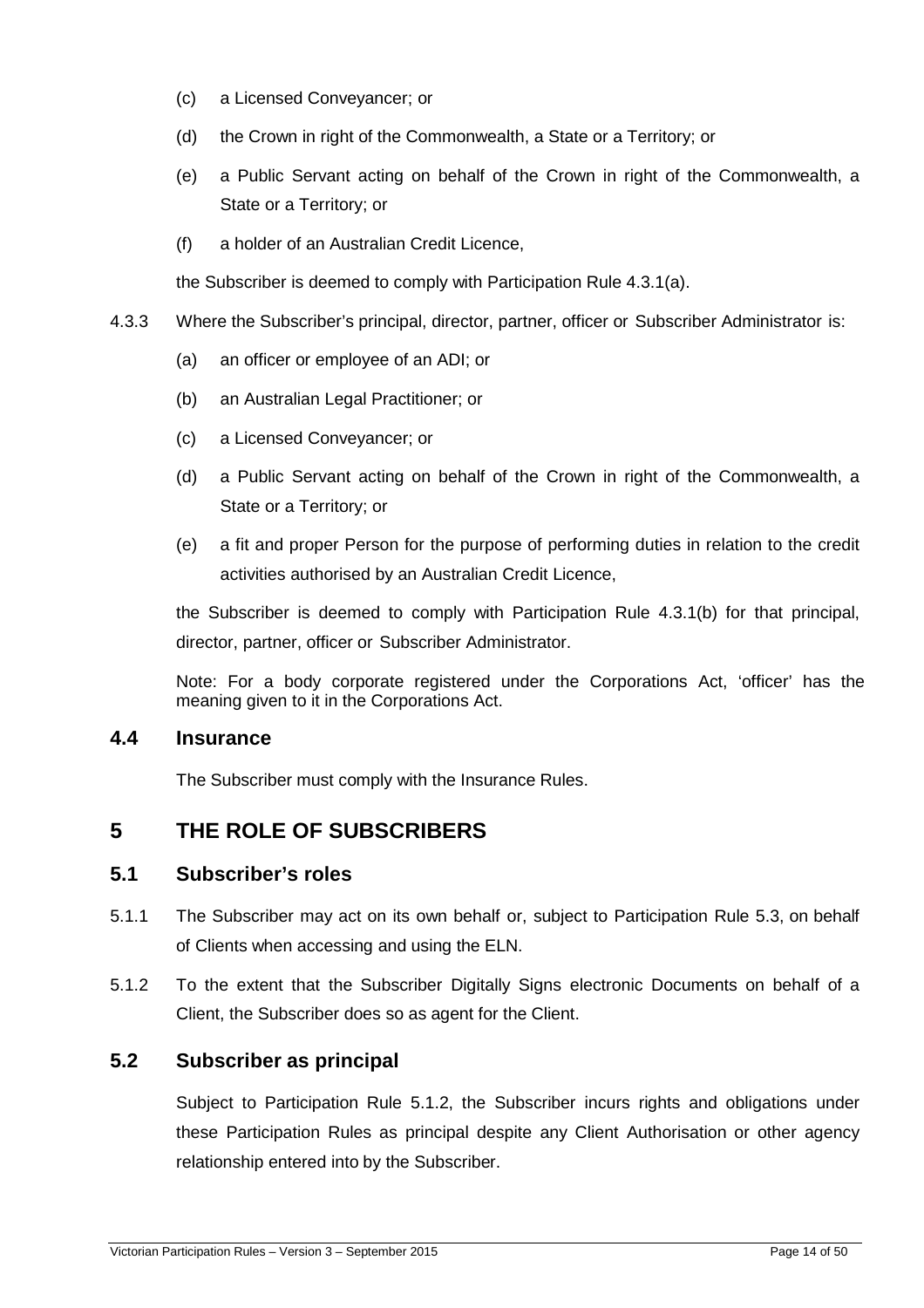## **5.3 Subscriber who acts as Representative**

A Representative must:

- (a) comply with the laws of the Jurisdiction in which the land the subject of the Conveyancing Transaction is situated regarding who can conduct a Conveyancing Transaction; and
- (b) take reasonable steps to ensure that a Signer complies with the laws of the Jurisdiction in which the land the subject of the Conveyancing Transaction is situated regarding who can conduct a Conveyancing Transaction and Digitally Sign Registry Instruments.

## **5.4 Responsible Subscribers**

- 5.4.1 The Participating Subscribers must agree on the selection of a Responsible Subscriber for every Lodgment Case.
- 5.4.2 A Responsible Subscriber must take reasonable steps to ensure that it does not pass on information to the Registrar obtained from another Participating Subscriber that it knows or suspects is incorrect, incomplete, false or misleading.

## **5.5 Subscriber as trustee and partnerships**

- 5.5.1 If the Subscriber acts at any time in the capacity of a trustee, these Participation Rules bind the Subscriber in its personal capacity and in its capacity as trustee.
- 5.5.2 If the Subscriber is a partnership:
	- (a) these Participation Rules bind the partnership; and
	- (b) these Participation Rules bind the Subscriber and each Person who is a partner of the partnership at any time despite any changes to the partners and any reconstitution of the partnership (whether by the death, incapacity or retirement of any partner or the admission of any new partner or otherwise); and
	- (c) the Subscriber must do anything the ELNO or Registrar requires (such as obtaining consents, signing and producing Documents and getting Documents completed and signed) to give full effect to this Participation Rule.

## **6 GENERAL OBLIGATIONS**

## **6.1 Ensure User compliance**

6.1.1 The Subscriber must ensure that each of its Users is aware of the terms of these Participation Rules as appropriate to their use of the ELN.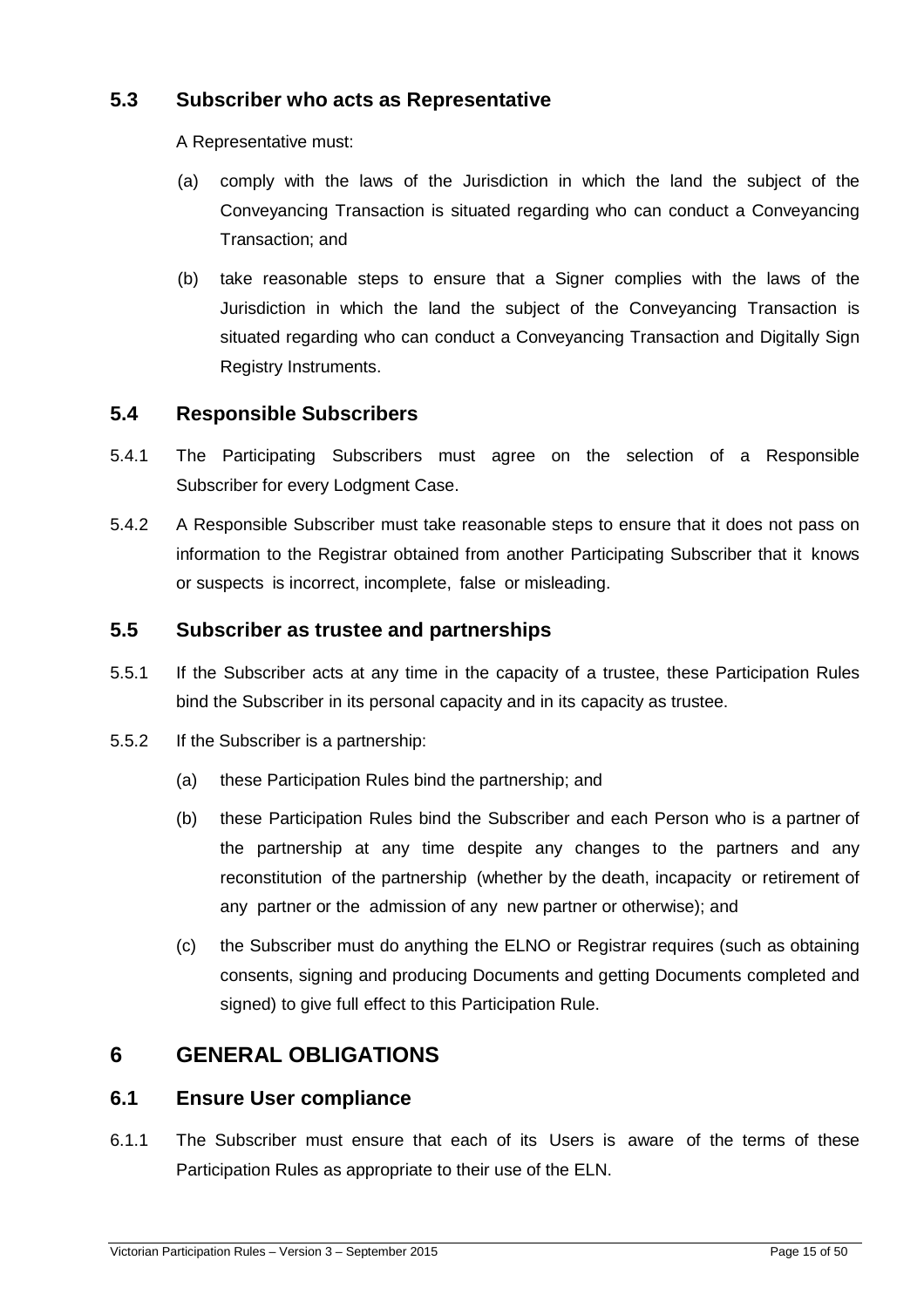6.1.2 The Subscriber is responsible for all use of the ELN by any of its Users.

## **6.2 Keep Subscriber System Details complete and up-to-date**

If any of the information which forms part of a Subscriber's System Details changes, the Subscriber must:

- (a) promptly update its System Details accordingly; or
- (b) if the Subscriber does not have the level of access to the ELN required to make the necessary updates to the System Details, promptly notify the ELN Administrator of the changes required.

## **6.3 Client Authorisation**

If the Subscriber is a Representative, the Subscriber must:

- (a) use the Client Authorisation Form for any Client Authorisation it enters into; and
- (b) except for Caveats and Priority/Settlement Notices, for which a Client Authorisation is optional, enter into a Client Authorisation with its Client before the Subscriber Digitally Signs any Document in the ELN; and
- (c) comply with the Client Authorisation and act in accordance with its terms; and
- (d) take reasonable steps to verify the authority of each Person entering into a Client Authorisation on behalf of a Client to both bind the Client to the Client Authorisation and to the Conveyancing Transaction(s) the subject of the Client Authorisation.

## **6.4 Right to Deal**

- (a) Where the Subscriber is a Representative, for each Conveyancing Transaction the Subscriber must take reasonable steps to verify that its Client is a legal Person and has the right to enter into the Conveyancing Transaction.
- (b) Where the Subscriber is a mortgagee, or the Subscriber represents a mortgagee, for each mortgage the Subscriber must take reasonable steps to verify that the mortgagor is a legal Person and has the right to enter into the mortgage.

## **6.5 Verification of identity**

- 6.5.1 The Subscriber must take reasonable steps to verify the identity of:
	- (a) **Clients:** each Client or each of their Client Agents; and
	- (b) **Mortgagors:**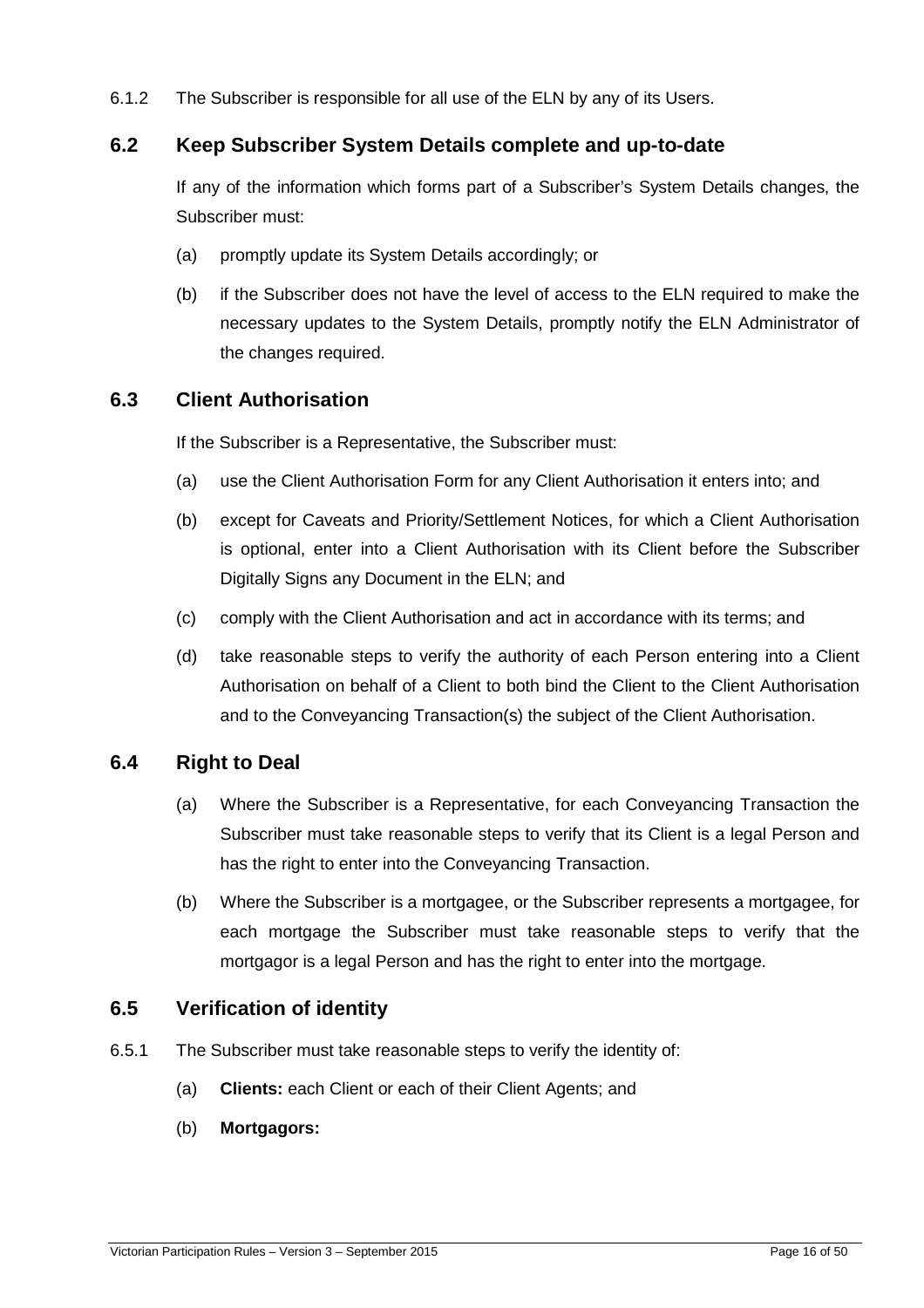- (i) each mortgagor or each of their agents, where the Subscriber is a mortgagee, and the mortgagor (in its capacity as mortgagor) does not have a Representative; and
- (ii) each mortgagor or each of their agents, where the Subscriber represents a mortgagee, and the mortgagor (in its capacity as mortgagor) does not have a Representative - however, the Subscriber need not take reasonable steps to verify the identity of each mortgagor or their agent if the Subscriber is reasonably satisfied that the mortgagee has taken reasonable steps to verify the identity of each mortgagor or their agent; and

#### (c) **Persons to whom certificates of title are provided:**

- (i) any Client or Client Agent, prior to the Subscriber giving a (duplicate/paper) certificate of title to that Client or Client Agent; and
- (ii) any existing mortgagor, former mortgagor or their agent, prior to the Subscriber giving a (duplicate/paper) certificate of title to that existing mortgagor, former mortgagor or their agent; and
- (d) **Signers:** each of its Signers, prior to the initial allocation of a Digital Certificate to the Signer; and
- (e) **Subscriber Administrators:** each of its Subscriber Administrators, prior to their appointment as a Subscriber Administrator.
- 6.5.2 For the purposes of complying with Participation Rule 6.5.1, the Subscriber, or a mortgagee represented by the Subscriber, can either:
	- (a) apply the Verification of Identity Standard; or
	- (b) verify the identity of a Person in some other way that constitutes the taking of reasonable steps.
- 6.5.3 The Subscriber, or a mortgagee represented by the Subscriber, must undertake further steps to verify the identity of a Person Being Identified and/or any Identity Declarant where:
	- (a) the Subscriber or mortgagee knows or ought reasonably to know that:
		- (i) any identity Document produced by the Person Being Identified and/or any Identity Declarant is not genuine; or
		- (ii) any photograph on an identity Document produced by the Person Being Identified and/or any Identity Declarant is not a reasonable likeness of the Person Being Identified or the Identity Declarant; or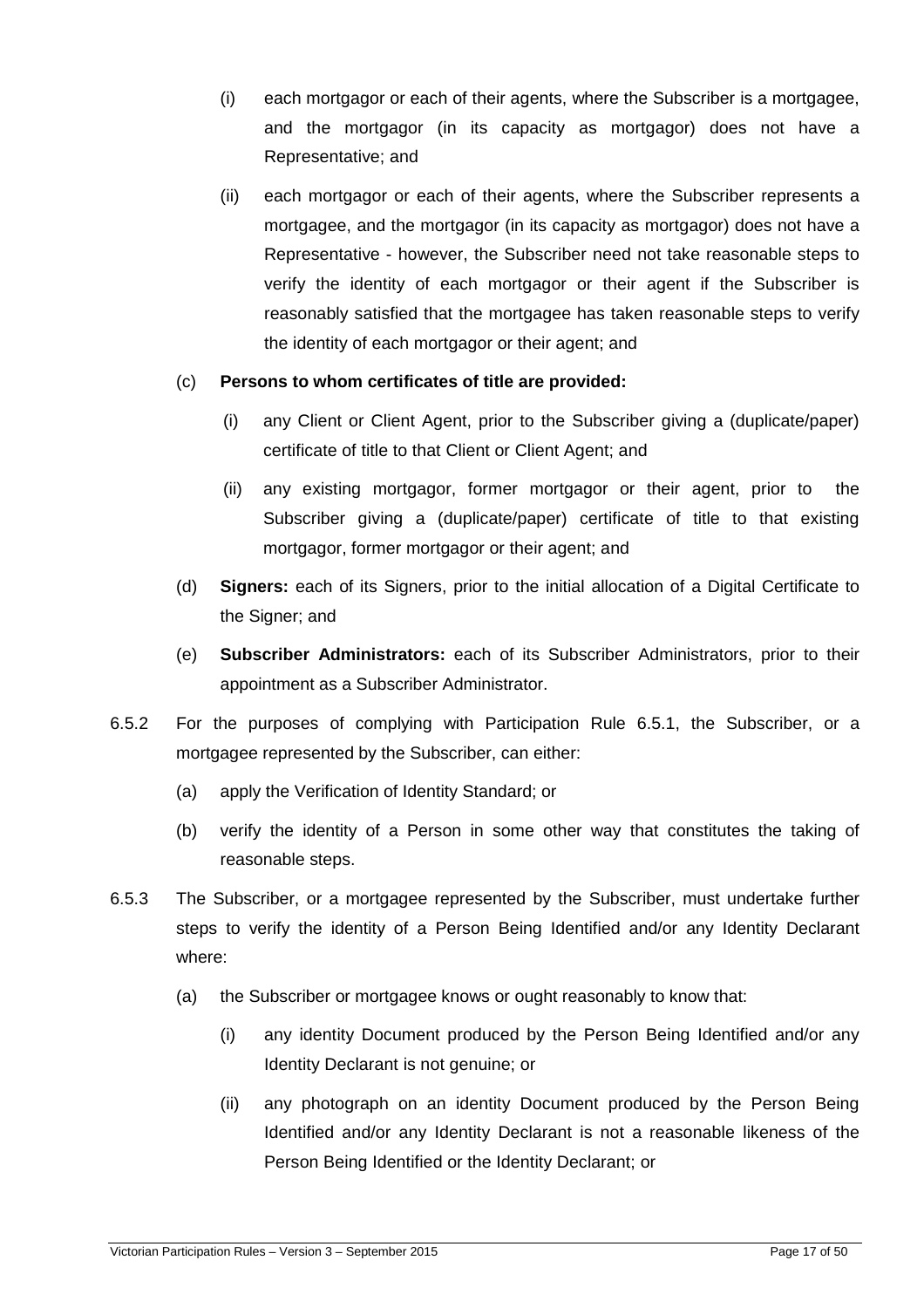- (iii) the Person Being Identified and/or any Identity Declarant does not appear to be the Person to which the identity Document(s) relate; or
- (b) it would otherwise be reasonable to do so.
- 6.5.4 The Subscriber need not re-verify the identity of the Person Being Identified if:
	- (a) the Subscriber complied with Participation Rule 6.5.1 within the previous 2 years; and
	- (b) the Subscriber takes reasonable steps to ensure that it is dealing with the Person Being Identified.
- 6.5.5 If the Verification of Identity Standard is used:
	- (a) the Subscriber, or a mortgagee represented by the Subscriber, may use an Identity Agent; and
	- (b) where an Identity Agent is used, the Subscriber or the mortgagee must direct the Identity Agent to use the Verification of Identity Standard; and
	- (c) the Identity Verifier must be:
		- (i) the Subscriber and/or the Subscriber's Identity Agent; or
		- (ii) where a Subscriber represents a mortgagee, that mortgagee and/or that mortgagee's Identity Agent; and
	- (d) the Subscriber or the mortgagee must receive from any Identity Agent:
		- (i) copies of the Documents produced to verify the identity of the Person Being Identified and/or any Identity Declarant signed, dated and endorsed as a true copy of the original by the Identity Agent; and
		- (ii) an Identity Agent Certification.
- 6.5.6 Subject to Rule 6.5.3, compliance with the Verification of Identity Standard by:
	- (a) the Subscriber and/or its Identity Agent; or
	- (b) where the Subscriber represents a mortgagee, that mortgagee and/or that mortgagee's Identity Agent,

will be deemed to constitute taking reasonable steps for the purposes of Participation Rule 6.5.1.

## **6.6 Supporting evidence**

The Subscriber must retain the evidence supporting an electronic Registry Instrument or other electronic Document for at least seven years from the date of Lodgment of the Registry Instrument or other electronic Document that is registered or recorded including: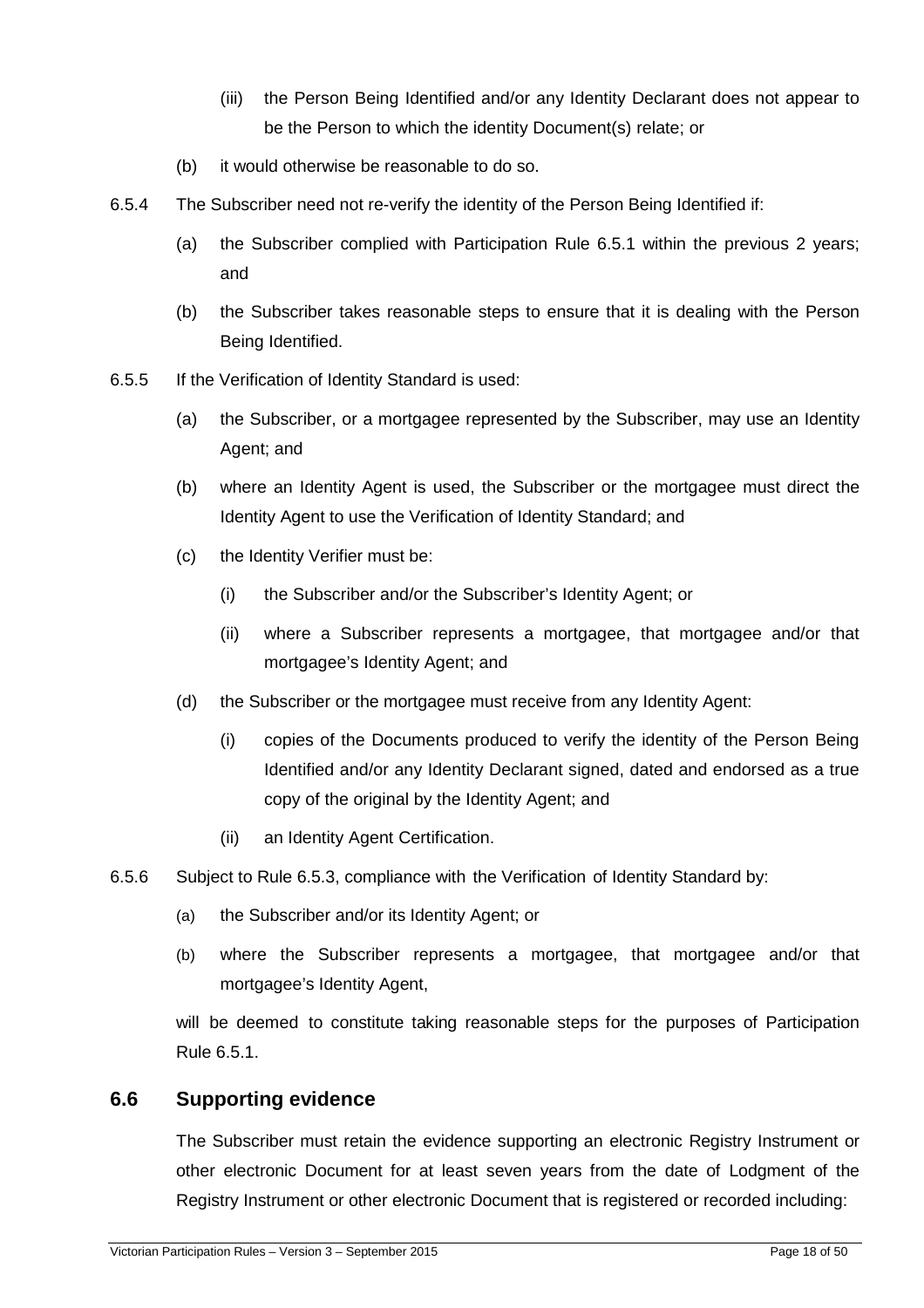- (a) any evidence required by the Duty Authority; and
- (b) any Client Authorisation and any evidence supporting that Client Authorisation; and
- (c) any evidence supporting a Party's right to enter into the Conveyancing Transaction; and
- (d) any evidence supporting verification of identity; and
- (e) any other evidence demonstrating compliance with Prescribed Requirements.

## **6.7 Compliance with laws and Participation Rules**

The Subscriber must comply with any applicable laws (including any applicable Privacy Laws) for the Jurisdiction in which the land the subject of the Conveyancing Transaction is situated and these Participation Rules.

## **6.8 Compliance with directions**

- 6.8.1 The Subscriber must comply with any reasonable direction of the Registrar.
- 6.8.2 The Subscriber must comply with any direction of the Registrar, or of the ELNO at the Registrar's direction, given in response to an emergency situation as referred to in the ECNL, in the manner and timing set out in the direction.

## **6.9 Assistance**

The Subscriber must provide reasonable assistance to the Registrar, the ELNO and each other Subscriber to enable those parties to comply with the ECNL and the Land Titles Legislation in relation to a particular Conveyancing Transaction.

## **6.10 Protection of information**

The Subscriber must take reasonable steps to ensure that information provided to the Subscriber by any other Subscriber, the Registrar or by the ELNO is protected from unauthorised use, reproduction or disclosure.

## **6.11 Information**

The Subscriber must take reasonable steps to ensure that all the information it supplies in relation to a Conveyancing Transaction is to the Subscriber's knowledge, information and belief correct, complete and not false or misleading.

## **6.12 No assignment**

The Subscriber must not assign, novate, transfer or otherwise deal with its subscription to the ELN.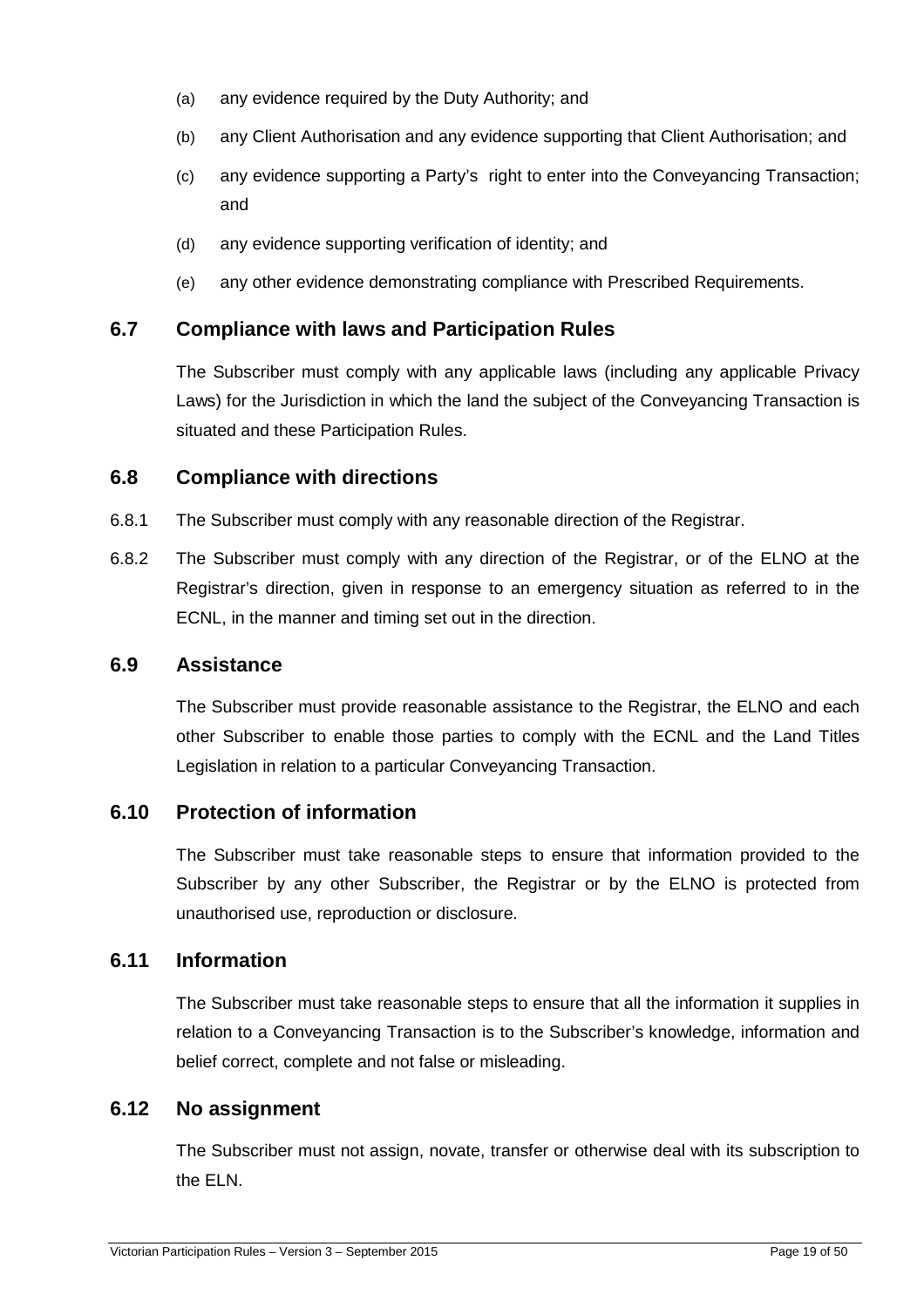## **6.13 Mortgages**

- 6.13.1 Where a mortgagor (in its capacity as mortgagor) is not a Subscriber or represented by a Subscriber, the mortgagee, or the mortgagee's Representative, must:
	- (a) ensure that the mortgagor grants a mortgage on the same terms as the mortgage signed by, or on behalf of, the mortgagee; and
	- (b) ensure that it holds the mortgage granted by the mortgagor; and
	- (c) provide Certification 5 of the Certification Rules.
- 6.13.2 Where the mortgagee or its Representative signs the mortgage, the mortgagee signs only on its own behalf and not on behalf of the mortgagor.

## **6.14 Signing of Client Authorisations**

Where the Subscriber is a Representative, the Subscriber must take reasonable steps to ensure that any Client Authorisation is signed by the Subscriber's Client or their Client Agent.

## **7 OBLIGATIONS REGARDING SYSTEM SECURITY AND INTEGRITY**

## **7.1 Protection measures**

The Subscriber must take reasonable steps to:

- (a) comply with an ELNO's security policy, including without any limitation, in relation to:
	- (i) the technology required to enable the Subscriber to access the ELN; and
	- (ii) the specification of virus protection software required to be installed on the Subscriber's computers; and
	- (iii) protection of Security Items; and
	- (iv) training and monitoring of its Users in relation to the Subscriber's security obligations; and
- (b) not do anything that it knows or ought reasonably to know is likely to have an adverse effect on the operation, security, integrity, stability or the overall efficiency of the ELN; and
- (c) not fail to do anything within its reasonable control, the omission of which, it knows or ought reasonably to know is likely to have an adverse effect on the operation, security, integrity, stability or the overall efficiency of the ELN.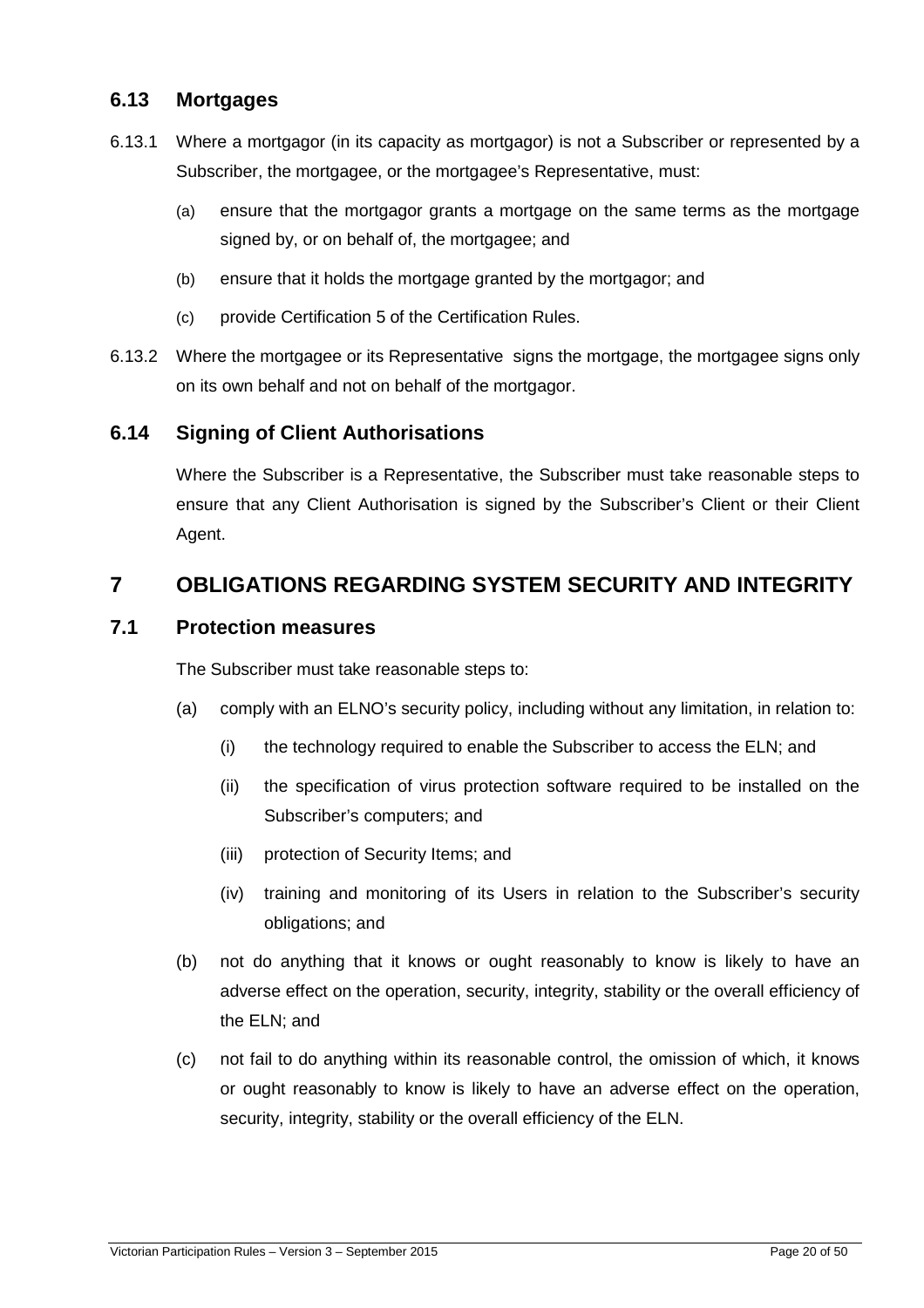## **7.2 Users**

The Subscriber must:

- (a) take reasonable steps to ensure that only Users access the ELN; and
- (b) ensure that each of its Users has received training appropriate to their use of the ELN.

## **7.3 User access**

- 7.3.1 The Subscriber must keep up to date within the ELN:
	- (a) its Users' Access Credentials; and
	- (b) signing rights linked to those Access Credentials; and
	- (c) administrative rights linked to those Access Credentials.
- 7.3.2 The Subscriber must ensure that, at all times, it has at least one Subscriber Administrator.
- 7.3.3 The Subscriber:
	- (a) is taken to have made any change to the items described in Participation Rule 7.3.1 made by any Person (other than an Unrelated Third Party of the Subscriber) using Access Credentials that, at the time the change is requested, have linked to them the necessary signing rights and administrative rights to make the change; and
	- (b) irrevocably and unconditionally waives any right it might otherwise have to claim that the Person does not have authority to make the change (other than any claim the Subscriber has against the Person).

## **7.4 Signers**

- 7.4.1 The Subscriber must:
	- (a) comply with Participation Rule 6.5.1(a); and
	- (b) take reasonable steps to ensure that the Signer is not or has not been subject to:
		- (i) an Insolvency Event within the last 5 years; or
		- (ii) a conviction of fraud or an indictable offence or any offence for dishonesty against any law in connection with business, professional or commercial activities; or
		- (iii) disqualification from managing a body corporate under the Corporations Act; or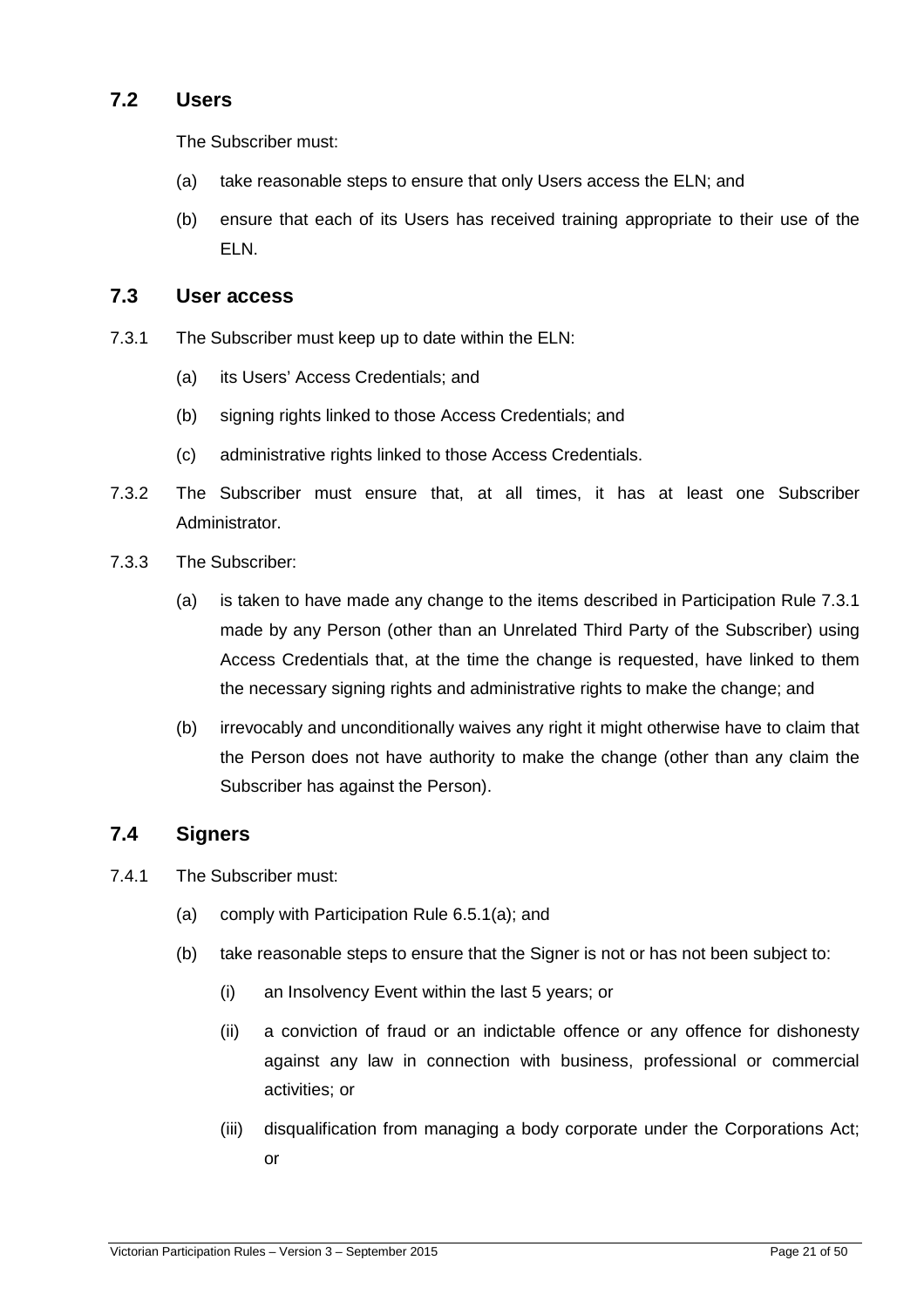- (iv) any disciplinary action of any government or governmental authority or agency, or any regulatory authority of a financial market or a profession, which may impact on a Signer's conduct of a Conveyancing Transaction.
- 7.4.2 Where a Signer is:
	- (a) an Australian Legal Practitioner; or
	- (b) a Licensed Conveyancer; or
	- (c) a Public Servant acting on behalf of the Crown in right of the Commonwealth, a State or a Territory,

the Subscriber is deemed to comply with Participation Rule 7.4.1(b).

## **7.5 Digital Certificates**

- 7.5.1 Electronic Documents to be Lodged through the ELN must be Digitally Signed, where the electronic Document requires a Digital Signature, using a Private Key to create the Subscriber's Digital Signature.
- 7.5.2 The Subscriber must obtain and maintain valid at least one Digital Certificate.
- 7.5.3 The Subscriber must take reasonable steps to ensure that only Signers Digitally Sign electronic Registry Instruments or other electronic Documents.
- 7.5.4 The Subscriber must ensure that all information provided to any Certification Authority, or to any Registration Authority, or to the ELNO for the purpose of obtaining a Digital Certificate, is correct, complete and not false or misleading.

## **7.6 (Deleted)**

## **7.7 Notification of Jeopardised Conveyancing Transactions**

- 7.7.1 Where to the Subscriber's knowledge, information or belief a Conveyancing Transaction has been Jeopardised:
	- (a) where it is possible to do so, the Subscriber must unsign any electronic Documents relating to the Conveyancing Transaction immediately; or
	- (b) where it is not possible to unsign any electronic Document, the Subscriber must immediately notify the ELNO of the situation.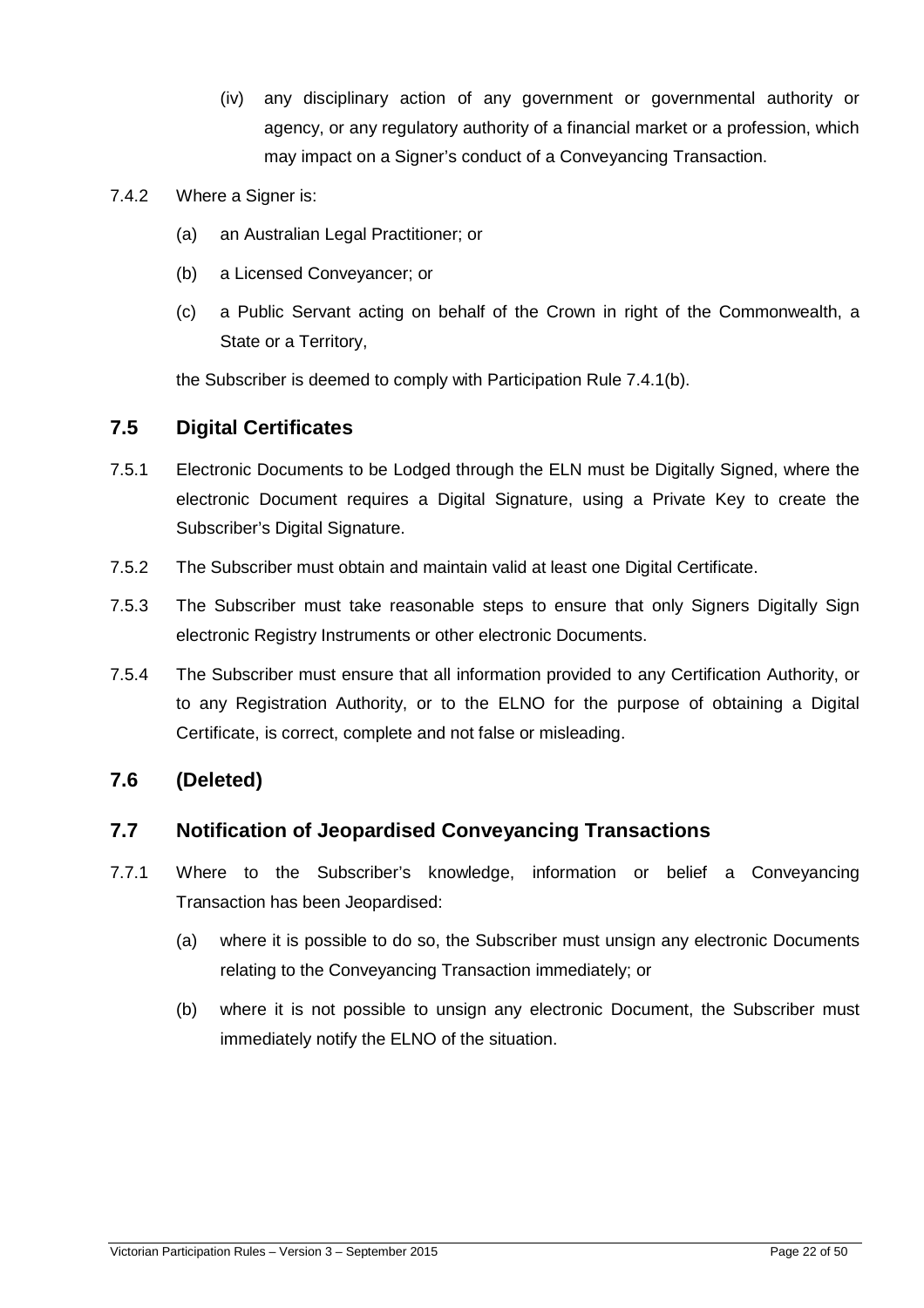7.7.2 The Subscriber must bring to the attention of the other Participating Subscribers any information about the Conveyancing Transaction that it believes to be incorrect, incomplete, false or misleading or that the Conveyancing Transaction has been Jeopardised.

## **7.8 Revoking authority**

- 7.8.1 If a Subscriber no longer intends:
	- (a) a Person to be a User, the Subscriber must promptly revoke the User's access to and use of the ELN; or
	- (b) a Person to be a Signer, the Subscriber must promptly revoke the User's signing rights within the ELN and, where appropriate, request the Certification Authority to revoke the Signer's Digital Certificate; or
	- (c) a Person to be a Subscriber Administrator, the Subscriber must promptly revoke the User's administrative rights within the ELN.
- 7.8.2 The Subscriber must immediately withdraw its authorisation to Digitally Sign electronic Documents from any Person who ceases to be the employee, agent or contractor of the Subscriber.
- 7.8.3 If a Subscriber is restricted in its use of the ELN by the Registrar or the ELNO, the Subscriber must promptly prevent any of its Users from accessing and using the ELN other than in accordance with the restriction.

## **7.9 Compromised Security Items**

- 7.9.1 If a Subscriber becomes aware that any of the Security Items of any of its Users has been or is likely to be Compromised, the Subscriber must:
	- (a) immediately revoke the User's authority to access and use the ELN and prevent the User from accessing and using the ELN; and
	- (b) for a Digital Certificate:
		- (i) immediately check all Electronic Workspaces in which the Private Key has been used to Digitally Sign any electronic Documents and unsign any electronic Documents in accordance with Participation Rule 7.9.2; and
		- (ii) promptly notify the Certification Authority and revoke or cancel the Digital Certificate (including doing everything reasonably necessary to cause the Certification Authority to revoke or cancel it); and
		- (iii) promptly notify the ELNO.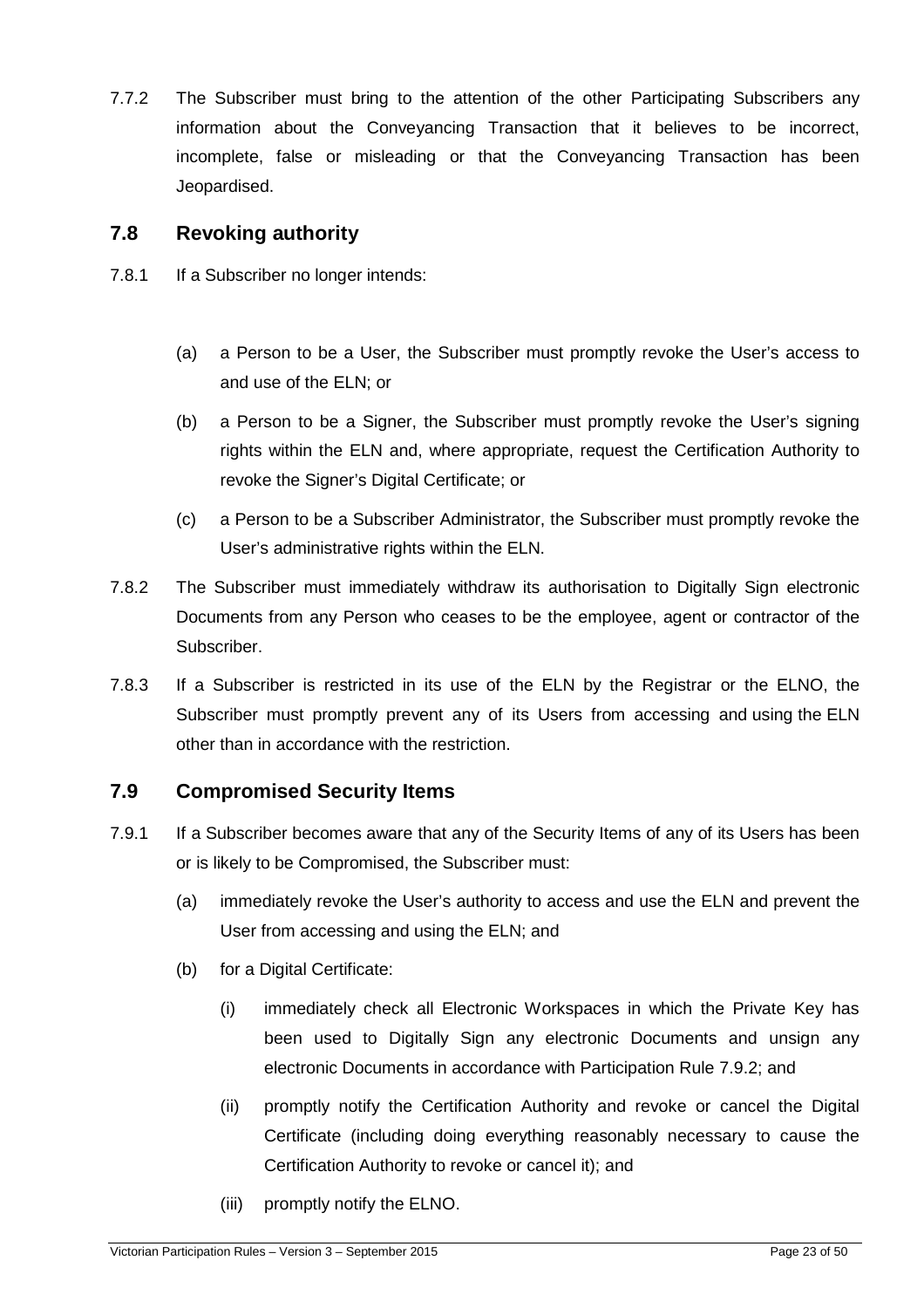- 7.9.2 If a Subscriber becomes aware or suspects that any of its Private Keys have been used to Digitally Sign any electronic Documents without its authorisation or the authorisation of any Client on whose behalf the electronic Documents are purported to be Digitally Signed:
	- (a) where it is possible to do so, the Subscriber must unsign the electronic Documents immediately; or
	- (b) where it is not possible to unsign the electronic Documents, the Subscriber must immediately notify the ELNO of the situation.

## **7.10 Certifications**

The Subscriber must comply with the Certification Rules.

## **8 AMENDMENT OF PARTICIPATION RULES**

The Subscriber must comply with any amendment made to these Participation Rules by the Registrar pursuant to the Amendment to Participation Rules Procedure.

## **9 RESTRICTION, SUSPENSION AND TERMINATION**

## **9.1 Comply with directions relating to restriction of access or use**

The Subscriber must comply with any direction of the Registrar, or of the ELNO at the Registrar's direction, restricting access and use of the ELN.

## **9.2 Suspension at direction of Registrar**

The Subscriber may be suspended by the Registrar, or by the ELNO at the direction of the Registrar, at any time if a Suspension Event occurs.

## **9.3 Termination at direction of Registrar**

The Subscriber may be terminated by the Registrar, or by the ELNO at the direction of the Registrar, at any time if a Termination Event occurs.

## **9.4 Rights and obligations on suspension, termination or resignation**

Suspension or termination of a Subscriber, or its resignation as a Subscriber, does not affect any right or liability of any party which:

- (a) has accrued at the time the suspension, termination or resignation takes effect; or
- (b) may arise, accrue or crystallise after that time out of, or by reason of, any facts or circumstances occurring or in existence at or before the time the suspension, termination or resignation takes effect.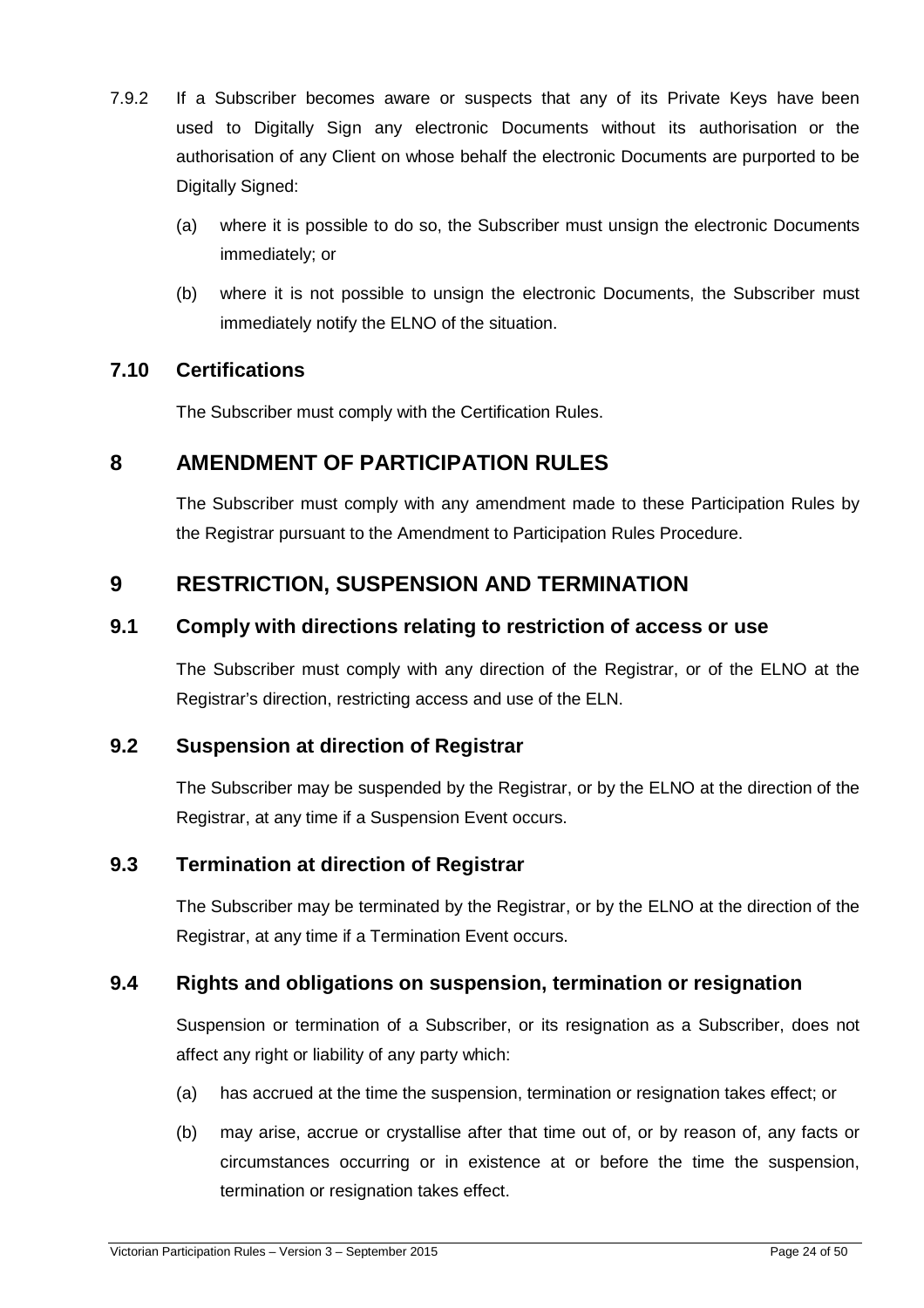## **9.5 Further steps by Subscriber**

If the Subscriber is restricted, suspended or terminated or the Subscriber resigns, the Subscriber must, at its own expense:

- (a) take reasonable steps to ensure that any Outstanding Conveyancing Transaction for which the Subscriber is a Participating Subscriber is completed (such as facilitating another Subscriber taking over the Subscriber's role in the Outstanding Conveyancing Transaction) and do anything else in connection with the ELN which it could reasonably be expected to do in order to minimise inconvenience to any other Person; and
- (b) do anything the ELNO or Registrar considers reasonable to achieve the outcomes described in paragraph (a), such as entering into arrangements, obtaining consents, submitting electronic Documents, Digitally Signing electronic Documents where required, and producing Documents; and
- (c) notify its Client (if any), and each other Participating Subscriber, in each Outstanding Conveyancing Transaction for which the Subscriber is a Participating Subscriber, of the restriction, suspension, termination or resignation.

## **10 COMPLIANCE**

The Subscriber must:

- (a) comply with Section 34 of the ECNL and the Compliance Examination Procedure; and
- (b) give written notice to the ELNO, as soon as practicable, if it becomes aware that it has breached or may in the future be no longer able to comply with these Participation Rules; and
- (c) remedy any non-compliance with these Participation Rules within 10 Business Days (or such longer time determined by the Registrar in his or her absolute discretion having regard to the nature of the breach) from when it becomes aware that it has breached these Participation Rules; and
- (d) take such action as is necessary in order to avoid a breach in circumstances where the Subscriber becomes aware that it may in the future be no longer able to comply with these Participation Rules.

## **11 PROHIBITIONS**

The Subscriber must not: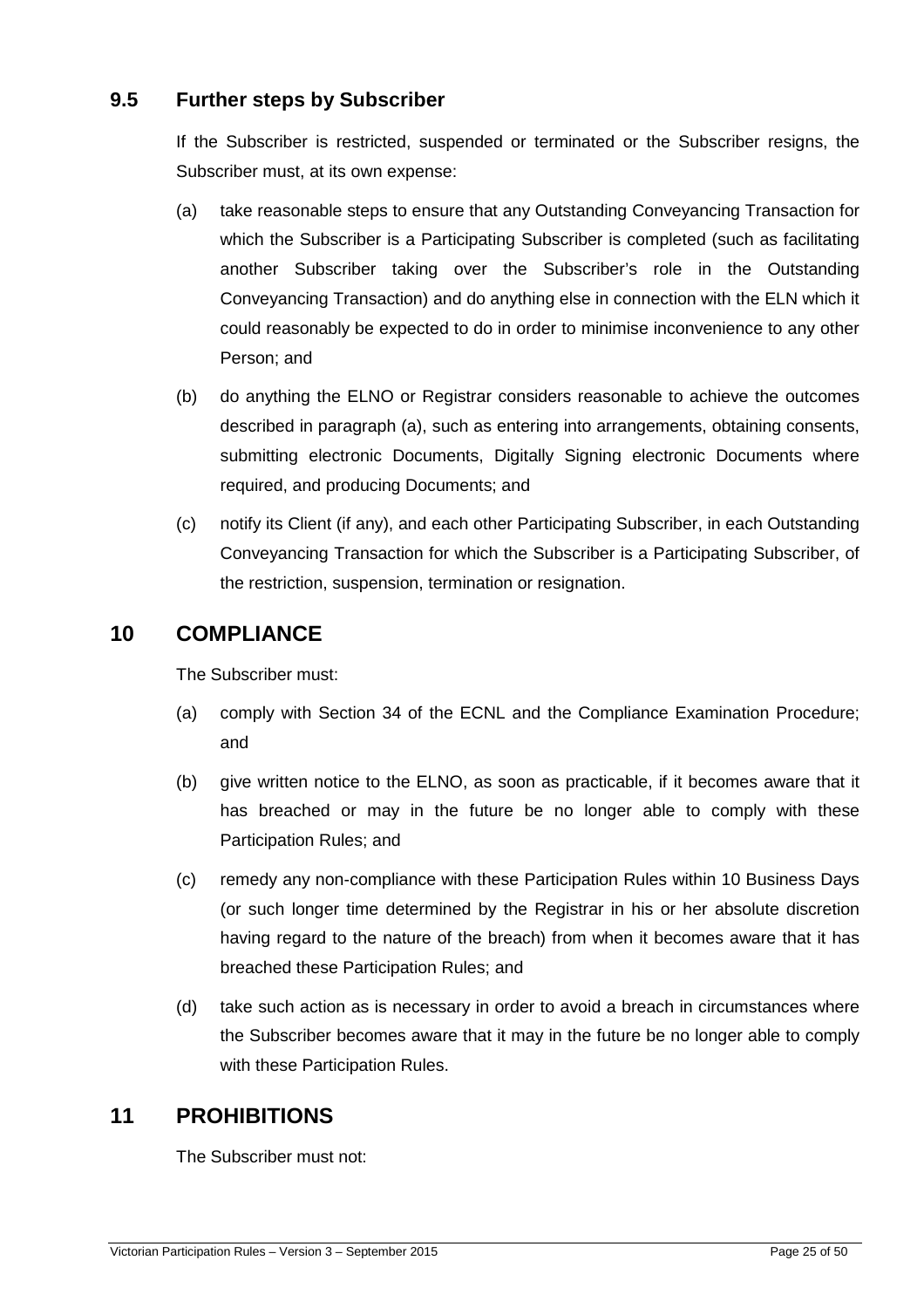- (a) modify or alter any Registry Information or Title Activity Check data for a Conveyancing Transaction or do anything that allows or causes another Person to do any of these things; or
- (b) use, reproduce or disclose, or allow another Person to use, reproduce or disclose, Registry Information or Title Activity Check data for a Conveyancing Transaction, except for the purpose of the Conveyancing Transaction or where required by law to do so; or
- (c) use or participate in the ELN other than in accordance with these Participation Rules; or
- (d) other than information which the Subscriber enters into the ELN, use, reproduce or disclose any information passing into or out of the ELN in connection with a Conveyancing Transaction except for the purpose of the Conveyancing Transaction or where required by law to do so.

## **12 ADDITIONAL PARTICIPATION RULES**

The Subscriber must comply with the Additional Participation Rules, if any.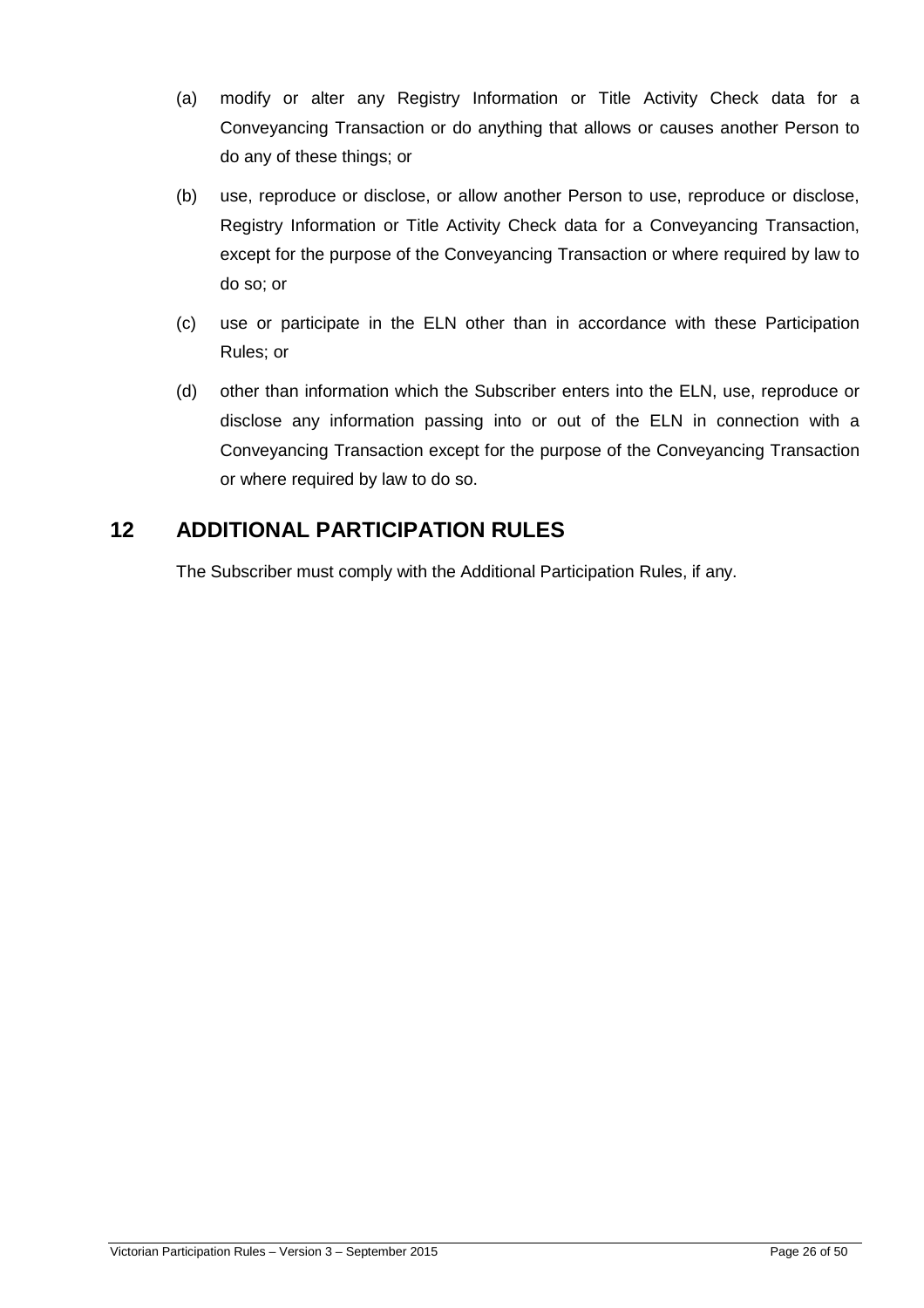## **SCHEDULE 1 – ADDITIONAL PARTICIPATION RULES**

None.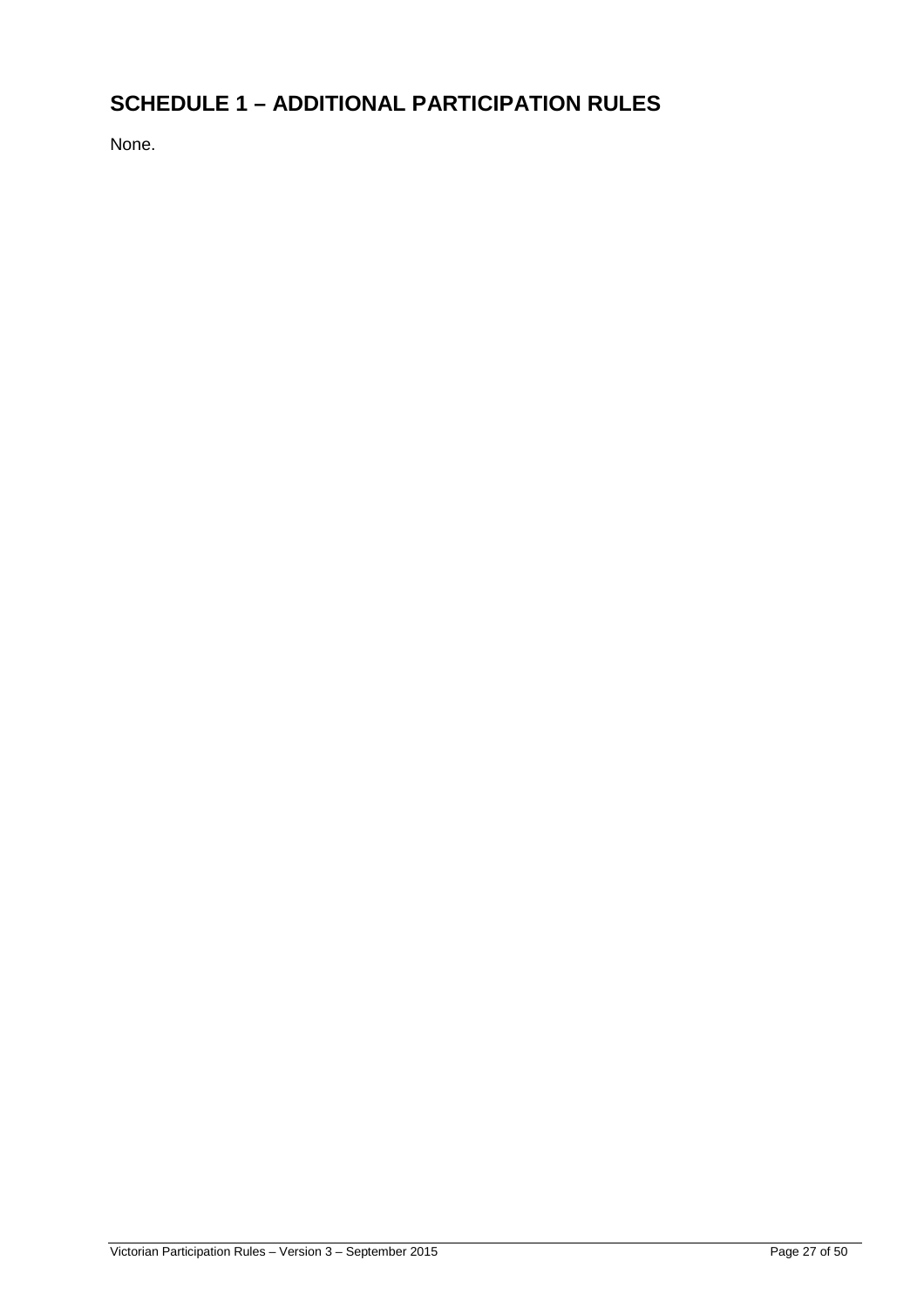## **SCHEDULE 2 – AMENDMENT TO PARTICIPATION RULES PROCEDURE**

#### **1 Amendments with prior consultation**

- 1.1 Any amendment to these Participation Rules must be the subject of good faith consultation by the Registrar with a representative group of Subscribers and, where relevant, Subscribers' local and national professional associations, regulators and insurers (as reasonably determined by the Registrar) before the amendment comes into effect.
- 1.2 Each amendment must be notified to all Subscribers at least 20 Business Days before the amendment comes into effect. The notification must contain the date the amendment comes into effect.

#### **2 Amendments without prior consultation**

- 2.1 The Registrar may determine that an amendment to these Participation Rules need not be the subject of prior consultation or notification in accordance with paragraph 1 before the amendment comes into effect, if the Registrar determines in good faith that:
	- (a) such a course is required by law; or
	- (b) an emergency situation, as referred to in the ECNL, exists.
- 2.2 Notwithstanding paragraph 2.1, each amendment must be notified to all Subscribers as soon as reasonably practicable before the amendment comes into effect. The notification must contain the date the amendment comes into effect.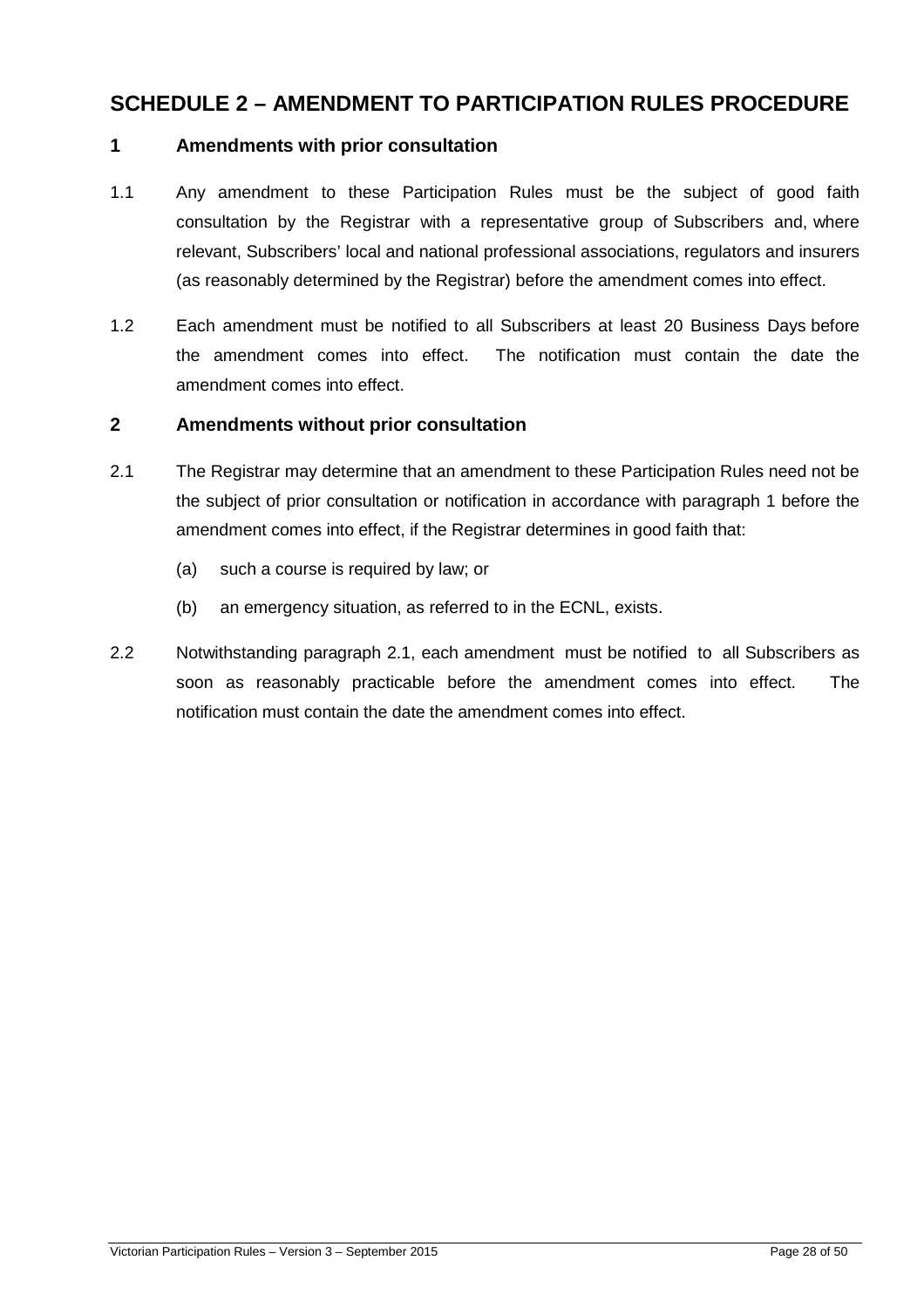## **SCHEDULE 3 – CERTIFICATION RULES**

The Subscriber must provide those of the following certifications that are required when Digitally Signing each electronic Registry Instrument or electronic Document:

- **1** The Subscriber has taken reasonable steps to verify the identity of the [transferor/transferee/ mortgagee/ mortgagor/caveator/applicant].
- **2** The Subscriber holds a properly completed Client Authorisation for the Conveyancing Transaction including this Registry Instrument or Document.
- **3** The Subscriber has retained the evidence supporting this Registry Instrument or Document.
- **4** The Subscriber has taken reasonable steps to ensure that this Registry Instrument or Document is correct and compliant with relevant legislation and any Prescribed Requirement.
- **5** The Subscriber, or the Subscriber is reasonably satisfied that the mortgagee it represents,:
	- (a) has taken reasonable steps to verify the identity of the mortgagor; and
	- (b) holds a mortgage granted by the mortgagor on the same terms as this Registry Instrument.
- **6** The Subscriber has:
	- (a) retrieved; and
	- (b) either securely destroyed or made invalid

the (duplicate) certificate(s) of title for the folio(s) of the Register listed in this Registry Instrument or Document.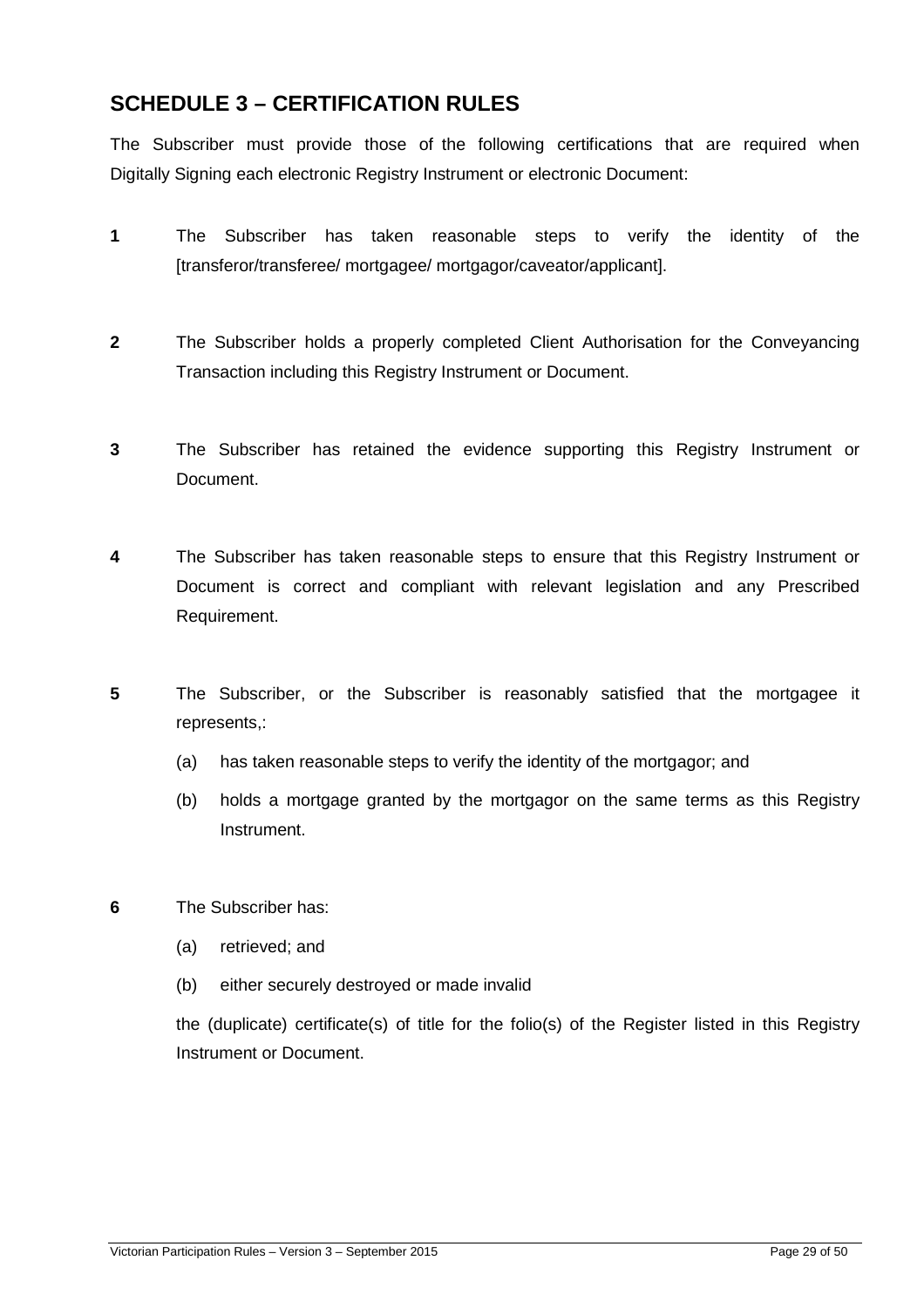## **SCHEDULE 4 - CLIENT AUTHORISATION FORM**

|                                         |                                                                                                                                                                                                                                  | <b>CLIENT AUTHORISATION</b>                                                                                                                                                                                                              |                                                                                                                                           |  |
|-----------------------------------------|----------------------------------------------------------------------------------------------------------------------------------------------------------------------------------------------------------------------------------|------------------------------------------------------------------------------------------------------------------------------------------------------------------------------------------------------------------------------------------|-------------------------------------------------------------------------------------------------------------------------------------------|--|
|                                         |                                                                                                                                                                                                                                  | When this form is signed, the Subscriber is authorised to act for the Client in a Conveyancing Transaction(s).                                                                                                                           |                                                                                                                                           |  |
|                                         |                                                                                                                                                                                                                                  | Privacy Collection Statement: The information in this form is collected under statutory authority and used for the purpose<br>of maintaining publicly searchable registers and indexes.                                                  |                                                                                                                                           |  |
|                                         | <b>Subscriber Reference:</b>                                                                                                                                                                                                     |                                                                                                                                                                                                                                          |                                                                                                                                           |  |
|                                         | <b>NAME</b>                                                                                                                                                                                                                      | <b>CLIENT1</b>                                                                                                                                                                                                                           | <b>CLIENT 2</b>                                                                                                                           |  |
| <b>CLIENT DETAILS</b>                   | <b>ACN/ARBN</b><br><b>ADDRESS</b>                                                                                                                                                                                                |                                                                                                                                                                                                                                          |                                                                                                                                           |  |
|                                         | <b>AUTHORITY TYPE</b><br><b>SPECIFIC AUTHORITY</b><br><b>STANDING AUTHORITY</b><br><b>BATCH AUTHORITY</b><br>$\Box$<br>$\mathbf{L}$<br>ends on revocation or expiration date:<br>(transaction details below)<br>(attach details) |                                                                                                                                                                                                                                          |                                                                                                                                           |  |
|                                         |                                                                                                                                                                                                                                  | <b>CONVEYANCING TRANSACTION(S) 1</b>                                                                                                                                                                                                     | <b>CONVEYANCING TRANSACTION(S) 2</b>                                                                                                      |  |
|                                         | <b>PROPERTY</b><br><b>ADDRESS</b>                                                                                                                                                                                                |                                                                                                                                                                                                                                          |                                                                                                                                           |  |
| <b>RANSACTION DETAILS</b>               | <b>LAND TITLE</b><br>REFERENCE(S)                                                                                                                                                                                                |                                                                                                                                                                                                                                          |                                                                                                                                           |  |
|                                         | (and/or property<br>description)                                                                                                                                                                                                 |                                                                                                                                                                                                                                          |                                                                                                                                           |  |
|                                         | <b>CONVEYANCING</b><br>TRANSACTION(S)                                                                                                                                                                                            | <b>MORTGAGE</b><br><b>CAVEAT</b><br>TRANSFER<br>П                                                                                                                                                                                        | <b>MORTGAGE</b><br>$\Box$ CAVEAT<br>TRANSFER                                                                                              |  |
|                                         |                                                                                                                                                                                                                                  | PRIORITY/<br>DISCHARGE/<br>WITHDRAW<br><b>SETTLEMENT</b><br><b>RELEASE OF</b><br><b>CAVEAT</b><br><b>NOTICE</b><br><b>MORTGAGE</b>                                                                                                       | <b>WITHDRAW</b><br>PRIORITY/<br>DISCHARGE/<br><b>SETTLEMENT</b><br><b>RELEASE OF</b><br><b>CAVEAT</b><br><b>NOTICE</b><br><b>MORTGAGE</b> |  |
|                                         |                                                                                                                                                                                                                                  | OTHER                                                                                                                                                                                                                                    | <b>OTHER</b>                                                                                                                              |  |
|                                         | <b>ADDITIONAL</b><br><b>INSTRUCTIONS</b>                                                                                                                                                                                         |                                                                                                                                                                                                                                          |                                                                                                                                           |  |
|                                         |                                                                                                                                                                                                                                  | <b>CLIENT 1 / CLIENT AGENT 1</b>                                                                                                                                                                                                         | <b>CLIENT 2 / CLIENT AGENT 2</b>                                                                                                          |  |
|                                         |                                                                                                                                                                                                                                  | I CERTIFY that:                                                                                                                                                                                                                          |                                                                                                                                           |  |
|                                         |                                                                                                                                                                                                                                  | (a) I am the Client or Client Agent; and                                                                                                                                                                                                 |                                                                                                                                           |  |
|                                         |                                                                                                                                                                                                                                  | (b) I have the legal authority to instruct the Subscriber in relation to the Conveyancing Transaction(s); and                                                                                                                            |                                                                                                                                           |  |
|                                         |                                                                                                                                                                                                                                  | (c) If I am acting as a Client Agent that I have no notice of the revocation of my authority to act on behalf of the Client.                                                                                                             |                                                                                                                                           |  |
|                                         |                                                                                                                                                                                                                                  | I AUTHORISE the Subscriber to act on my behalf, or where I am a Client Agent to act on behalf of the Client, in<br>accordance with the terms of this Client Authorisation and any Participation Rules and any Prescribed Requirement to: |                                                                                                                                           |  |
|                                         |                                                                                                                                                                                                                                  | sign Documents on my behalf as required for the Conveyancing Transaction(s); and<br>(a)                                                                                                                                                  |                                                                                                                                           |  |
|                                         |                                                                                                                                                                                                                                  | submit or authorise submission of Documents for lodgment with the relevant Land Registry; and<br>(b)                                                                                                                                     |                                                                                                                                           |  |
|                                         |                                                                                                                                                                                                                                  | authorise any financial settlement involved in the Conveyancing Transaction(s); and<br>(c)                                                                                                                                               |                                                                                                                                           |  |
|                                         |                                                                                                                                                                                                                                  | do anything else necessary to complete the Conveyancing Transaction(s).<br>(d)                                                                                                                                                           |                                                                                                                                           |  |
| <b>CLIENT AUTHORISATION AND SIGNING</b> |                                                                                                                                                                                                                                  | SIGN HERE                                                                                                                                                                                                                                | SIGN HERE                                                                                                                                 |  |
|                                         |                                                                                                                                                                                                                                  | <b>DATE</b><br>CLIENT/CLIENT                                                                                                                                                                                                             | <b>DATE</b><br><b>CLIENT/CLIENT</b>                                                                                                       |  |
|                                         |                                                                                                                                                                                                                                  | <b>AGENT NAME:</b>                                                                                                                                                                                                                       | <b>AGENT NAME:</b>                                                                                                                        |  |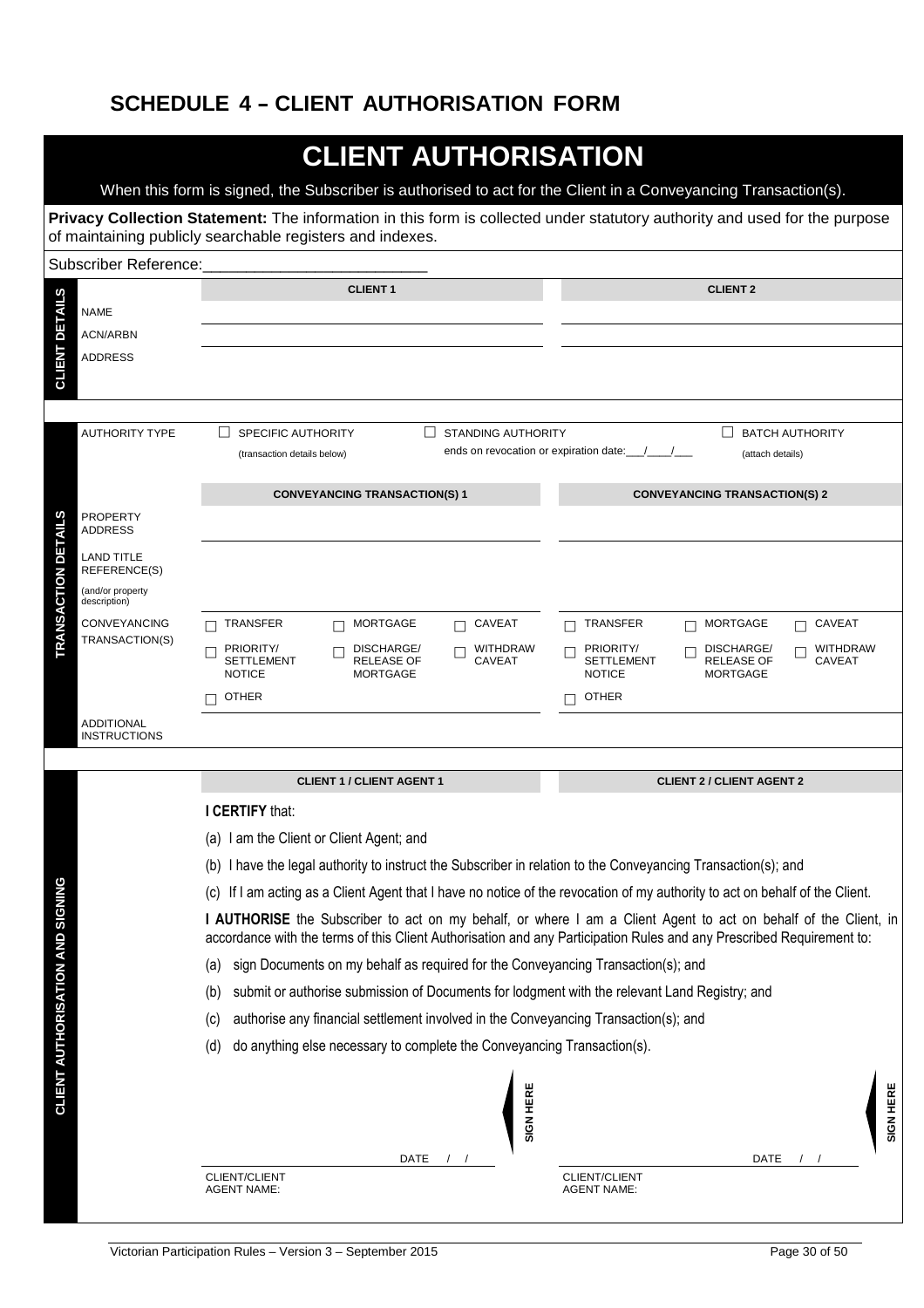|                                | CAPACITY:                                                                                                             | CAPACITY:                    |
|--------------------------------|-----------------------------------------------------------------------------------------------------------------------|------------------------------|
|                                |                                                                                                                       |                              |
|                                | <b>SUBSCRIBER</b>                                                                                                     | <b>AGENT</b> (if applicable) |
| <b>NAME</b>                    |                                                                                                                       |                              |
| <b>ACN/ARBN</b>                |                                                                                                                       |                              |
| ADDRESS                        |                                                                                                                       |                              |
|                                |                                                                                                                       |                              |
|                                | I/We CERTIFY that reasonable steps have been taken to ensure that this Client Authorisation was signed by each of the |                              |
|                                | Persons named above as Client or Client Agent.                                                                        |                              |
|                                | SIGNATURE OF SUBSCRIBER OR AGENT IF APPLICABLE:                                                                       |                              |
| SUBSCRIBER DETAILS AND SIGNING | SIGN HERE<br><b>DATE</b>                                                                                              | SIGN HERE<br><b>DATE</b>     |
|                                | <b>SIGNATORY</b><br>NAME:                                                                                             | <b>SIGNATORY</b><br>NAME:    |
|                                | CAPACITY:                                                                                                             | CAPACITY:                    |

## **Terms of this Client Authorisation**

## **1 What is Authorised**

The Client authorises the Subscriber to act on behalf of the Client in accordance with the terms of this Client Authorisation and any Participation Rules and any Prescribed Requirement to:

- (a) sign Documents on the Client's behalf as required for the Conveyancing Transaction(s); and
- (b) submit or authorise submission of Documents for lodgment with the relevant Land Registry; and
- (c) authorise any financial settlement involved in the Conveyancing Transaction(s); and
- (d) do anything else necessary to complete the Conveyancing Transaction(s).

The Client acknowledges that the Client is bound by any Documents required in connection with a Conveyancing Transaction that the Subscriber signs on the Client's behalf in accordance with this Client Authorisation.

## **2 Mortgagees**

Where:

- (a) the Subscriber represents the Client in the Client's capacity as mortgagee; and
- (b) the Client represents to the Subscriber that the Client has taken reasonable steps to verify the identity of the mortgagor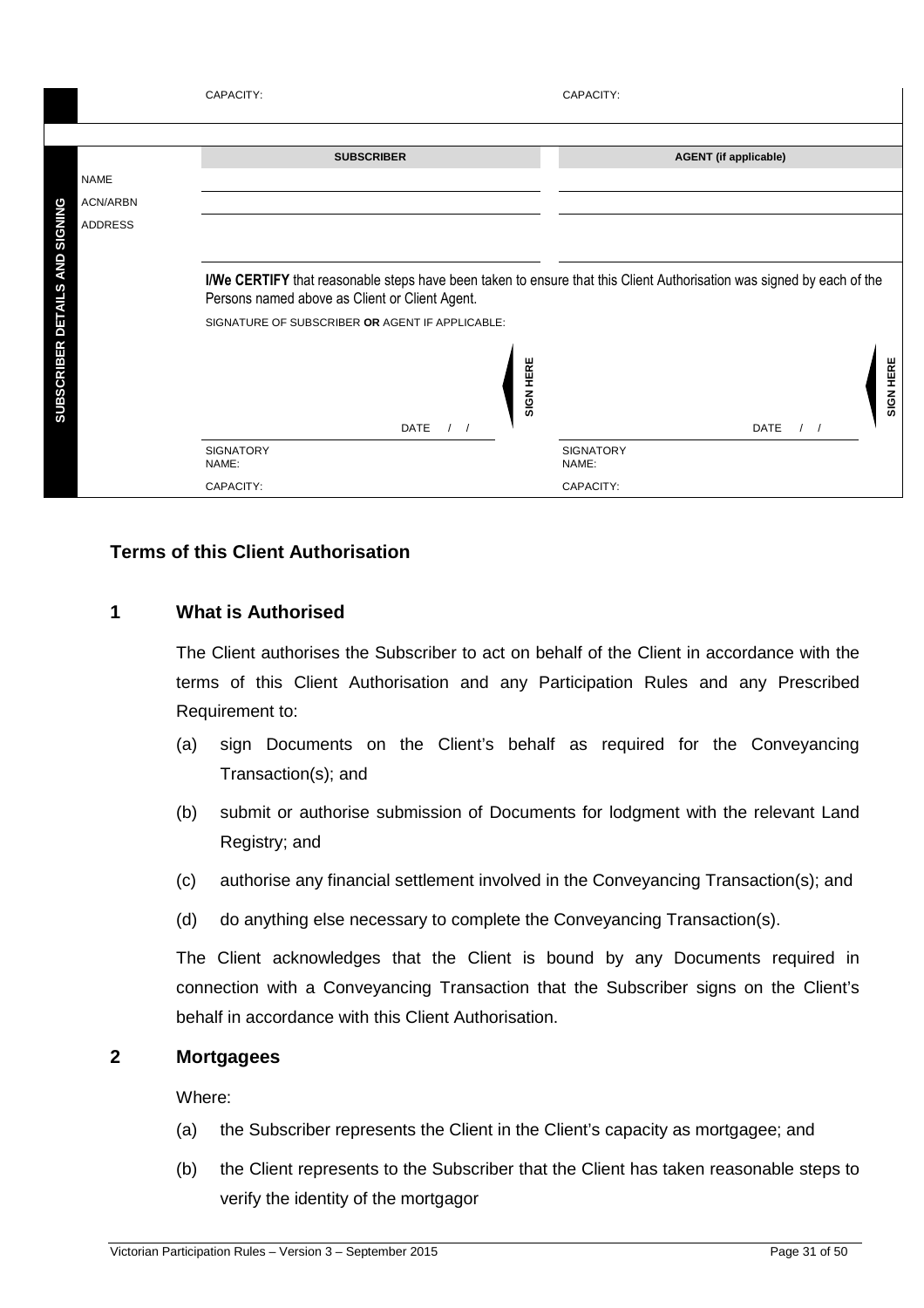the Client indemnifies the Subscriber for any loss resulting from the Client's failure to take reasonable steps to verify the identity of the mortgagor.

## **3 Revocation**

This Client Authorisation may be revoked by either the Client or the Subscriber giving notice in writing to the other that they wish to end this Client Authorisation.

## **4 Privacy and Client Information**

The Client acknowledges that information relating to the Client that is required to complete a Conveyancing Transaction, including the Client's Personal Information, may be collected by and disclosed to the Duty Authority, the ELNO, the Land Registry, the Registrar and third parties (who may be located overseas) involved in the completion of the Conveyancing Transaction or the processing of it, and consents to the collection and disclosure of that information to any of those recipients, including to those who are overseas. For further information about the collection and disclosure of your Personal Information, refer to the relevant party's privacy policy.

## **5 Applicable Law**

This Client Authorisation is governed by the law in force in the Jurisdiction in which the Property is situated. The Client and the Subscriber submit to the non-exclusive jurisdiction of the courts of that place.

## **6 Meaning of Words Used in this Client Authorisation**

In this Client Authorisation, capitalised terms have the meaning set out below:

**Agent** means a Person authorised by a Subscriber to act as the Subscriber's agent. For the avoidance of doubt this can include an Identity Agent.

**Australian Legal Practitioner** has the meaning given to it in the relevant legislation of the Jurisdiction in which the property is situated and in South Australia is a legal practitioner for the purposes of the Legal Practitioners Act 1981 (SA).

**Batch Authority** means an authority for the Subscriber to act for the Client in a batch of Conveyancing Transactions details of which are attached to this Client Authorisation.

**Capacity** means the role of the signatory (for example an attorney or a director of a company).

**Caveat** means a Document giving notice of a claim to an interest in land that may have the effect of an injunction to stop the registration of a Registry Instrument in the Titles Register.

**Client** means the Person or Persons named in this Client Authorisation.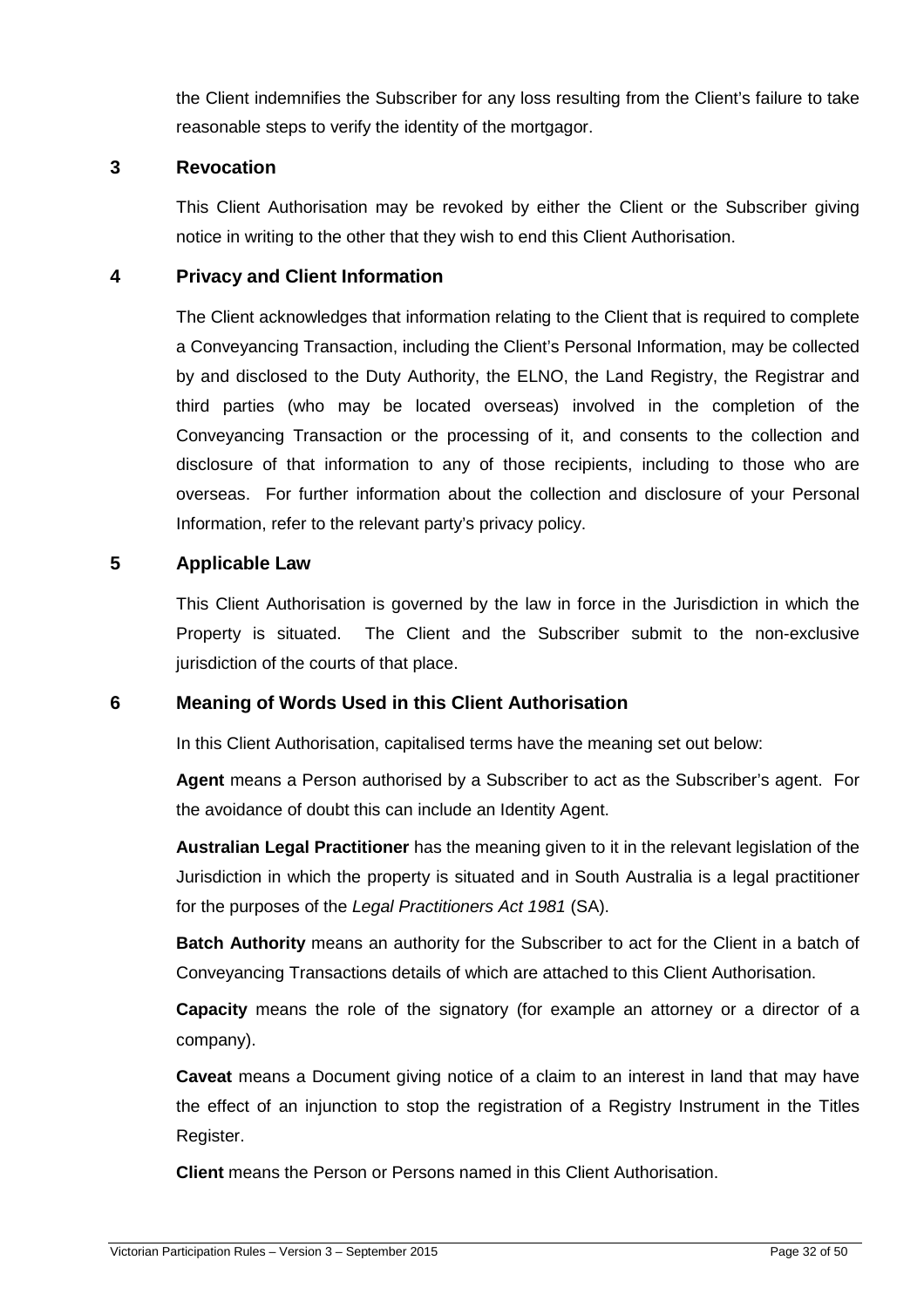**Client Agent** means a Person authorised to act as the Client's agent but does not include the Subscriber acting solely as the Client's Representative.

**Conveyancing Transaction** has the meaning given to it in the ECNL.

**Discharge/Release of Mortgage** means a Registry Instrument that discharges or releases a Mortgage.

**Document** has the meaning given to it in the ECNL.

**Duty Authority** means the State Revenue Office of the Jurisdiction in which the property is situated.

**ECNL** means the Electronic Conveyancing National Law as adopted or implemented in a Jurisdiction by the application law, as amended from time to time.

**ELNO** means Electronic Lodgment Network Operator and has the meaning given to it in the ECNL.

**Identity Agent** means a Person who is an agent of either a Subscriber, or a mortgagee represented by a Subscriber, and who:

- (a) the Subscriber or mortgagee reasonably believes is reputable, competent and insured in compliance with Insurance Rule 2; and
- (b) is authorised by the Subscriber or mortgagee to conduct verification of identity on behalf of the Subscriber or mortgagee in accordance with the Verification of Identity Standard.

**Insurance Rules** has the meaning given to it in the Participation Rules.

**Jurisdiction** means an Australian State or Territory.

**Land Registry** means the agency of a State or Territory responsible for maintaining the Jurisdiction's Titles Register.

**Land Title Reference** means the relevant Land Registry's unique identifier(s) for the property.

**Licensed Conveyancer** means a Person licensed or registered under the relevant legislation of the Jurisdiction in which the property is situated and in Western Australia is a real estate settlement agent for the purposes of the Settlement Agents Act 1981 (WA).

**Mortgage** means a Registry Instrument by which a Person charges an estate or interest in land as security.

**Participation Rules**, as amended from time to time, has the meaning given to it in the ECNL.

**Person** has the meaning given to it in the ECNL.

**Personal Information** has the meaning given to it in the *Privacy Act 1988* (Cth).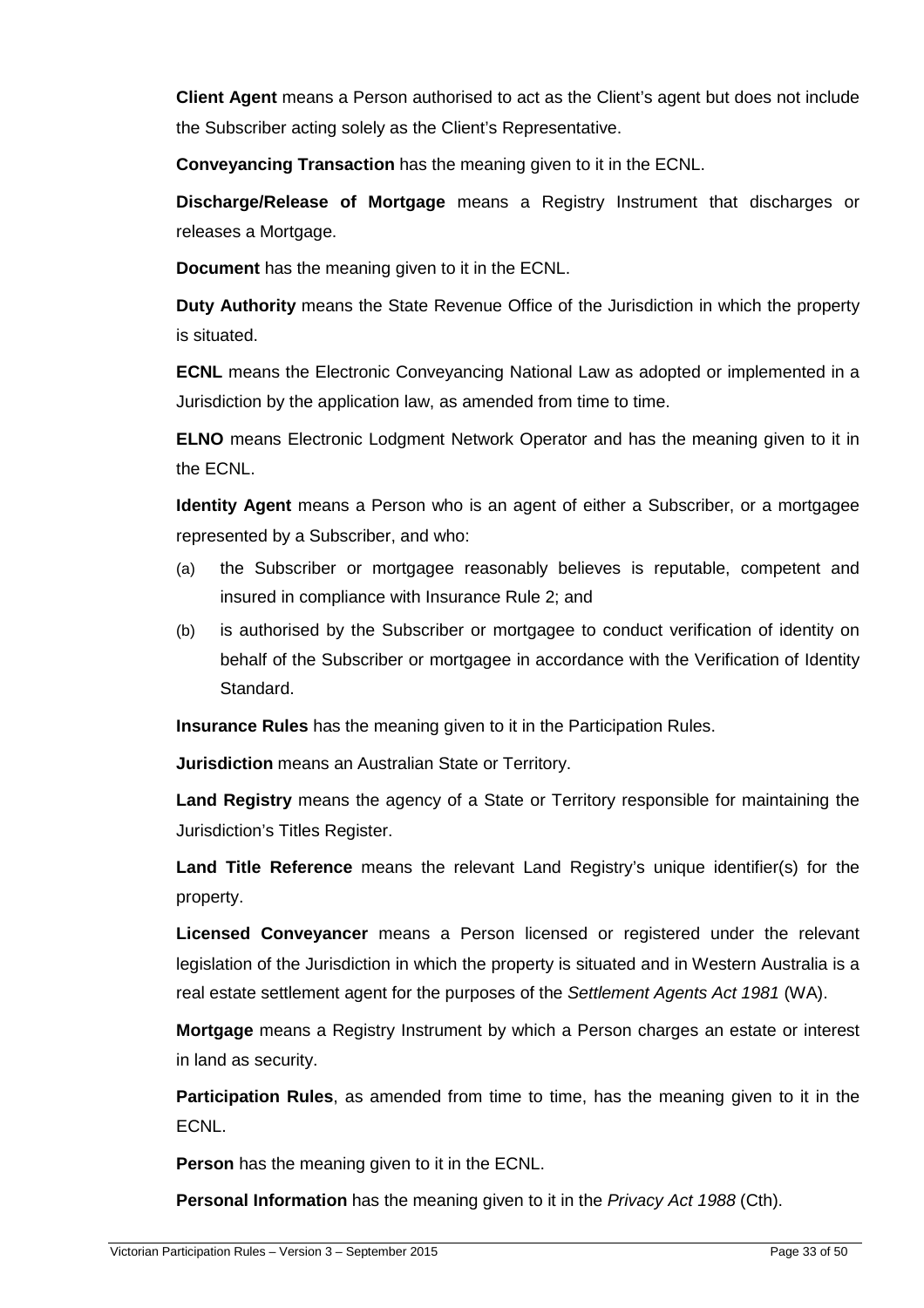**Prescribed Requirement** means any Published requirement of the Registrar that Subscribers are required to comply with.

**Priority/Settlement Notice** means a notice (other than a Caveat) which prevents (subject to specified exceptions) registration or recording in the Titles Register of a Registry Instrument or other Document affecting land or an interest in land until the notice lapses or is withdrawn, removed or cancelled.

**Publish** means, for any information, to publish the information on the Registrar's website.

**Registrar** has the meaning given to it in the ECNL.

**Registry Instrument** has the meaning given to it in the ECNL.

**Representative** means a Subscriber who acts on behalf of a Client.

**Specific Authority** means an authority for the Subscriber to act for the Client in completing the Conveyancing Transactions described in this Client Authorisation.

**Standing Authority** means an authority for the Subscriber to act for the Client for a period of time set out in this Client Authorisation.

**Subscriber** is the Person named in this Client Authorisation and has the meaning given to it in the ECNL or for a paper Conveyancing Transaction is an Australian Legal Practitioner or a Licensed Conveyancer.

**Titles Register** has the meaning given to it in the ECNL.

**Transfer** includes the preparation of all documents required to effect a purchase or sale of land or any other transfer of land, and the liaison with, where relevant, any mortgagee or proposed mortgagee.

**Withdrawal of Caveat** means a Document which removes a Caveat.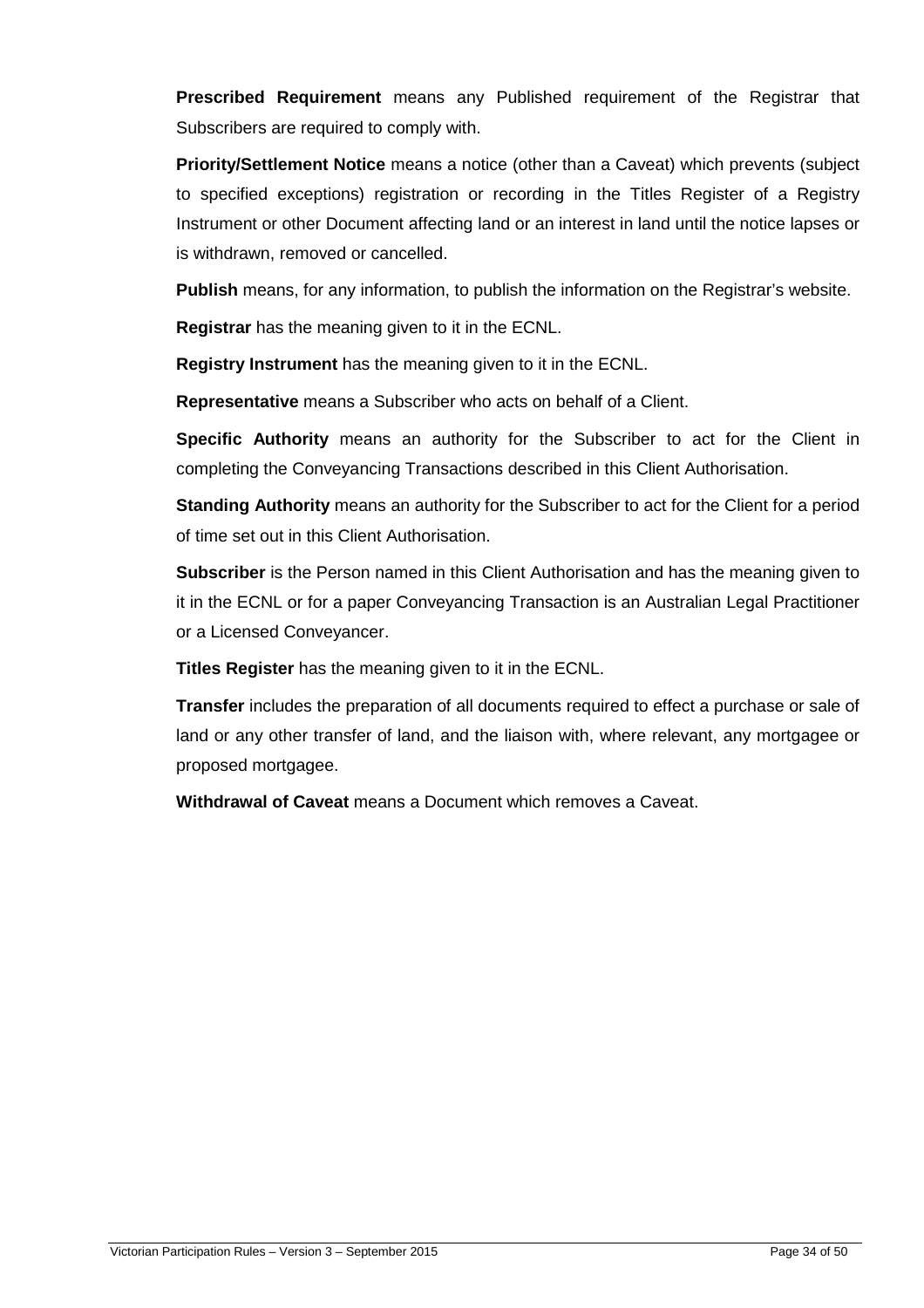## **SCHEDULE 5 – COMPLIANCE EXAMINATION PROCEDURE**

## **1 Power to request information and Documents**

- 1.1 For the purposes of Section 34(2) of the ECNL, the Registrar or the Registrar's delegate must provide notice to the Subscriber.
- 1.2 The notice must state:
	- (a) the time within which the information must be furnished and/or the Document must be produced (which must be not less than 10 Business Days after the giving of the notice); and
	- (b) how information is to be furnished and/or the Document is to be produced.
- 1.3 A notice under paragraph 1.2 may be given in writing or by any electronic means that the Registrar or the Registrar's delegate considers appropriate.
- 1.4 The Subscriber to whom a notice is given under paragraph 1.2 must comply with the requirements set out in the notice within the period specified in the notice.
- 1.5 If the Subscriber fails, without reasonable excuse, to comply with a notice given under paragraph 1.2, the Registrar may do one or more of the following as the Registrar considers appropriate:
	- (a) restrict the Subscriber's use of the ELN; or
	- (b) suspend the Subscriber; or
	- (c) terminate the Subscriber.

## **2 Inspection and retention of Documents**

- 2.1 If a Document is produced in accordance with a notice given under paragraph 1.2, the Registrar or the Registrar's delegate may do one or more of the following:
	- (a) inspect the Document; or
	- (b) make a copy of, or take an extract from, the Document; or
	- (c) retain the Document for as long as is reasonably necessary for the purposes of the Compliance Examination to which the Document is relevant.
- 2.2 As soon as practicable after the Registrar or the Registrar's delegate retains a Document under paragraph 2.1, the Registrar or the Registrar's delegate must give a receipt for it to the Person who produced it. The receipt must identify in general terms the Document retained.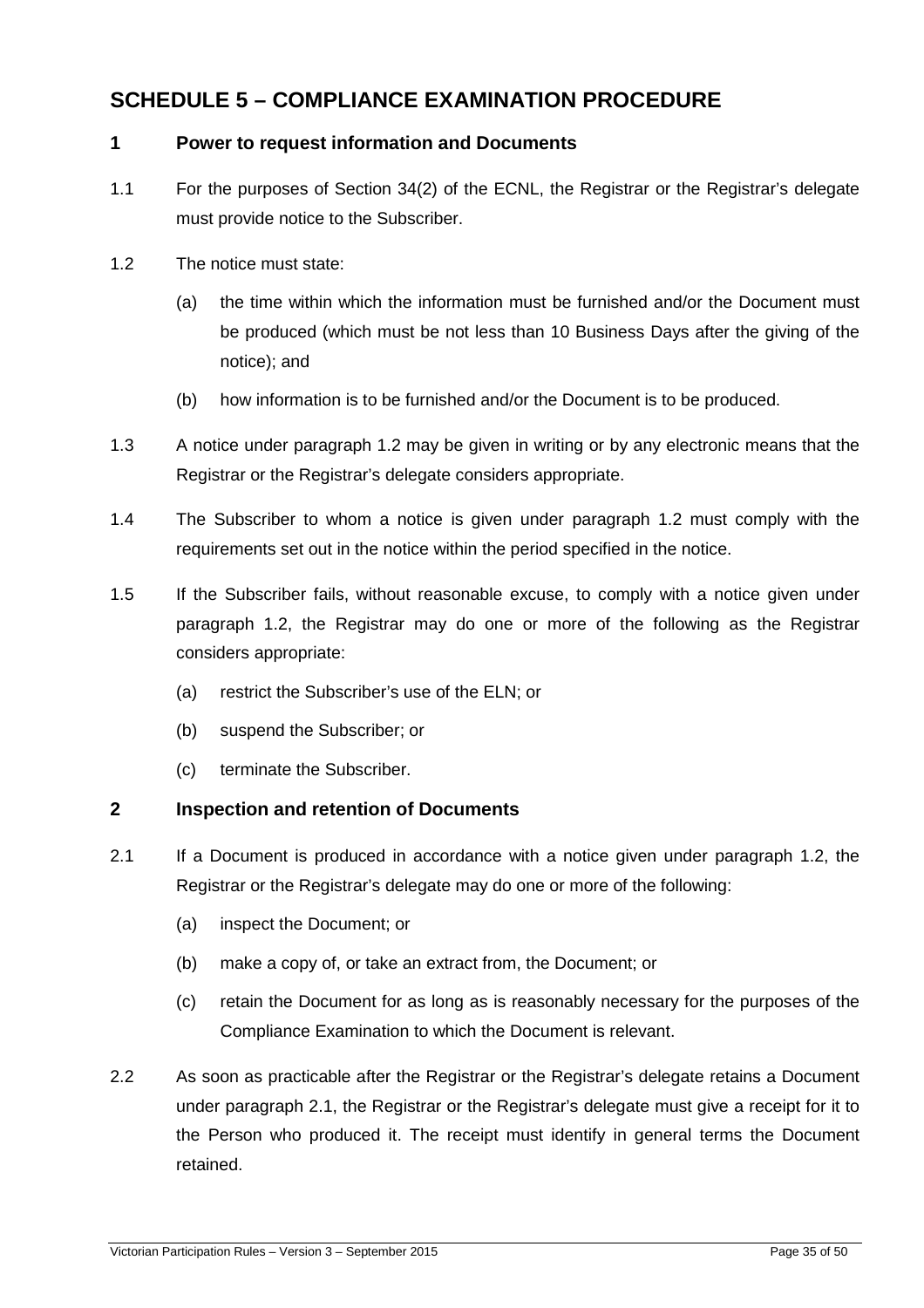## **3 Return of retained Documents**

- 3.1 The Registrar or the Registrar's delegate must as soon as reasonably practicable return the Document to the Subscriber, if the Registrar or the Registrar's delegate is satisfied that its continued retention is no longer necessary.
- 3.2 The Registrar or the Registrar's delegate is not bound to return a Document where the Document has been provided to any police authority or anyone else entitled to the Document pursuant to any law or court order.

## **4 Access to retained Documents**

- 4.1 Until a Document retained under paragraph 2.1 is returned to its owner, the Registrar or the Registrar's delegate must allow a Person otherwise entitled to possession of the Document to inspect, make a copy of, or take an extract from, the Document at a reasonable time and place decided by the Registrar or the Registrar's delegate.
- 4.2 Paragraph 4.1 does not apply if it is impracticable or it would be reasonable not to allow the Document to be inspected or copied or an extract from the Document to be taken.

## **5 Costs**

- 5.1 If the Subscriber is found to be in material breach of the Participation Rules, the Subscriber must, if required by the Registrar, pay all reasonable fees and Costs incurred as a direct result of the Registrar or the Registrar's delegate carrying out the Compliance Examination. If the Subscriber is not found to be in material breach, such fees and Costs will not be recoverable from the Subscriber.
- 5.2 The Cost of all actions required to be taken by the Subscriber to remedy any breach of these Participation Rules identified by the Registrar or the Registrar's delegate is to be paid by the Subscriber.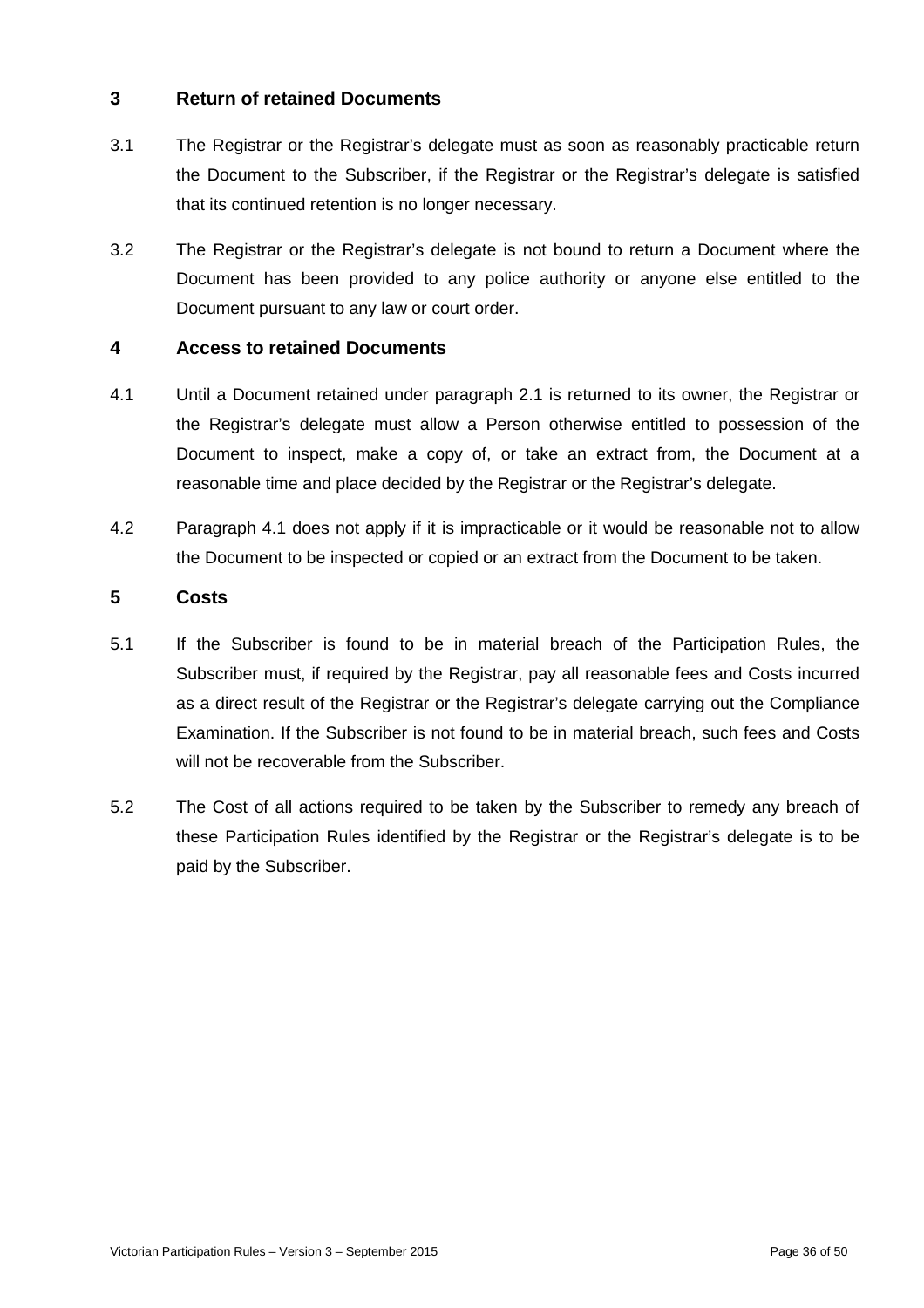## **SCHEDULE 6 – INSURANCE RULES**

#### **1 Subscriber insurance**

- 1.1 Each Subscriber must maintain professional indemnity insurance:
	- (a) with an Approved Insurer; and
	- (b) for an insured amount of at least \$1.5 million per claim (including legal Costs); and
	- (c) having an excess per claim of no greater than \$20,000; and
	- (d) having an annual aggregate amount of not less than \$20,000,000; and
	- (e) which includes coverage for Conveyancing Transactions; and
	- (f) the terms of which do not limit compliance with Insurance Rules 1.1(a) to (e).
- 1.2 Each Subscriber must maintain fidelity insurance:
	- (a) with an Approved Insurer; and
	- (b) for an insured amount of at least \$1.5 million per claim (including legal Costs); and
	- (c) having an excess per claim of no greater than \$20,000; and
	- (d) having an annual aggregate amount of not less than \$20,000,000; and
	- (e) which provides coverage for third party claims arising from dishonest and fraudulent acts; and
	- (f) which includes coverage for Conveyancing Transactions; and
	- (g) the terms of which do not limit compliance with Insurance Rules 1.2(a) to (f).
- 1.3 If a Subscriber does not comply with Insurance Rules 1.1 and 1.2, the Subscriber must maintain professional indemnity insurance:
	- (a) with an Approved Insurer; and
	- (b) for an insured amount of at least \$1.5 million per claim (including legal Costs); and
	- (c) having an excess per claim of no greater than \$20,000; and
	- (d) having an annual aggregate amount of not less than \$20,000,000; and
	- (e) which provides coverage for third party claims arising from dishonest and fraudulent acts; and
	- (f) which includes coverage for Conveyancing Transactions; and
	- (g) the terms of which do not limit compliance with Insurance Rules 1.3(a) to (f).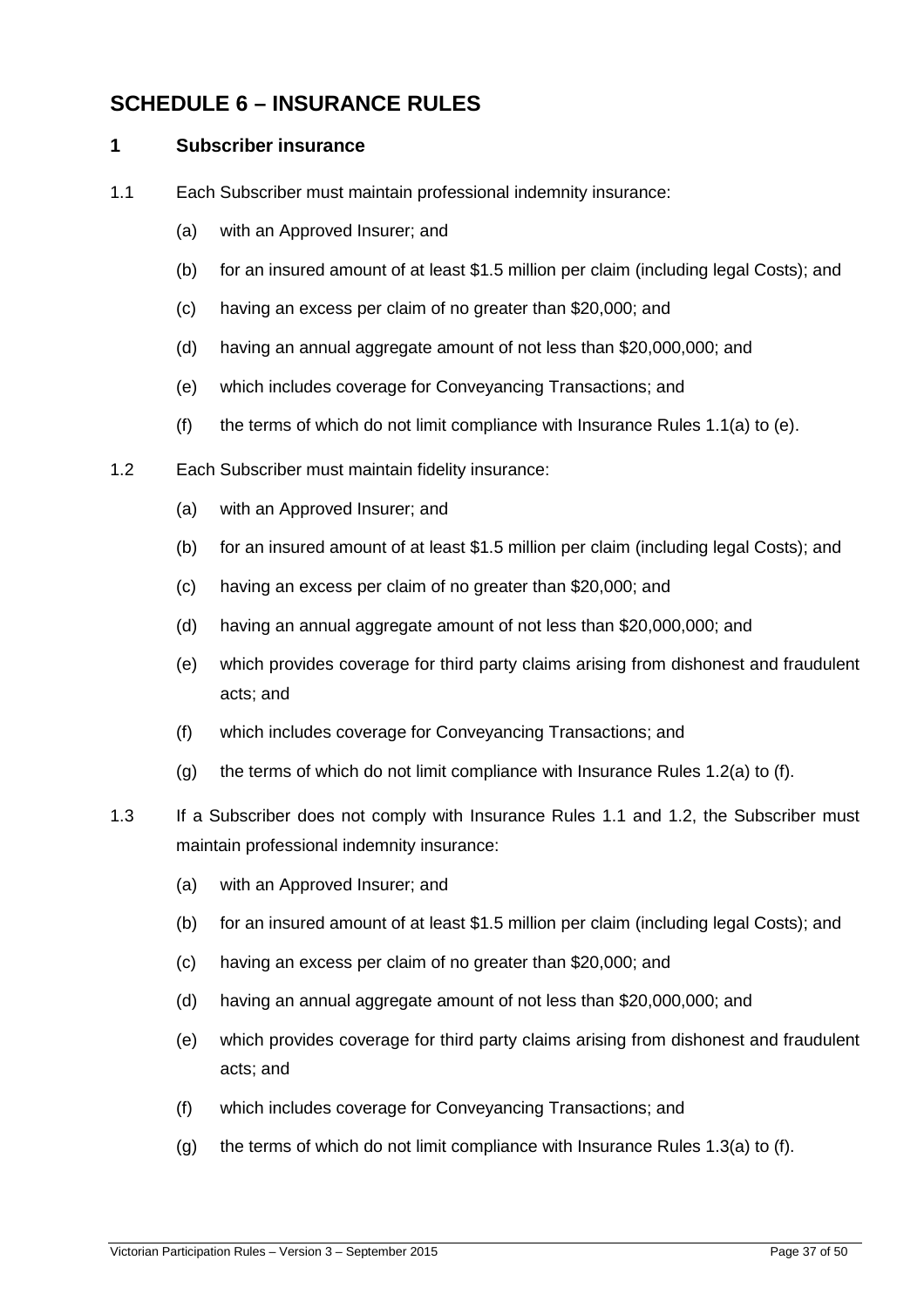1.4 A Subscriber may maintain fidelity insurance held through a mutual fund by paying a levy or contribution rather than an annual insurance premium. The insurance must otherwise comply with Insurance Rule 1.2.

## **2 Identity Agent insurance**

- 2.1 Each Identity Agent must maintain professional indemnity insurance:
	- (a) with an Approved Insurer; and
	- (b) for an insured amount of at least \$1.5 million per claim (including legal Costs); and
	- (c) having an excess per claim of no greater than \$20,000; and
	- (d) having an annual aggregate amount of not less than \$20,000,000; and
	- (e) which includes coverage for verification of identity for the purposes of these Participation Rules; and
	- (f) the terms of which do not limit compliance with Insurance Rules 2.1(a) to (e).
- 2.2 Each Identity Agent must maintain fidelity insurance:
	- (a) with an Approved Insurer; and
	- (b) for an insured amount of at least \$1.5 million per claim (including legal Costs); and
	- (c) having an excess per claim of no greater than \$20,000; and
	- (d) having an annual aggregate amount of not less than \$20,000,000; and
	- (e) which provides coverage for third party claims arising from dishonest and fraudulent acts; and
	- (f) which includes coverage for verification of identity for the purposes of these Participation Rules; and
	- (g) the terms of which do not limit compliance with Insurance Rules 2.2(a) to (f).
- 2.3 If an Identity Agent does not comply with Insurance Rules 2.1 and 2.2, the Identity Agent must maintain professional indemnity insurance:
	- (a) with an Approved Insurer; and
	- (b) for an insured amount of at least \$1.5 million per claim (including legal Costs); and
	- (c) having an excess per claim of no greater than \$20,000; and
	- (d) having an annual aggregate amount of not less than \$20,000,000; and
	- (e) which provides coverage for third party claims arising from dishonest and fraudulent acts; and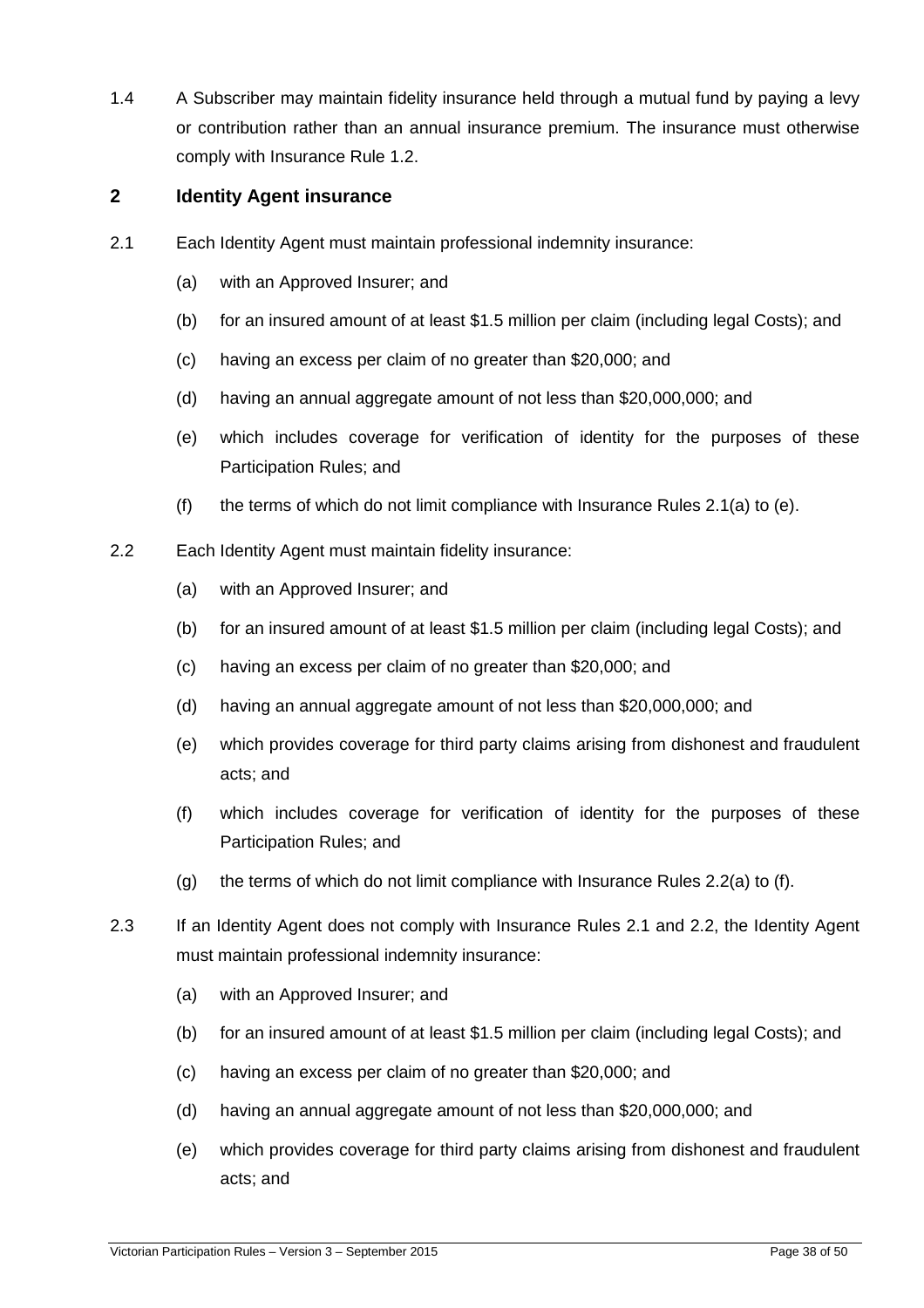- (f) which includes coverage for verification of identity for the purposes of these Participation Rules; and
- (g) the terms of which do not limit compliance with Insurance Rules  $2.3(a)$  to (f).
- 2.4 An Identity Agent may maintain fidelity insurance held through a mutual fund by paying a levy or contribution rather than an annual insurance premium. The insurance must otherwise comply with Insurance Rule 2.2.

## **3 Self-insuring Subscribers and Identity Agents**

Despite Insurance Rules 1 and 2, the following Persons need not take out any insurance to become or remain a Subscriber or an Identity Agent:

- (a) an ADI; or
- (b) the Crown in right of the Commonwealth, a State or a Territory.

#### **4 Deemed compliance with these Insurance Rules**

- 4.1 The following are deemed to comply with Insurance Rules 1 and 2:
	- (a) an Australian Legal Practitioner or a Law Practice who holds or is covered by professional indemnity insurance and either holds fidelity insurance or contributes to, or on whose behalf a contribution is made to, a fidelity fund operated pursuant to legislative requirements; and
	- (b) a Licensed Conveyancer who holds or is covered by professional indemnity insurance and either holds fidelity insurance or contributes to, or on whose behalf a contribution is made to, a fidelity fund operated pursuant to legislative requirements.
- 4.2 A Mortgage Broker, when acting as agent of a mortgagee for the purposes of verifying the identity of a mortgagor, is deemed to comply with Insurance Rule 2 if:
	- (a) pursuant to legislative requirements, either it holds or is covered by:
		- (i) professional indemnity insurance and fidelity insurance, or
		- (ii) professional indemnity insurance which provides cover for third party claims arising from dishonest and fraudulent acts, and
	- (b) that insurance covers the verification of identity.

## **5 Compliance**

The Subscriber or an Identity Agent must comply with any requirements set by its insurer.

#### **6 Proof of insurance**

The Subscriber must provide evidence of insurance to the ELNO as required by the ELNO.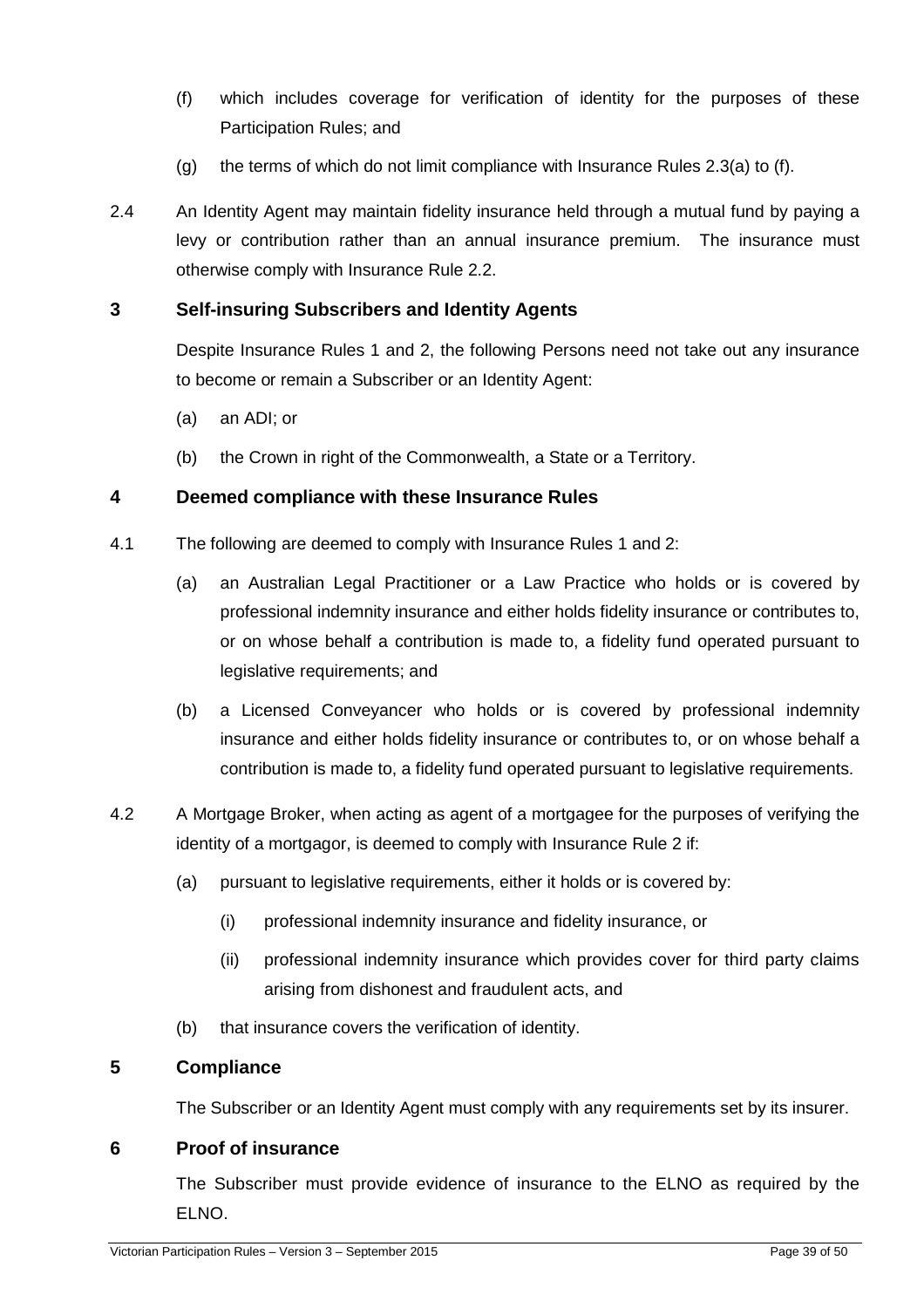## **SCHEDULE 7 – SUSPENSION EVENTS, TERMINATION EVENTS AND SUSPENSION AND TERMINATION PROCEDURE**

## **1 Suspension Events**

The following are Suspension Events:

- (a) the Registrar knows or has reasonable grounds to suspect that the Subscriber:
	- (i) is in material breach of any of the Subscriber's obligations under the Participation Rules; or
	- (ii) has or may have acted fraudulently in a way which may impact on a Conveyancing Transaction; or
	- (iii) has or may have acted negligently in a way which may impact on a Conveyancing Transaction; or
	- (iv) poses a threat to the operation, security, integrity or stability of the ELN; or
	- (v) has otherwise engaged in conduct contrary to the interests of other Subscribers or the Registrar, which may impact on a Conveyancing Transaction; or
- (b) the Subscriber's purported payment of any Land Registry Fees is unpaid or dishonoured and the Subscriber fails to remedy the non-payment promptly; or
- (c) the Subscriber fails, without reasonable excuse, to comply with a notice served under the Compliance Examination Procedure.

## **2 Termination Events**

The following are Termination Events:

- (a) the Registrar knows or has reasonable grounds to believe that the Subscriber:
	- (i) is in material breach of any of the Subscriber's obligations under the Participation Rules; or
	- (ii) has or may have acted fraudulently in a way which may impact on a Conveyancing Transaction; or
	- (iii) has or may have acted negligently in a way which may impact on a Conveyancing Transaction; or
	- (iv) poses a threat to the operation, security, integrity or stability of the ELN; or
	- (v) has otherwise engaged in conduct contrary to the interests of other Subscribers or the Registrar, which may impact on a Conveyancing Transaction; or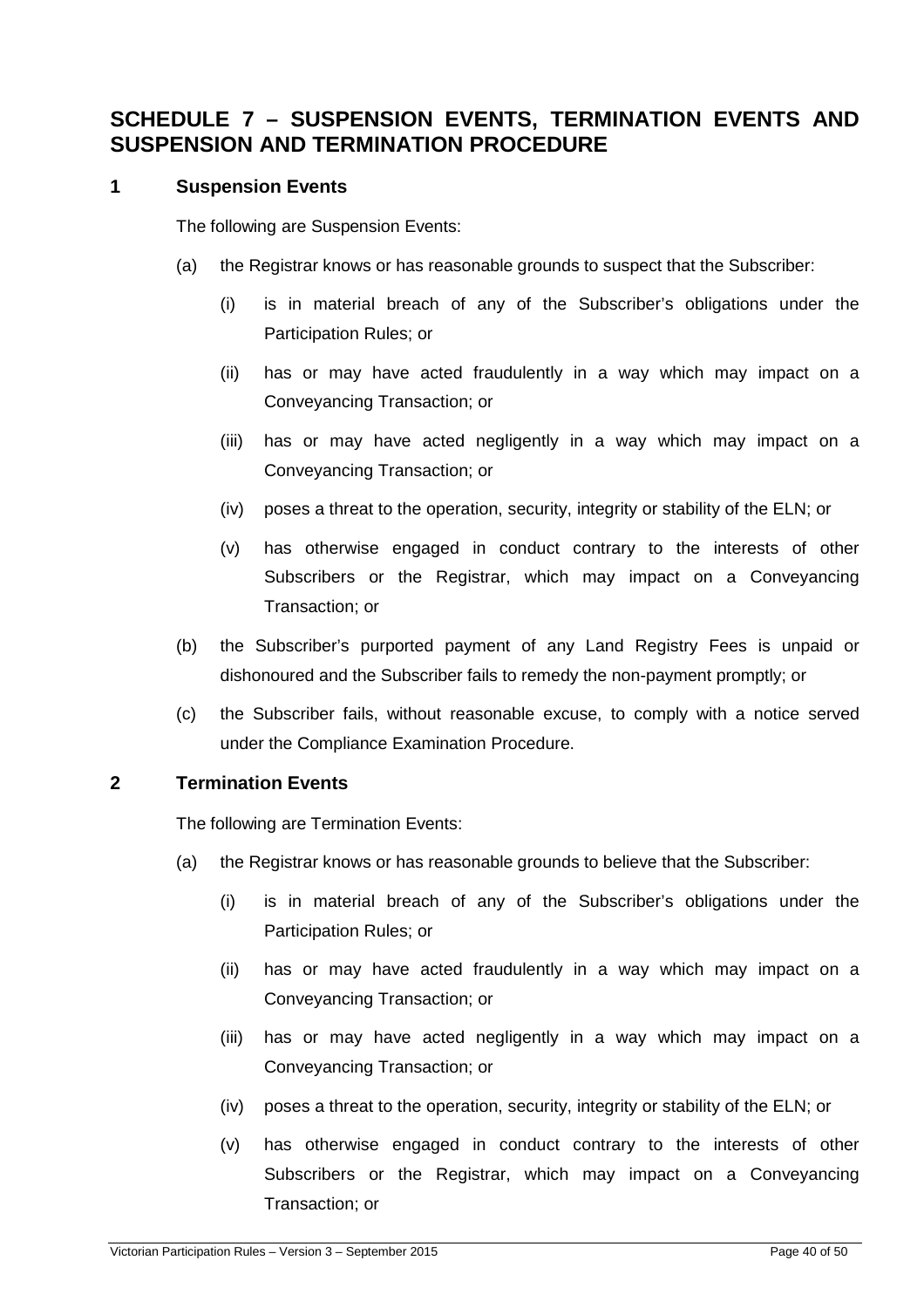- (b) the Subscriber fails, without reasonable excuse, to produce Documents within a time specified in a written request from the Registrar; or
- (c) the Subscriber fails, without reasonable excuse, to comply with a written direction of the Registrar given to the Subscriber or to a class of Subscribers to which the Subscriber belongs including but not limited to a notice served under the Compliance Examination Procedure; or
- (d) the Subscriber's purported payment of any Land Registry Fees is unpaid or dishonoured and the Subscriber fails to remedy the non-payment within a reasonable period of time; or
- (e) the Subscriber is subject to an order or directions of a court, tribunal, professional regulator or disciplinary body, which may impact on a Conveyancing Transaction.

## **3 Suspension and Termination Procedure**

#### **3.1 Show Cause Notice procedure**

- (a) Subject to paragraph 3.2, the Registrar may suspend or terminate, or direct an ELNO to suspend or terminate, the Subscriber only if the Registrar first gives the Subscriber a "Show Cause Notice". A "Show Cause Notice" must:
	- (i) be in writing; and
	- (ii) request the Subscriber to show cause, within 15 Business Days of the date of the Show Cause Notice, why the Subscriber should not be suspended or terminated, as the case may be; and
	- (iii) set out in detail the Registrar's reasons for issuing the request.
- (b) After the expiry of the 15 Business Days from the date of the Show Cause Notice, the Registrar, after considering any further information or steps taken by the Subscriber, must, within a reasonable time, determine whether to suspend or terminate, or direct an ELNO to suspend or terminate, the Subscriber.

## **3.2 Urgent decisions to suspend or terminate**

- (a) If the Registrar becomes aware that a Suspension Event or Termination Event has or may have occurred in respect of the Subscriber and believes that it is necessary to take urgent action to protect the operation, security, integrity or stability of the ELN, the Registrar may immediately suspend or terminate, or direct an ELNO to immediately suspend or terminate, the Subscriber without first providing a Show Cause Notice under paragraph 3.1.
- (b) However, the Registrar must then issue to the Subscriber a "Show Cause Notice" within 15 Business Days. A "Show Cause Notice" must: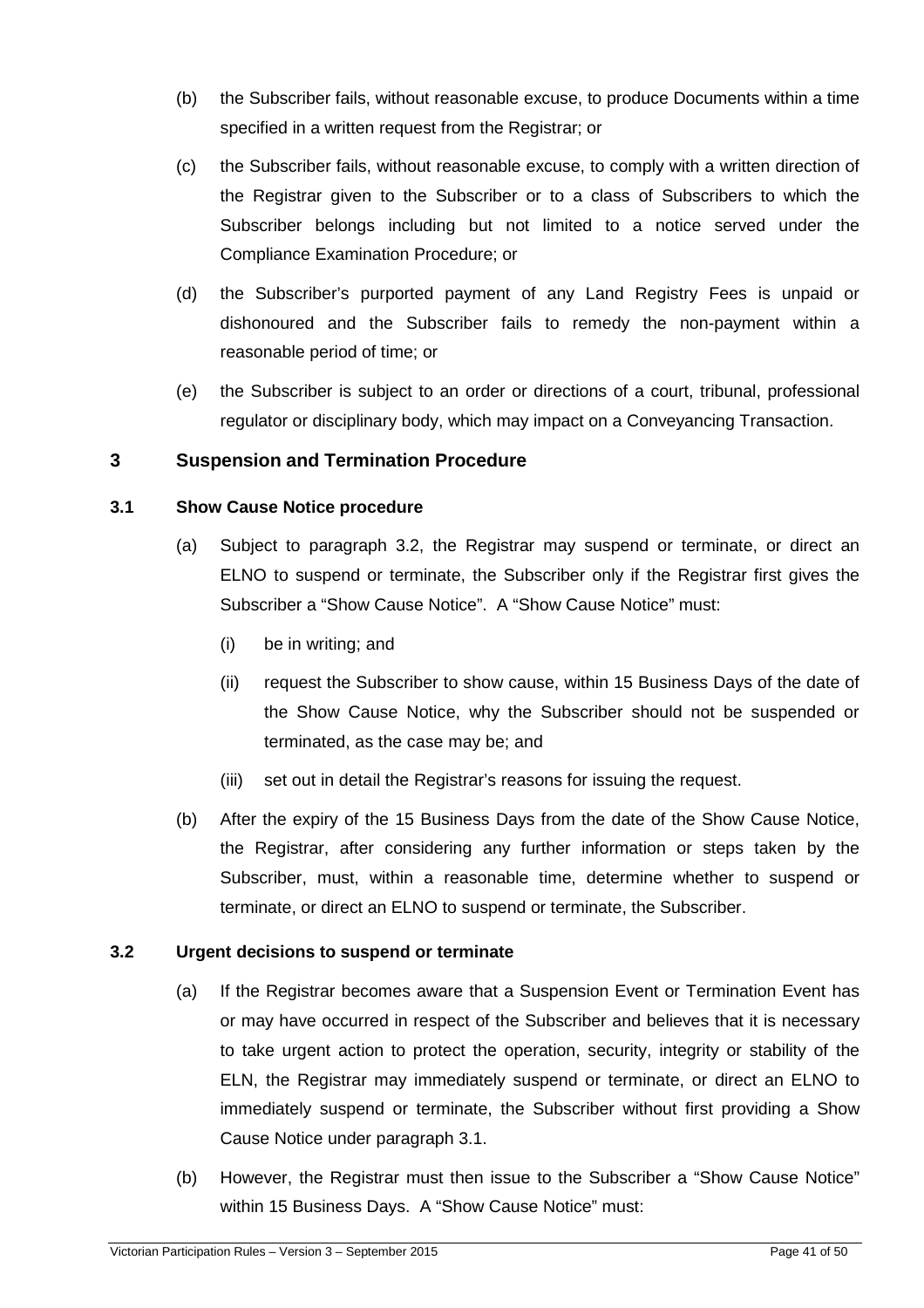- (i) be in writing; and
- (ii) request the Subscriber to show cause, within 15 Business Days of the date of the Show Cause Notice, why the Subscriber should be reinstated; and
- (iii) specify the reasons for the suspension or termination.
- (c) If the Registrar does not issue a Show Cause Notice in accordance with this paragraph 3.2 within 15 Business Days of a suspension or termination taking effect following a determination by the Registrar to suspend or terminate the Subscriber under this paragraph 3.2, the Registrar must reinstate, or direct the ELNO to reinstate, the Subscriber.
- (d) After the expiry of the 15 Business Days following the date of the Show Cause Notice under this paragraph 3.2, the Registrar, after considering any further information or steps taken by the Subscriber must, within a reasonable time, determine whether to reinstate the Subscriber or direct the ELNO to reinstate the Subscriber.

## **3.3 Notice of suspension and termination decisions**

After making a final determination under paragraph 3.1 or paragraph 3.2, the Registrar must notify the Subscriber promptly of the determination. If the determination:

- (a) is made under paragraph 3.1, the notice must specify the reasons for the determination and the time and date the suspension or termination is to take effect; or
- (b) is made under paragraph 3.2, the notice must specify the reasons for the determination and the time and date the suspension or termination took effect.

## **3.4 Suspension or termination - reinstatement**

If the Registrar suspends or terminates the Subscriber, or directs an ELNO to suspend or terminate the Subscriber, the Registrar may reinstate, or direct an ELNO to reinstate, the Subscriber at any time if the Registrar determines that the Subscriber's access to the ELN does not pose a threat to the operation, security, integrity or stability of the ELN.

## **3.5 Registrar's determinations**

A determination by the Registrar to suspend or terminate a Subscriber, or to direct an ELNO to suspend or terminate a Subscriber, does not affect any other determination the Registrar has made previously or may make subsequently.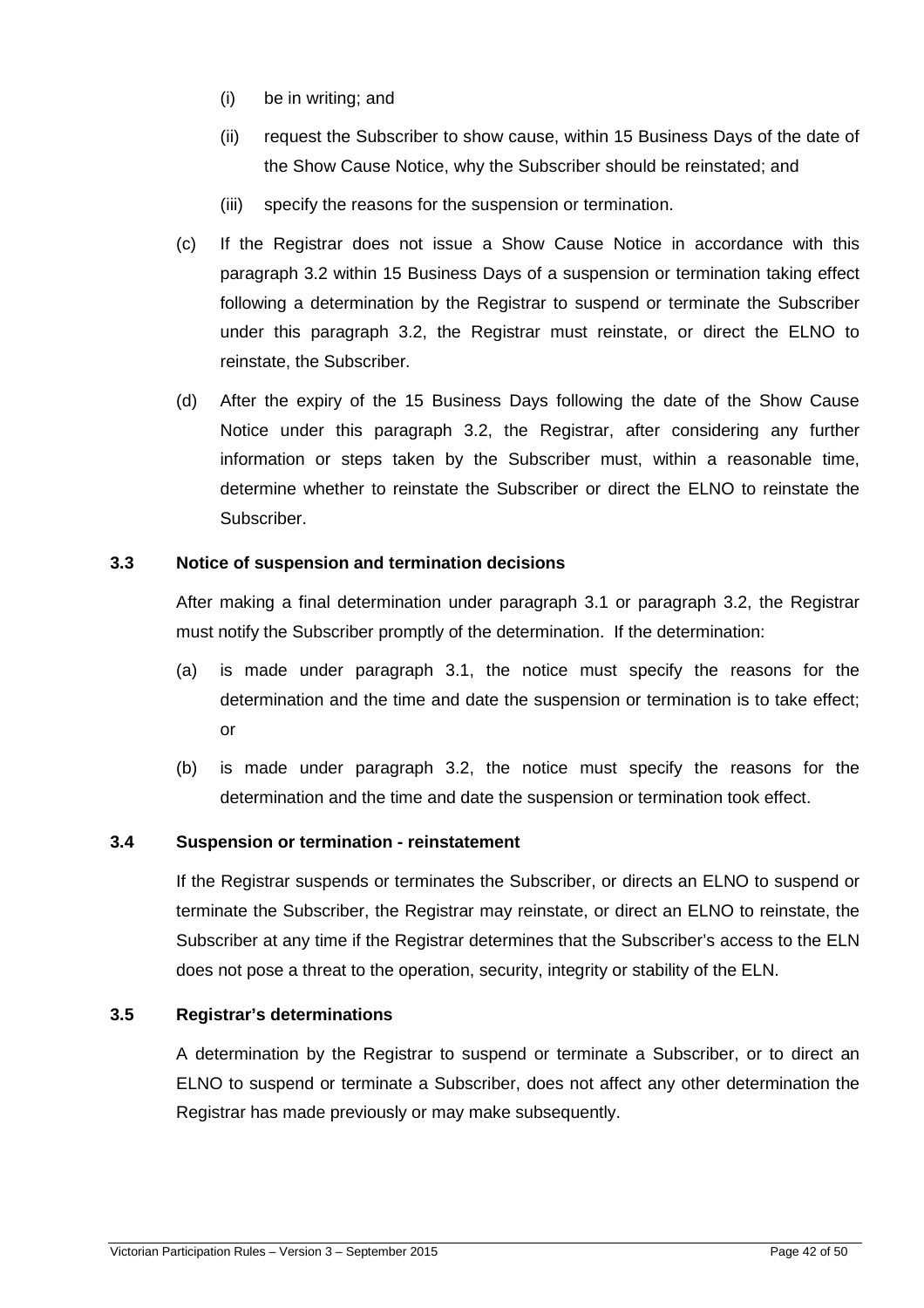## **SCHEDULE 8 – VERIFICATION OF IDENTITY STANDARD**

## **1 Definitions**

In this Verification of Identity Standard capitalised terms have the meanings set out below: **ADI or authorised deposit-taking institution** has the meaning given to it in the Banking Act 1959 (Cth).

**Adult** has the meaning given to it in the ECNL.

**Application Law** has the meaning given to it in the ECNL.

**Australian Legal Practitioner** has the meaning given to it in the relevant legislation of the Jurisdiction in which the land the subject of the Conveyancing Transaction is situated and in South Australia is a legal practitioner for the purposes of the Legal Practitioners Act 1981 (SA).

**Australian Passport** means a passport issued by the Australian Commonwealth government.

**Bank Manager** means a Person appointed to be in charge of the head office or any branch office of an ADI carrying on business in Australia under the Banking Act 1959 (Cth).

**Category** means the categories of identification Documents set out in the table in Verification of Identity Standard paragraph 3, as amended from time to time.

**Commonwealth** has the meaning given to it in the ECNL.

**Community Leader** means, in relation to an Aboriginal or Torres Strait Islander community:

- (a) a Person who is recognised by the members of the community to be a community elder; or
- (b) if there is an Aboriginal council that represents the community, an elected member of the council; or
- (c) a member, or a member of staff, of a Torres Strait Regional Authority established under the Aboriginal and Torres Strait Islander Commission Act 2005 (Cth); or
- (d) a member of the board, or a member of staff, of Indigenous Business Australia established under the Aboriginal and Torres Strait Islander Commission Act 2005 (Cth); or
- (e) a member of the board, or a member of staff, of an Indigenous Land Corporation established under the Aboriginal and Torres Strait Islander Commission Act 2005 (Cth); or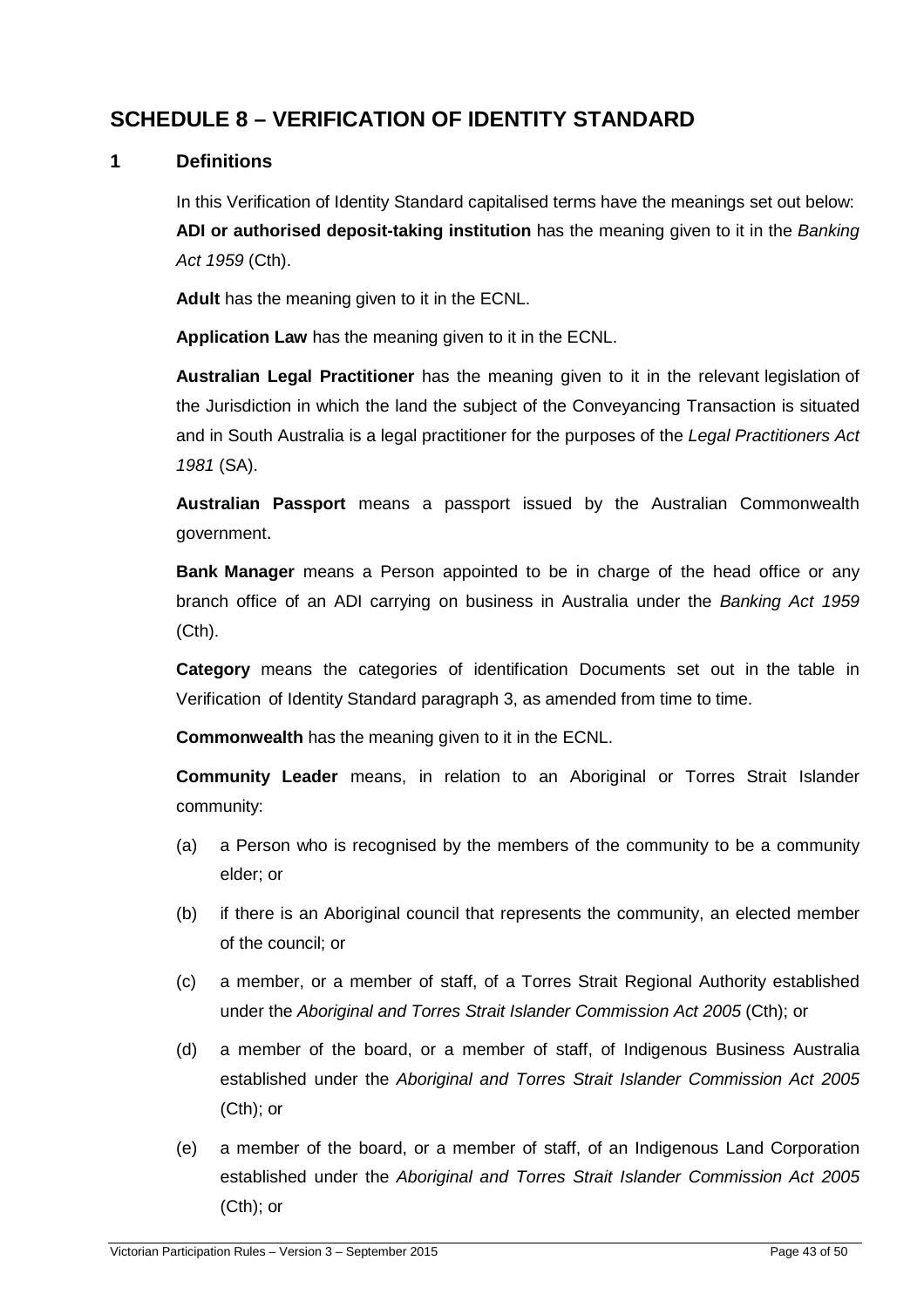(f) a member, or a member of staff, of an Aboriginal Land Council established under the Aboriginal Land Rights (Northern Territory) Act 1976 (Cth).

**Court Officer** means a judge, master, magistrate, registrar, clerk or the chief executive officer of any court in Australia.

**Doctor** means a Person who is registered under any Commonwealth, State or Territory law as a practitioner in the medical profession.

**ECNL** means the Electronic Conveyancing National Law as adopted or implemented in a Jurisdiction by the Application Law, as amended from time to time.

**Identifier Declaration** means the declaration set out in Verification of Identity Standard paragraph 4.**Identity Declarant** means a Person providing an Identifier Declaration.

**Identity Verifier** means the Person conducting the verification of identity in accordance with this Verification of Identity Standard.

**Individual** has the meaning given to it in the ECNL.

**Land Council Officeholder** means a chairperson or deputy chairperson of an Australian land council or land and sea council established under any Commonwealth, State or Territory law.

**Land Titles Legislation** has the meaning given to it in the ECNL.

**Licensed Conveyancer** means a Person licensed or registered under the relevant legislation of the Jurisdiction in which the land the subject of the Conveyancing Transaction is situated and in Western Australia is a real estate settlement agent for the purposes of the Settlement Agents Act 1981 (WA).

**Local Government Officeholder** means a chief executive officer or deputy chief executive officer of a local government organisation.

**Nurse** means a Person registered under any Commonwealth, State or Territory law as a practitioner in the nursing and midwifery profession.

**Person** has the meaning given to it in the ECNL.

**Person Being Identified** means any of the Persons required to be identified under Participation Rule 6.5.1.

**Photo Card** is a card issued by the Commonwealth or any State or Territory showing a photograph of the holder and enabling the holder to evidence their age and/or their identity.

**Police Officer** means an officer of any Commonwealth, State or Territory police service.

**Priority/Settlement Notice** has the meaning given to it in the Land Titles Legislation of the Jurisdiction in which the land the subject of the Conveyancing Transaction is situated.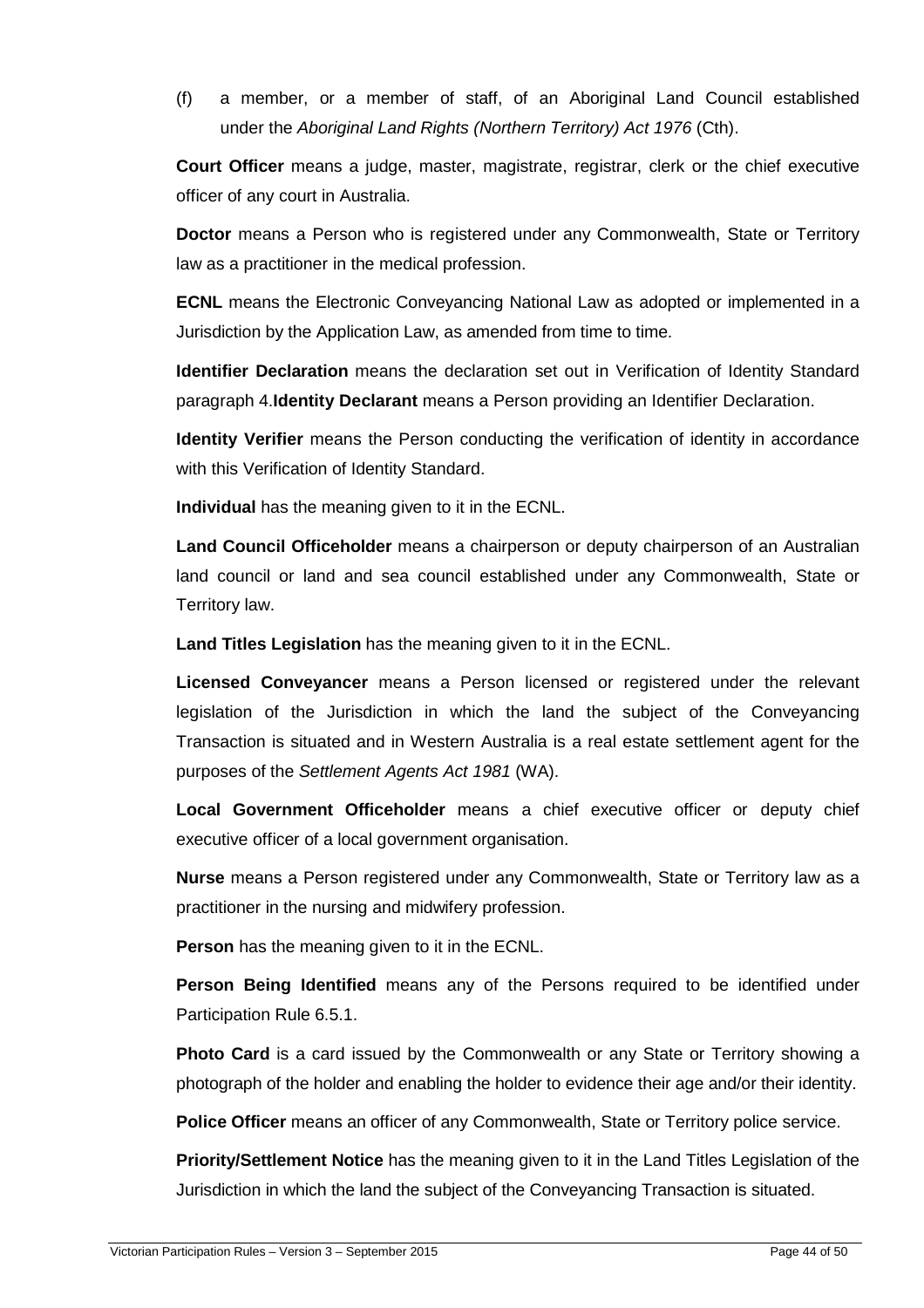**Public Servant** means an employee or officer of the Commonwealth, a State or a Territory.

**Record** has the meaning given to it in the ECNL.

**Relative** means a Person's spouse or domestic partner or a child, grandchild, sibling, parent or grandparent of the Person or of the Person's spouse or domestic partner.

**State** means New South Wales, Queensland, South Australia, Tasmania, Victoria and Western Australia.

**Statutory Declaration** has the meaning given to it in the ECNL.

**Territory** has the meaning given to it in the ECNL.

**Verification of Identity Standard** means this verification of identity standard, as amended from time to time.

## **2 Face-to-face regime**

- 2.1 The verification of identity must be conducted during a face-to-face in-person interview between the Identity Verifier and the Person Being Identified.
- 2.2 Where Documents containing photographs are produced by the Person Being Identified, the Identity Verifier must be satisfied that the Person Being Identified is a reasonable likeness (for example the shape of his or her mouth, nose, eyes and the position of his or her cheek bones) to the Person depicted in those photographs.

## **3 Categories of identification Documents and evidence retention**

- 3.1 At the face-to-face in-person interview described in paragraph 2.1, the Identity Verifier must ensure that the Person Being Identified produces original Documents in one of the Categories in the following table, starting with Category 1.
- 3.2 The Identity Verifier must be reasonably satisfied that a prior Category cannot be met before using a subsequent Category.
- 3.3 The Identity Verifier must:
	- (a) sight the originals of all Documents from Categories 1, 2, 3, 4, 5 or 6 produced by the Person Being Identified; and
	- (b) retain copies of all Documents produced by the Person Being Identified and any Identity Declarant.
- 3.4 The Documents produced must be current, except for an expired Australian Passport which has not been cancelled and was current within the preceding 2 years.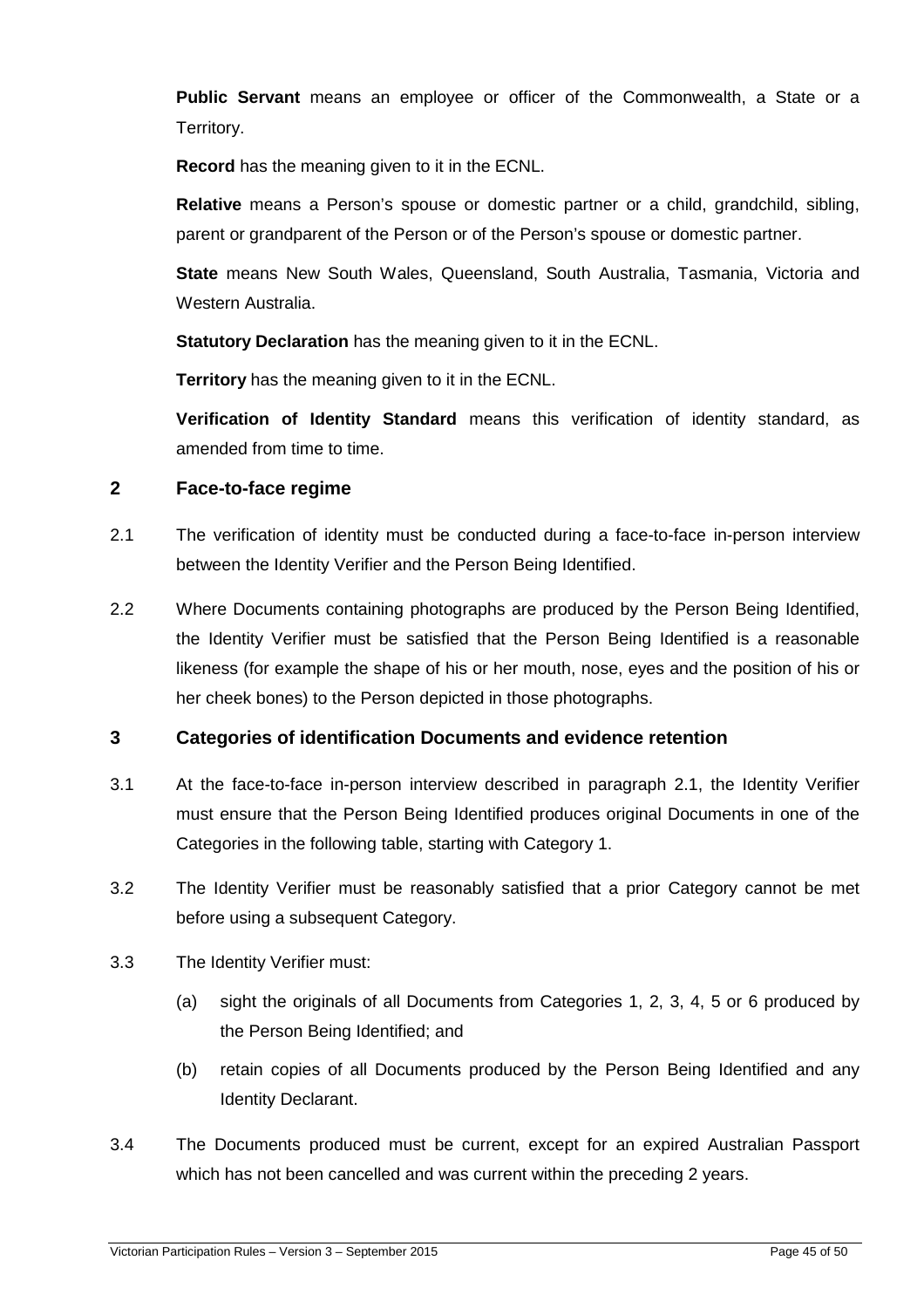| <b>Category</b> | <b>Minimum Document Requirements</b>                                                                                                                                                                                                                                                                                                                                                                                                                                                                                                                                           |  |  |
|-----------------|--------------------------------------------------------------------------------------------------------------------------------------------------------------------------------------------------------------------------------------------------------------------------------------------------------------------------------------------------------------------------------------------------------------------------------------------------------------------------------------------------------------------------------------------------------------------------------|--|--|
|                 | For Persons who are Australian citizens or residents:                                                                                                                                                                                                                                                                                                                                                                                                                                                                                                                          |  |  |
| 1               | Australian Passport or foreign passport<br>plus Australian drivers licence or Photo Card<br>plus change of name or marriage certificate if necessary                                                                                                                                                                                                                                                                                                                                                                                                                           |  |  |
| $\mathbf 2$     | Australian Passport or foreign passport<br>plus full birth certificate or citizenship certificate or descent certificate<br>plus Medicare or Centrelink or Department of Veterans' Affairs card<br>plus change of name or marriage certificate if necessary                                                                                                                                                                                                                                                                                                                    |  |  |
| 3               | Australian drivers licence or Photo Card<br>plus full birth certificate or citizenship certificate or descent certificate<br>plus Medicare or Centrelink or Department of Veterans' Affairs card<br>plus change of name or marriage certificate if necessary                                                                                                                                                                                                                                                                                                                   |  |  |
| 4               | (a)<br>Australian Passport or foreign passport<br>plus another form of government issued photographic identity<br>Document<br>plus change of name or marriage certificate if necessary<br>(b)<br>Australian Passport or foreign passport<br>plus full birth certificate<br>plus another form of government issued identity Document<br>plus change of name or marriage certificate if necessary                                                                                                                                                                                |  |  |
| 5               | <b>Identifier Declaration</b><br>(a)<br>plus full birth certificate or citizenship certificate or descent certificate<br>plus Medicare or Centrelink or Department of Veterans' Affairs card<br>plus change of name or marriage certificate if necessary.<br>Identifier Declaration by a Person specified in Verification of Identity<br>(b)<br>Standard paragraph 4.4(e)<br>plus Medicare or Centrelink or Department of Veterans' Affairs card<br>plus change of name or marriage certificate if necessary.<br>Note: Refer to Verification of Identity Standard paragraph 4. |  |  |
|                 | For Persons who are not Australian citizens or residents:                                                                                                                                                                                                                                                                                                                                                                                                                                                                                                                      |  |  |
| 6               | Foreign passport<br>(a)<br>plus another form of government issued photographic identity<br>Document<br>plus change of name or marriage certificate if necessary<br>Foreign passport<br>(b)<br>plus full birth certificate<br>plus another form of government issued identity Document<br>plus change of name or marriage certificate if necessary.                                                                                                                                                                                                                             |  |  |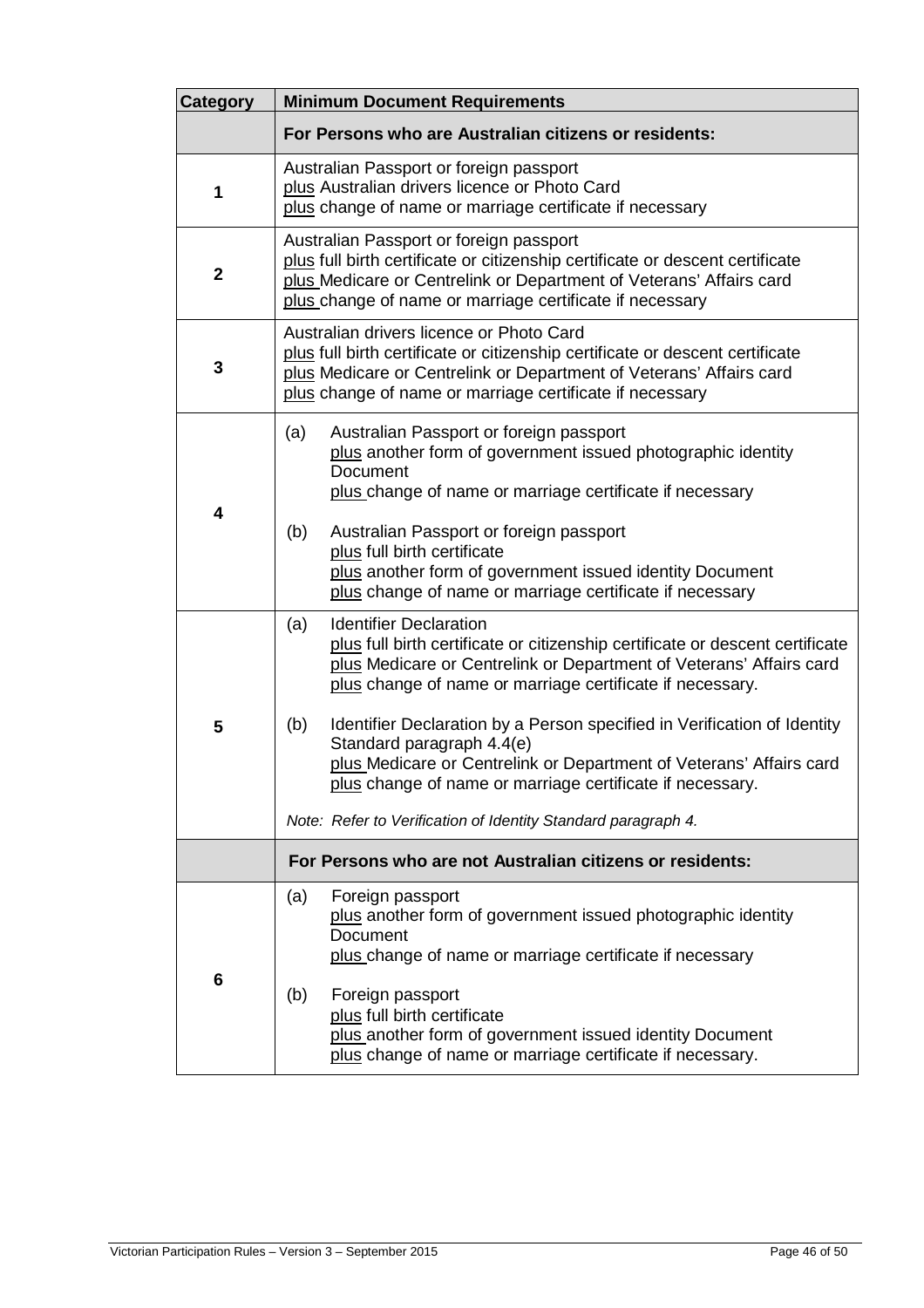## **4 The Identifier Declaration**

- 4.1 Where the requirements of:
	- (a) Categories 1 to 4 cannot be met, Category 5(a) may be used; and
	- (b) Category 5(a) cannot be met, Category 5(b) may be used,

including the provision of an Identifier Declaration in accordance with this paragraph.

- 4.2 The Identity Verifier must ensure that both the Person Being Identified and the Identity Declarant attend the same face-to-face in-person interview described in paragraph 2.1.
- 4.3 The Identity Verifier must verify the identity of the Identity Declarant in accordance with this Verification of Identity Standard except that the Identity Verifier cannot utilise Category 5.
- 4.4 The Identity Verifier must undertake reasonable enquiries to satisfy themselves that the Identity Declarant is:
	- (a) an Adult; and
	- (b) an Individual who has known the Person Being Identified for more than 12 months; and
	- (c) not a Relative of the Person Being Identified; and
	- (d) not a party to the Conveyancing Transaction(s) the Person Being Identified has or is entering into; and
	- (e) where Category 5(b) is used, an Australian Legal Practitioner, a Bank Manager, Community Leader, Court Officer, Doctor, Land Council Officeholder, Licensed Conveyancer, Local Government Officeholder, Nurse, Public Servant or Police Officer.
- 4.5 The Identity Verifier must ensure that the Identity Declarant provides a Statutory Declaration detailing the following:
	- (a) the Identity Declarant's name and address; and
	- (b) the Identity Declarant's occupation; and
	- (c) the Identity Declarant's date of birth; and
	- (d) the nature of the Identity Declarant's relationship with the Person Being Identified; and
	- (e) that the Identity Declarant is not a relative of the Person Being Identified; and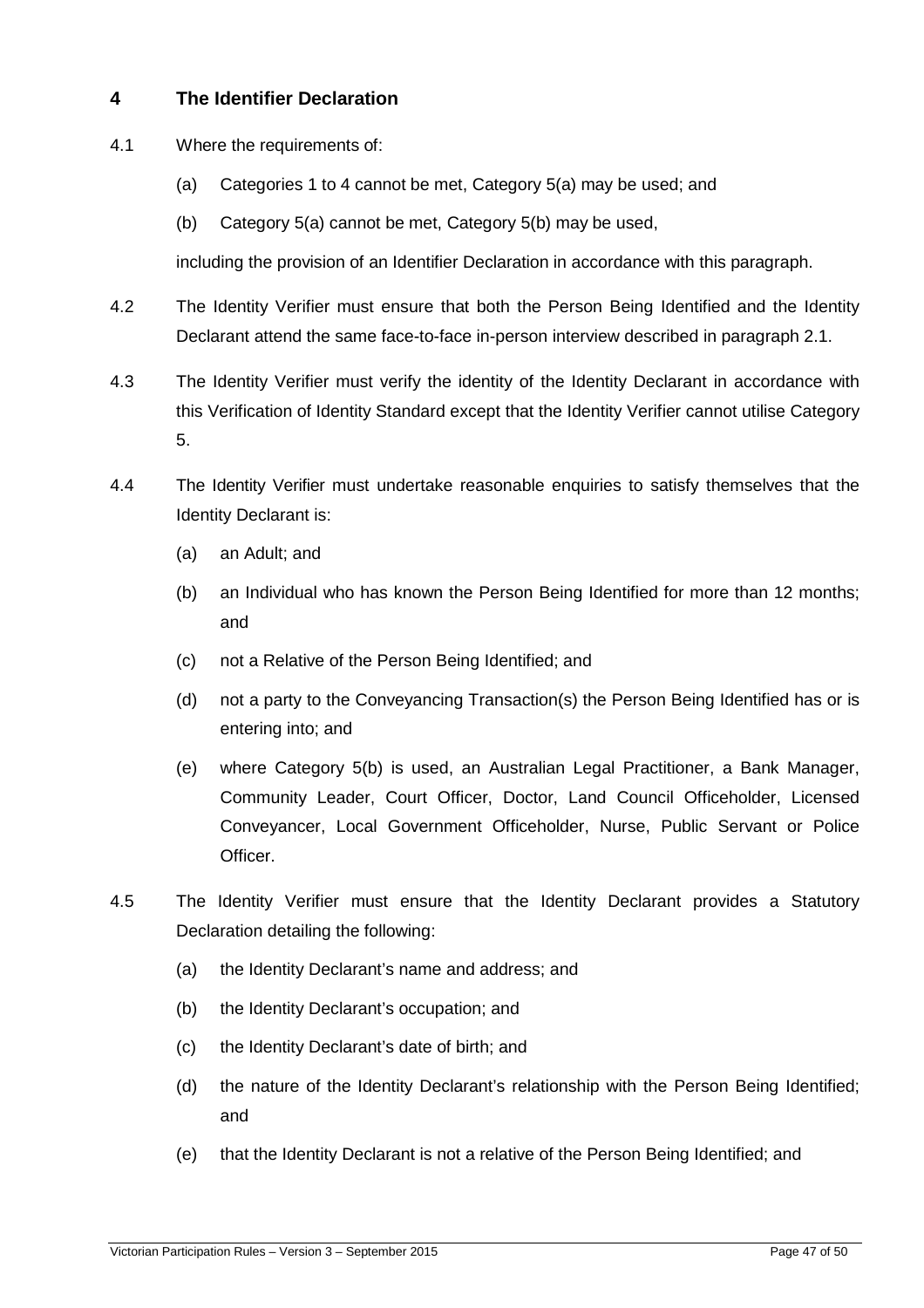- (f) that the Identity Declarant is not a party to the Conveyancing Transaction(s) the Person Being Identified has or is entering into; and
- (g) the length of time that the Identity Declarant has known the Person Being Identified; and
- (h) that to the Identity Declarant's knowledge, information and belief the Person Being Identified is who they purport to be; and
- (i) where Category 5(b) is used, that the Identity Declarant is an Australian Legal Practitioner, a Bank Manager, Community Leader, Court Officer, Doctor, Land Council Officeholder, Licensed Conveyancer, Local Government Officeholder, Nurse, Public Servant or Police Officer.

## **5 Body Corporate**

The Identity Verifier must:

- (a) confirm the existence and identity of the body corporate by conducting a search of the Records of the Australian Securities and Investments Commission or other regulatory body with whom the body corporate is required to be registered; and
- (b) take reasonable steps to establish who is authorised to sign or witness the affixing of the seal on behalf of the body corporate; and
- (c) verify the identity of the Individual or Individuals signing or witnessing the affixing o f the seal on behalf of the body corporate in accordance with the Verification of Identity Standard.

[Note: body corporate includes an incorporated association.]

## **6 Individual as attorney**

The Identity Verifier must:

- (a) confirm from the [registered] power of attorney the details of the attorney and the donor; and
- (b) take reasonable steps to establish that the Conveyancing Transaction(s) is authorised by the power of attorney; and
- (c) verify the identity of the attorney in accordance with the Verification of Identity Standard.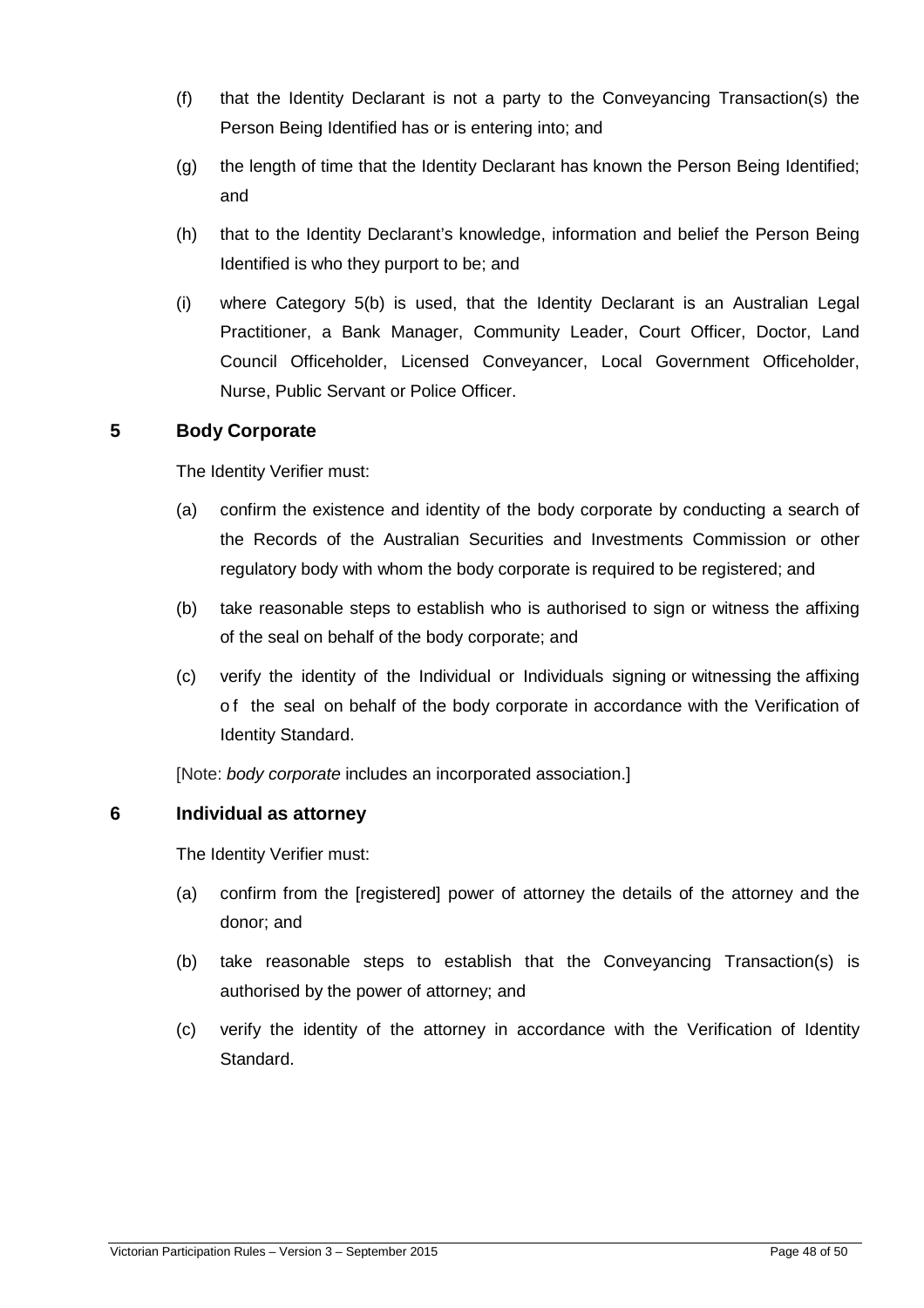## **7 Body Corporate as attorney**

The Identity Verifier must:

- (a) confirm from the [registered] power of attorney the details of the attorney and the donor; and
- (b) take reasonable steps to establish that the Conveyancing Transaction(s) is authorised by the power of attorney; and
- (c) comply with Verification of Identity Standard paragraph 5.

[Note: body corporate includes an incorporated association.]

## **8 (Deleted)**

## **9 (Deleted)**

## **10 Further checks**

The Identity Verifier must undertake further steps to verify the identity of the Person Being Identified and/or the Identity Declarant where:

- (a) the Identity Verifier knows or ought reasonably to know that:
	- (i) any identity Document produced by the Person Being Identified and/or the Identity Declarant is not genuine; or
	- (ii) any photograph on an identity Document produced by the Person Being Identified and/or the Identity Declarant is not a reasonable likeness of the Person Being Identified or the Identity Declarant; or
	- (iii) the Person Being Identified and/or the Identity Declarant does not appear to be the Person to which the identity Document(s) relate; or
- (e) it would otherwise be reasonable to do so.